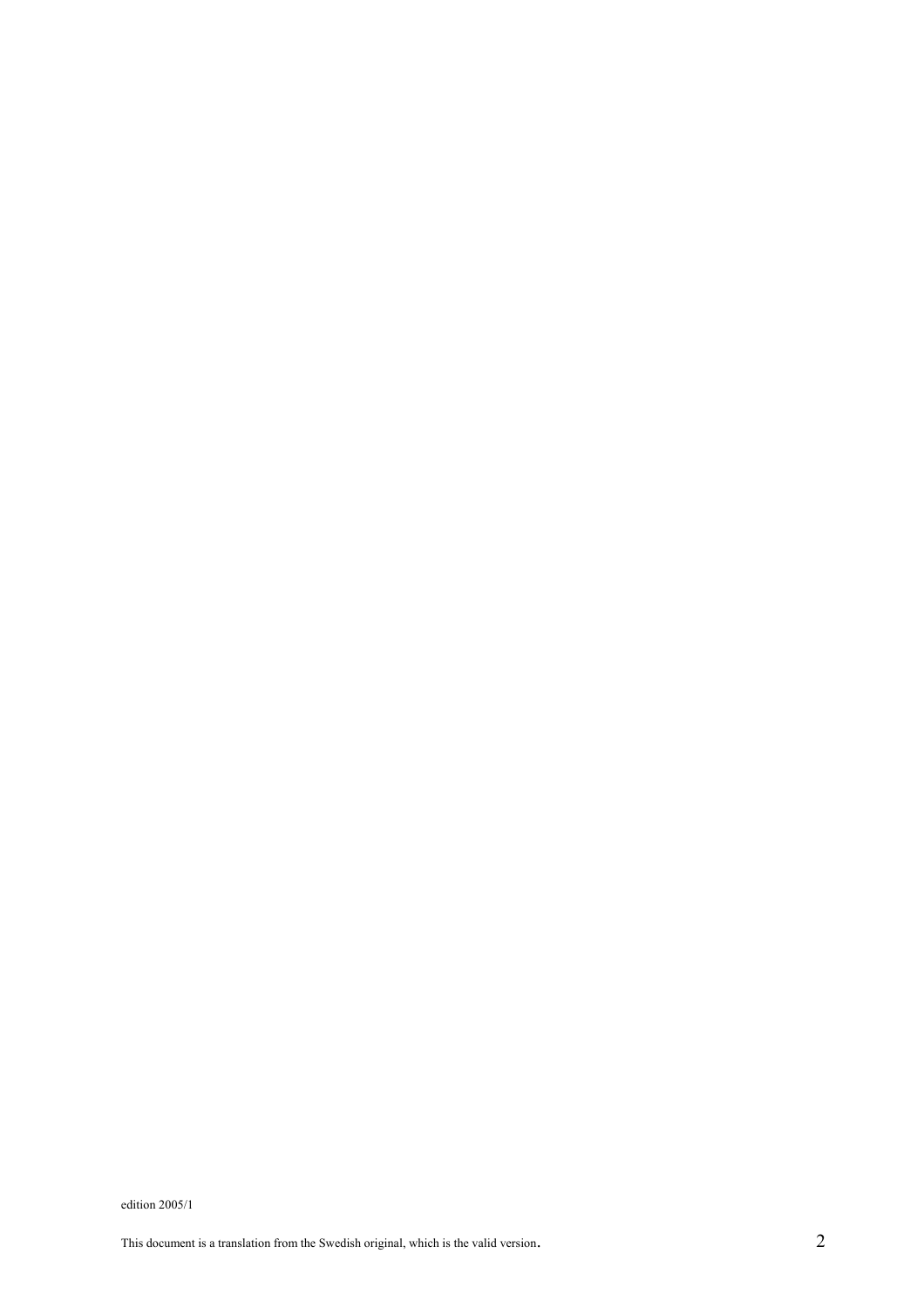## Contents:

| $\mathbf{1}$   |                                                                                       |  |
|----------------|---------------------------------------------------------------------------------------|--|
| 1.1            |                                                                                       |  |
| 1.2            |                                                                                       |  |
| 1.3            |                                                                                       |  |
| 1.3.1          |                                                                                       |  |
| 1.3.2          |                                                                                       |  |
| 1.3.3          |                                                                                       |  |
| 1.3.4          |                                                                                       |  |
| 1.3.5          |                                                                                       |  |
| 1.3.6          |                                                                                       |  |
| 1.3.7          |                                                                                       |  |
| 1.4            |                                                                                       |  |
| 1.5            |                                                                                       |  |
| 1.6            |                                                                                       |  |
| $\mathbf{2}$   |                                                                                       |  |
| 2.1            |                                                                                       |  |
| 2.2            |                                                                                       |  |
| 3              |                                                                                       |  |
| 3.1            |                                                                                       |  |
| 3.2            |                                                                                       |  |
| 3.3            |                                                                                       |  |
| 3.3.1          |                                                                                       |  |
| 3.3.2          |                                                                                       |  |
| 3.3.3          |                                                                                       |  |
| 3.3.4          |                                                                                       |  |
| 3.3.5          |                                                                                       |  |
| 3.4.1          | TABLE III. PLANKING, DECK, KEEL, STERNPOST, HORN TIMBER, RABBET, RUDDER STOCK,        |  |
|                |                                                                                       |  |
| 3.4.2          | TABLE IV A. FRAMES AND FLOORS, WHEN THE YACHT IS BUILT ONLY ON BENT FRAMES 16         |  |
| 3.4.3          | TABLE IV B. FRAMES, FLOORS AND COUNTER FRAMES, WHEN THE YACHT IS BUILT ON SOLID STEEL |  |
|                |                                                                                       |  |
| 3.4.4          |                                                                                       |  |
| 3.4.5          |                                                                                       |  |
| 4              | CLASSIFICATION AND REGULATIONS FOR THE BUILDING OF YACHTS OF FIBREGLASS               |  |
|                |                                                                                       |  |
| 4.1            |                                                                                       |  |
| 4.2            |                                                                                       |  |
| 4.3            |                                                                                       |  |
| 4.3.1          |                                                                                       |  |
| 4.3.2          |                                                                                       |  |
| 4.3.3          |                                                                                       |  |
| 4.3.4          |                                                                                       |  |
| 4.3.5          |                                                                                       |  |
| 4.3.6          |                                                                                       |  |
| 4.4            |                                                                                       |  |
| 4.4.1          |                                                                                       |  |
| 4.4.2          |                                                                                       |  |
| 4.4.3          |                                                                                       |  |
| 4.4.4<br>4.4.5 |                                                                                       |  |
| 4.4.6          |                                                                                       |  |
| 4.4.7          |                                                                                       |  |
|                |                                                                                       |  |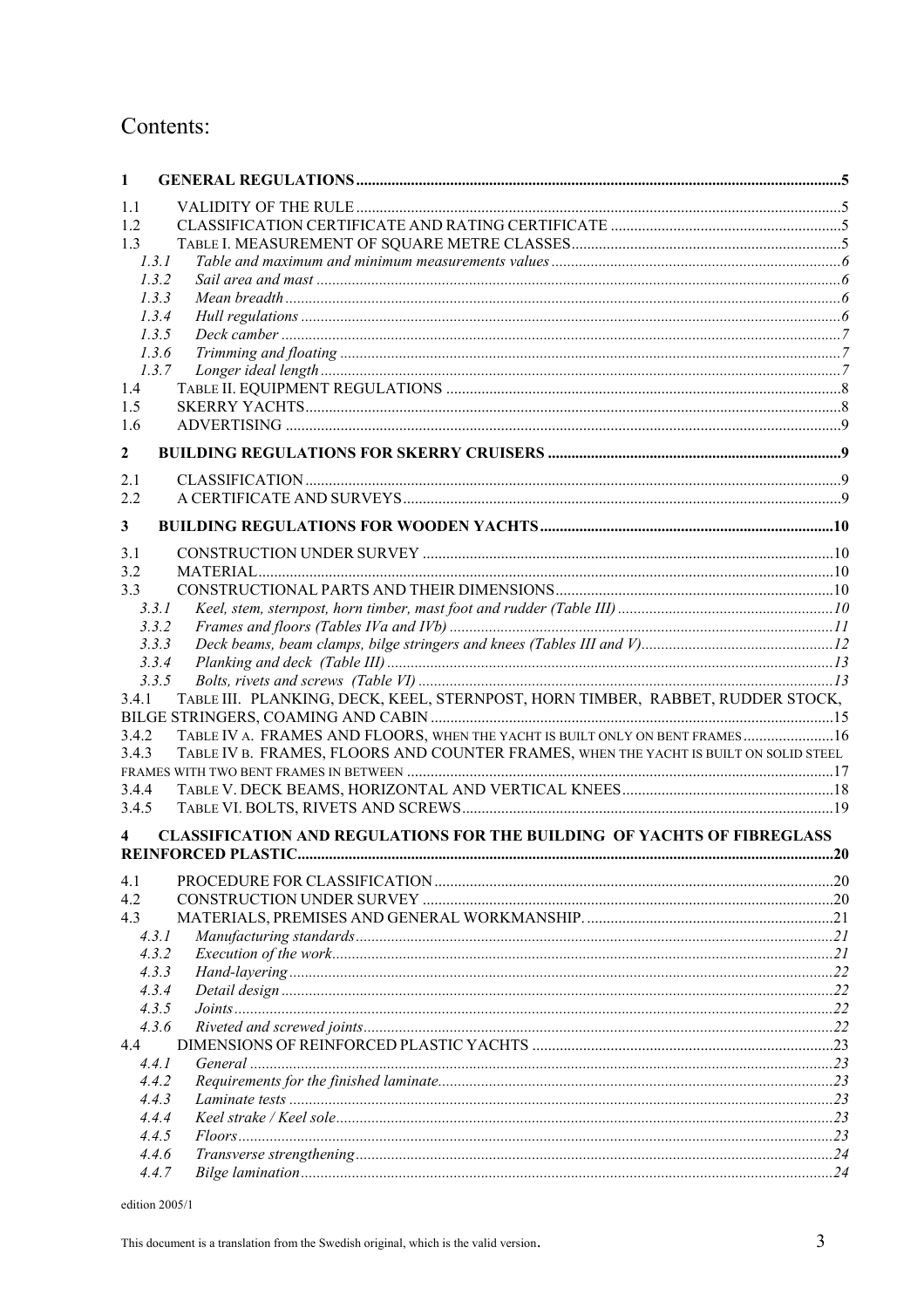| 4.4.8          |  |
|----------------|--|
| 4.4.9          |  |
| 4.4.10         |  |
| 4.4.II         |  |
| 4.4.12         |  |
| 4.4.13         |  |
| 4.4.14         |  |
| 4.5            |  |
| 5              |  |
| 5.1            |  |
| 5.2            |  |
| 5.3            |  |
| 5.4            |  |
| 5.5            |  |
| 6              |  |
| 6.1            |  |
| 6.1.1          |  |
| 6.1.2          |  |
| 6.1.3          |  |
| 6.1.4          |  |
| 6.1.5          |  |
| 6.1.6          |  |
| 6.2            |  |
| 6.2.1          |  |
| 6.3            |  |
| 6.4            |  |
| 6.5            |  |
| 6.6            |  |
| 6.6.1          |  |
| 6.6.2          |  |
| 6.6.3<br>6.6.4 |  |
| 6.7            |  |
| 6.7.1          |  |
| 6.7.2          |  |
| 6.7.3          |  |
| 6.7.4          |  |
| 6.7.5          |  |
| 6.7.7          |  |
| 6.7.8          |  |
| 6.8            |  |
| 6.8.1          |  |
| 6.8.2          |  |
| 6.8.3          |  |
| 6.9            |  |
|                |  |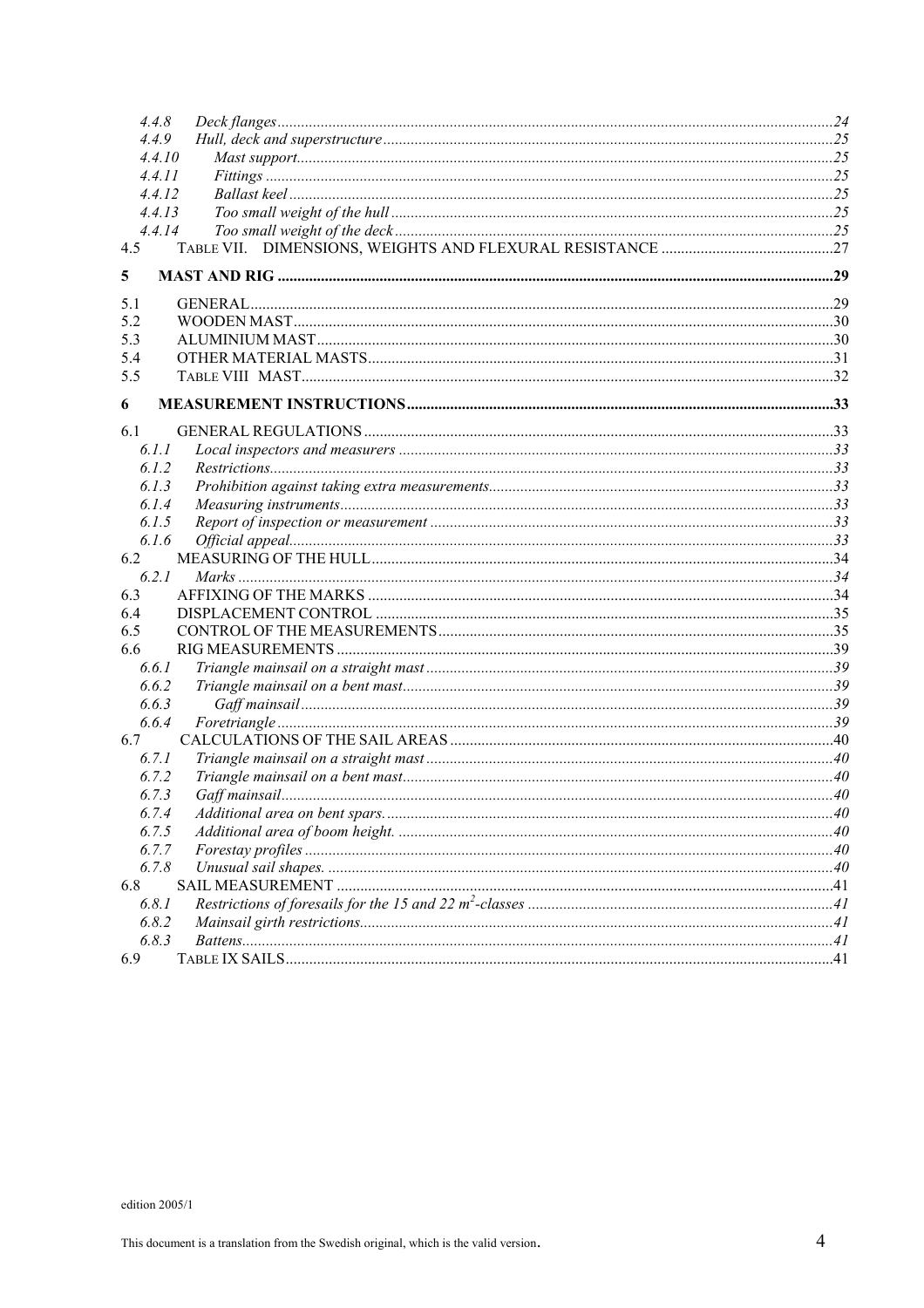## **1 GENERAL REGULATIONS**

## **1.1 VALIDITY OF THE RULE**

This rule was adopted in 1925 and revised in 1930 and 1935, will apply from the 1<sup>st</sup> March 1996. An application to change or amend the Rating Rule shall be submitted in writing to the Svenska Skärgårdskryssareförbundet (Swedish Skerry Cruiser Association). The application will either be rejected or investigated. Changes to the Rating Rule will come into force after resolution in two following annual meetings and after hearing foreign square meter societies' opinions, and approval by the Swedish Sailing Federation.

## **1.2 CLASSIFICATION CERTIFICATE AND RATING CERTIFICATE**

For a yacht which is built in accordance with these regulations and under specified supervision, and which proved to satisfy the requirements in all respects, the Classifying Board of Svenska Skärgårdskryssareförbundet will issue a classification certificate which is filed. In addition a rating certificate is issued with the validity of 5 years, but with the proviso that no modifications are made. All modifications e.g. according to the ballast keel, trimming which necessitates moving the marks, should take place under supervision of the Classifying Board . If marks are moved, the classification certificate shall be supplied with the new specifications.

When the period of the rating certificate's validity has expired, this can, after a thorough survey, be renewed for a period that the Classifying Board may decide depending upon the condition of the yacht, but not for a period of longer than 5 years. If the yacht under survey no longer complies with the following constructional rules, a rating certificate will not be issued until the yacht complies with the regulations, or the necessary strength has been achieved by means of approved repairs, e.g. cracked frames replaced or doubled, defective bottom floors replaced or additional ones inserted, etc.

## **1.3 Table I. MEASUREMENT OF SQUARE METRE CLASSES**

|                                                                       |             |      | Class sqm. |       |         |         |                     |         |       |                     |       |
|-----------------------------------------------------------------------|-------------|------|------------|-------|---------|---------|---------------------|---------|-------|---------------------|-------|
| Sail area $(S - \text{see } 1.3.2)$                                   | Sqm         | 15   | 22         | 30    | 40      | 55      | 75                  | 95      | 120   | 150                 |       |
| <i>Ideal length</i> $(L_i$ — see 1.3.4 and 1.3.7), measured at the    |             |      |            |       |         |         |                     |         |       |                     |       |
| points where $h_1$ intersects the hull in the midship plane on        |             |      |            |       |         |         |                     |         |       |                     |       |
| the outer side.                                                       | m           | 6.50 | 7.80       | 9.10  | 10.50   |         | 12.20 14.10 15.80   |         | 17.70 | 19.70               |       |
| Displacement $(W_i$ — see 1.3.7)                                      | table value | kg   | 790        | 320   | 2 0 0 0 | 2 9 4 0 | 4 5 1 0             | 6 8 4 0 |       | 9 380 12 830 17 800 |       |
| <i>Mean breadth at main section</i> ( $bm_i$ — see 1.3.3 and 1.3.7)   |             |      |            |       |         |         |                     |         |       |                     |       |
| The main section is defined as the transverse plane at the            |             |      |            |       |         |         |                     |         |       |                     |       |
| maximum mean breath                                                   | table value | m    | 1.46       | 1.66  | 1.86    | 2.05    | 2.29                | 2.56    | 2.78  | 3.01                | 3.26  |
| <i>Freeboard</i> ( $F_i$ — see 1.3.6 and 1.3.7), measured on the      |             |      |            |       |         |         |                     |         |       |                     |       |
| main section, from $h_0$ to the upper edge of the covering            |             |      |            |       |         |         |                     |         |       |                     |       |
| board on the sides of the yacht                                       | table value | m    | 0.40       | 0.45  | 0.50    | 0.57    | 0.67                | 0.80    | 0.90  | 1.00                | 1.10  |
| Sum of the freeboards ( $F_f + F_a$ ), measured from $h_0$ to the     |             |      |            |       |         |         |                     |         |       |                     |       |
| upper edge of the covering board, at fore and aft ends of             |             |      |            |       |         |         |                     |         |       |                     |       |
| $L_x$ . The measurement shall be at least 2 $F_i$ table value         |             |      |            |       |         |         |                     |         |       |                     |       |
| increased according to 1.3.7 by                                       |             | m    | 0.100      | 0.118 |         |         | $0.136$ 0.156 0.182 | 0.212   | 0.238 | 0.266               | 0.296 |
| Length of keel $(K_i)$ , to be measured externally, where a           |             |      |            |       |         |         |                     |         |       |                     |       |
| horizontal plane situated at a distance $h_1 + F_i$ (table values)    |             |      |            |       |         |         |                     |         |       |                     |       |
| below HP1 intersects the hull in the midship plane.                   |             | m    | 1.60       | 2.00  | 2.30    | 2.60    | 3.00                | 3.50    | 3.90  | 4.40                | 4.90  |
| <i>Horizontal plane 1</i> : $(h_0)$ height above horizontal plane 0   |             | m    | 0.13       | 0.15  | 0.18    | 0.21    | 0.24                | 0.28    | 0.31  | 0.35                | 0.39  |
| Vertical plane 1: distance $(a_1)$ from midship plane                 |             |      | 0.18       | 0.21  | 0.23    | 0.26    | 0.29                | 0.32    | 0.35  | 0.38                | 0.41  |
| Vertical plane 2: distance $(a_2)$ from midship plane                 |             |      | 0.61       | 0.70  | 0.78    | 0.86    | 0.96                | 1.07    | 1.17  | 1.27                | 1.37  |
| <i>Minimum of height</i> $(h_1)$ from inside of planking to $h_0$ ,   |             |      |            |       |         |         |                     |         |       |                     |       |
| measured at main section in vertical plane 1                          |             | m    | 0.40       | 0.48  | 0.55    | 0.63    | 0.74                | 0.86    | 0.97  | 1.08                | 1.20  |
| <i>Minimum of height</i> ( $h_2$ ) from inside of planking to $h_0$ , |             |      |            |       |         |         |                     |         |       |                     |       |
| measured at main section in vertical plane 2                          |             | m    | 0.19       | 0.23  | 0.27    | 0.31    | 0.36                | 0.42    | 0.47  | 0.52                | 0.58  |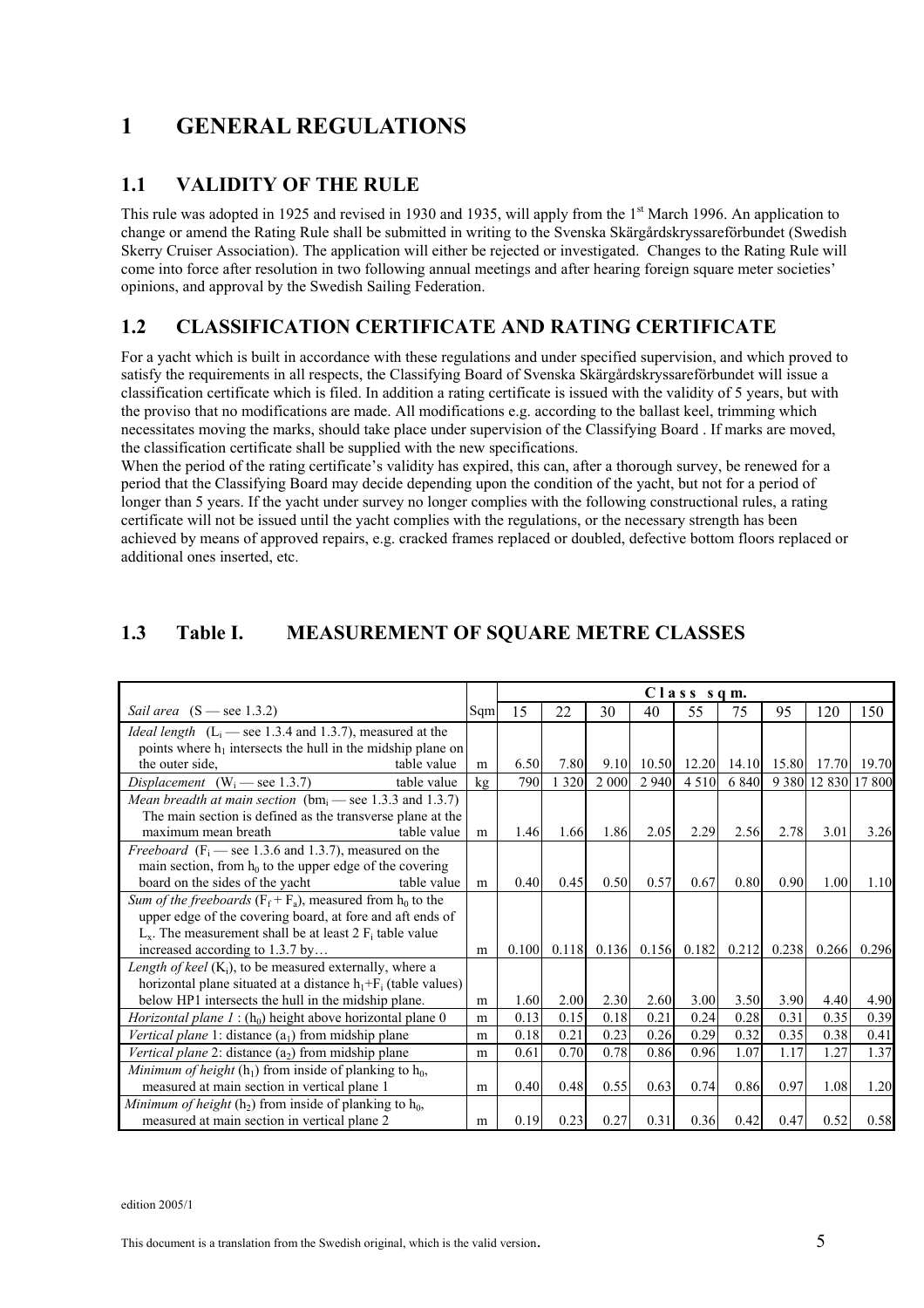#### **1.3.1 Table and maximum and minimum measurements values**

- $X_i$  represents table value<br> $X_x$  represents maximum
- represents maximum or minimum value
- $X<sub>m</sub>$  represents measured value



*Figure 1 (Designations and measurements)* 

#### **1.3.2 Sail area and mast**

The sail area is measured according to the measurement instructions. The mast may be straight or permanently bent, the curvature may extend over the whole mast or part of it.

#### **1.3.3 Mean breadth**

 $bm_m = \frac{b_0 + 4b_1 + b_2}{6}$ , where  $b_0$ ,  $b_1$  and  $b_2$  are breadth measurements on the inside of the main section;  $b_0$  immediately

below the covering board,  $b_1$  in horizontal plane 1, and  $b_2$  at a distance  $h_2$  (table value) below horizontal plane 1. However,  $b_0$  shall not be less than  $b_1$ .

Horizontal plane 1 is situated a distance  $h_0$  (see Table 1) above horizontal plane 0, which shall touch the lower edge of the freeboard marks on the main section. These marks, one on the starboard and one on the port side, shall be affixed in accordance to the designer's or owner's instructions and shall be the basis of the measuring. Horizontal planes 0 and 1 shall be at right-angles to both the midship plane and the main section, both being equally

arranged right-angled to each other.

#### **1.3.4 Hull regulations**

Regulations to avoid undesirable designs:

**1.3.4.1** In the fore-body of the yacht, the bow width measured externally (*B)* in horizontal plane 1 on a frame section  $\frac{1}{1}$  (where is footnote for  $\frac{1}{2}$ ) through a point where horizontal plane 0 intersects the outside of the hull, shall

not exceed 
$$
0.1 \times \text{bm}_{m} \left( \frac{p}{h_0} - 1 \right)
$$
,

 $\overline{a}$ 

when p is equal or smaller than 5 h<sub>0</sub>. When p is greater than 5 h<sub>0</sub>, then *B* shall not exceed 0.4 bm<sub>m</sub>. p is the horizontal distance between the frame section and the point where horizontal plane 1 intersects the hull outside, at the forward end of  $L_x$ . (See Figures 1 and 14)

**1.3.4.2** No point in any frame section may be situated lower than the section's external point of intersection with the midship plane.

**1.3.4.3** No point below horizontal plane 1 is allowed to be situated aft of a point where horizontal plane 1 intersects the outside of the hull  $(L_x)$ 's aft end).

edition 2005/1 <sup>1</sup> Frame sections means each vertical athwartship section parallell to the main section.

This document is a translation from the Swedish original, which is the valid version.  $\sim$  6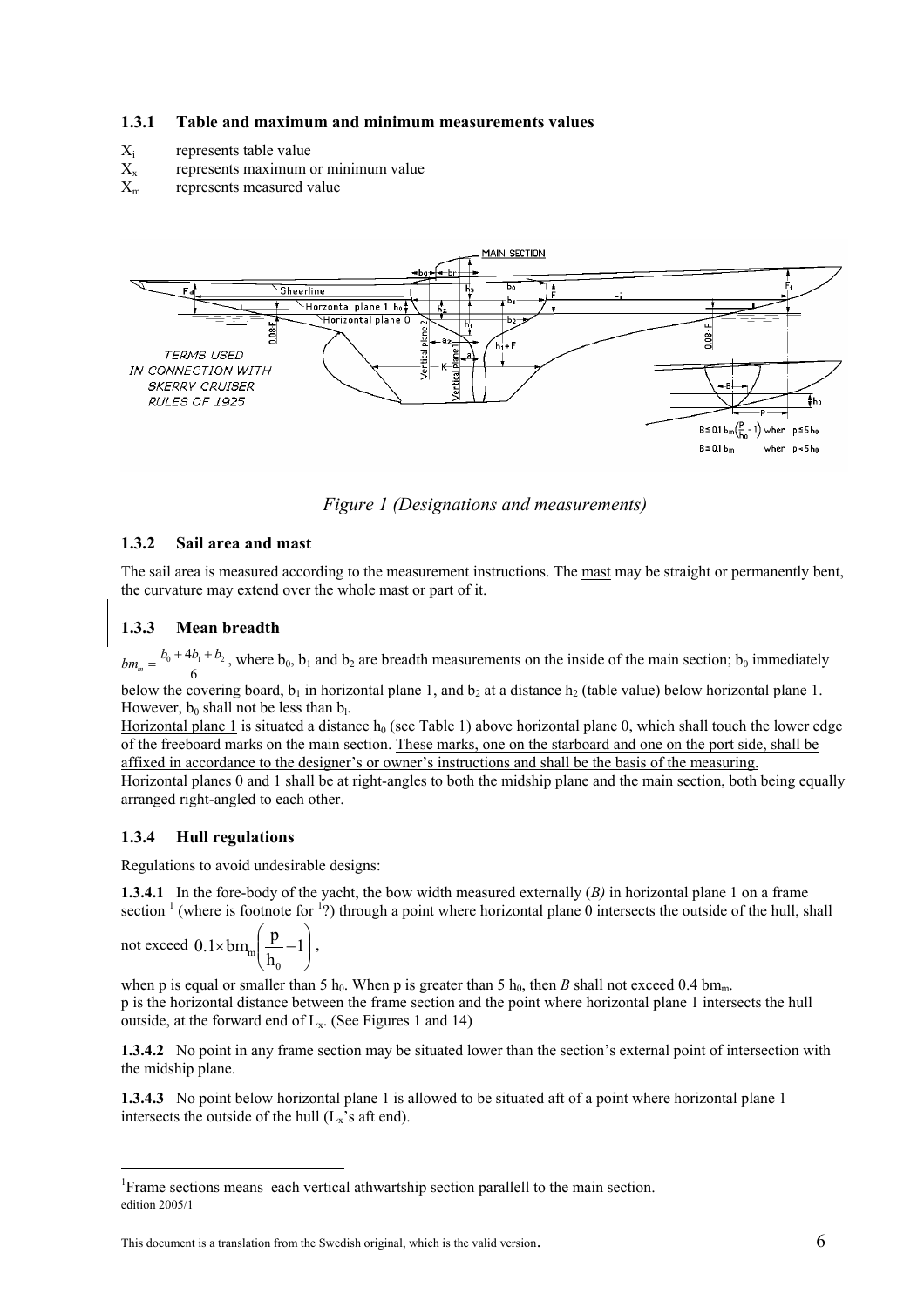**1.3.4.4** If there are any irregularities in the lines of the yacht in the area where measurements are to be taken, the Classifying Board is entitled to determine the method of ascertaining these measurements, in order to fulfil the requirements of the Rating Rule.

**1.3.4.5** No concavity is permitted in the hull's surface outside a box defined by the inflexion point of the stem and the aft trim mark and sideways by a vertical plane situated halfway between vertical planes 1 and 2.

**1.3.4.6** The length of the keel over the K measurement shall not be shorter than K<sub>m</sub>. The front edge of the keel shall be swept backwards.

#### **1.3.5 Deck camber**

The deck shall in the intersection of the midship plane and the section with the largest breadth in the deck have a height corresponding to 1/25 of the breadth over the freeboard F. The assumed midship curvature shall extend to the ends of the yacht, at the transom stern the deck shall have camber according to the beam jig. Deck camber, sheer and freeboard shall however be free, but no point on the deck is allowed to be situated lower than that regulated above.

#### **1.3.6 Trimming and floating**

When racing, the yacht in fresh water without crew but with the specified equipment onboard, shall not lie deeper than as to permit the lower edges of the freeboard marks lying still visible above the water level, or just touching it. Trimming by the bow or stern will be permitted as far as the points where a horizontal plane situated at the distance of  $0.08 \times F_i$  over horizontal plane 0 intersects the hull outside.

#### **1.3.7 Longer ideal length**

If the value of the ideal length  $L_x$  increases the table value  $L_i$  then the following values shall be increased:

#### **1.3.7.1 Displacement**

The displacement  $(W_x)$  to at least  $W_i$ L i  $^\gamma\rm{L}$ x i 2 × ſ  $\left(\frac{L_{x}}{L_{i}}\right)^{2}$ , where W<sub>i</sub> is the value from Table 1

#### **1.3.7.2 Mean breadth**

The mean breadth (bm<sub>x</sub>) at least  $0.1 \times (L_x - L_i)$  more than the table value bm<sub>i</sub>.

#### **1.3.7.3 Freeboard**

The freeboard (F<sub>x</sub>) on the main section with at least  $0.04\times (L_x-L_i)$  more than the table value F<sub>i</sub>.

#### **1.3.7.4 Length of keel**

The length of keel  $(K_x)$  to at least  $K$ L  $\int$ <sup>i</sup>  $\int$  L x i  $\times \frac{E_x}{I}$ , where K is the table value.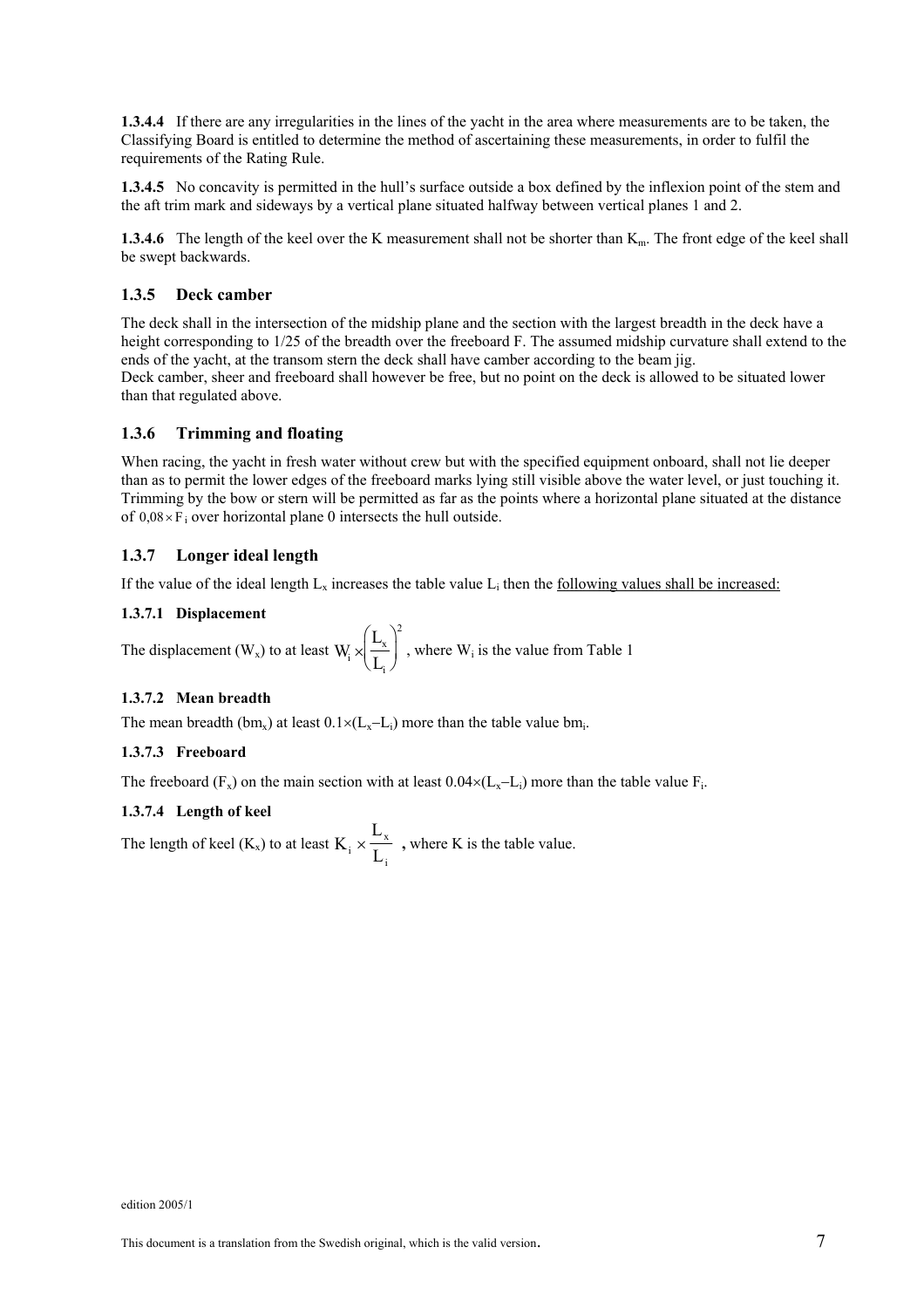| 1.4 | Table II. | <b>EQUIPMENT REGULATIONS</b> |
|-----|-----------|------------------------------|
|-----|-----------|------------------------------|

|                                                                                 |                 |                | Class sqm                |                          |                          |                          |                          |                          |                          |                |                          |
|---------------------------------------------------------------------------------|-----------------|----------------|--------------------------|--------------------------|--------------------------|--------------------------|--------------------------|--------------------------|--------------------------|----------------|--------------------------|
| Hull:                                                                           |                 |                | 15                       | 22                       | 30                       | 40                       | 55                       | 75                       | 95                       | 120            | 150                      |
| Length of cabin (l <sub>r</sub> ) in vertical plane 1, measured at least        |                 | m              | 1.50                     | 1.70                     | 2.00                     | 2.30                     | 2.70                     | 3.20                     | 3.70                     | 4.20           |                          |
| internally                                                                      |                 |                |                          |                          |                          |                          |                          |                          |                          |                |                          |
| Width of cabin $(b_r)$ within at least half the length of $l_r$                 |                 |                |                          |                          |                          |                          |                          |                          |                          |                |                          |
| table value, measured internally                                                | at least        | m              | 0.98                     | 1.00                     | 1.10                     | 1.20                     | 1.35                     | 1.50                     | 1.65                     | 1.80           |                          |
| Height $(h3)$ of the cabin measured from horizontal                             |                 |                |                          |                          |                          |                          |                          |                          |                          |                |                          |
| plane 1 to the underside of the cabin or deck, within                           |                 |                |                          |                          |                          |                          |                          |                          |                          |                |                          |
| $\frac{3}{4}$ of the length of l <sub>r</sub> (table value) in vertical plane 1 | at least        | m              | 0.55                     | 0.58                     | 0.68                     | 0.78                     | 0.90                     | 1.00                     | 0.90                     | 0.80           | 0.70                     |
| Gangway width $(b_e)$ outside the cabin superstructure                          |                 |                |                          |                          |                          |                          |                          |                          |                          |                |                          |
| or cockpit coaming                                                              | at least        | m              | $0.25^{2}$               | 0.31                     | 0.35                     | 0.39                     | 0.43                     | 0.48                     | 0.54                     | 0.60           |                          |
| The maximum area of open cockpits within the                                    |                 |                |                          |                          |                          |                          | 3)                       | 3)                       | 3)                       | 3)             | 3)                       |
| cockpit coaming <sup>1)</sup>                                                   |                 | m <sup>2</sup> | 1.50                     | 1.80                     | 2.20                     | 2.70                     |                          |                          |                          |                |                          |
| Cockpit coaming, mean height                                                    | at least        | m              | 0.12                     | 0.12                     | 0.13                     | 0.14                     |                          | $\overline{\phantom{0}}$ |                          |                |                          |
| Fixed pump, of adequate size, number                                            | at least        |                |                          |                          |                          | $\mathbf{1}$             | $\mathbf{1}$             | $\mathbf{1}$             | $\mathbf{1}$             | $\mathbf{1}$   | $\mathbf{1}$             |
| <b>Permanent furnishings:</b>                                                   |                 |                |                          |                          |                          |                          |                          |                          |                          |                |                          |
| Berths in the cabin:                                                            |                 |                |                          |                          |                          |                          |                          |                          |                          |                |                          |
| Number                                                                          | at least        |                | $\overline{c}$           | $\overline{2}$           | $\overline{c}$           | 3                        | 4                        | $\overline{4}$           | 5                        | 6              | 6                        |
| Length                                                                          | at least        | m              | 1.85                     | 1.85                     | 1.85                     | 1.90                     | 1.90                     | 1.90                     | 1.90                     | 1.90           | 1.90                     |
| width at the middle                                                             | at least        | m              | 0.50                     | 0.55                     | 0.55                     | 0.60                     | 0.65                     | 0.65                     | 0.70                     | 0.70           | 0.70                     |
| Berth in the forepeak: $4)$                                                     |                 |                |                          |                          |                          |                          |                          |                          |                          |                |                          |
| Number                                                                          | at least        |                |                          |                          |                          | 1                        | 1                        | 1                        | $\overline{2}$           | $\overline{c}$ | $\overline{2}$           |
| Length                                                                          | at least        | m              |                          | $\overline{\phantom{0}}$ |                          | 1.80                     | 1.85                     | 1.85                     | 1.85                     | 1.85           | 1.85                     |
| width at the middle                                                             | at least        | m              |                          |                          |                          | 0.50                     | 0.55                     | 0.55                     | 0.55                     | 0.60           | 0.60                     |
| Bulkheads and floorboards, thickness                                            | at least        | mm             | 12                       | 12                       | 12                       | 13                       | 13                       | 13                       | 14                       | 14             | 14                       |
| Lockers, enclosed, total cubic measurement                                      | at least        | m <sup>3</sup> |                          | $\overline{\phantom{0}}$ | $\overline{\phantom{0}}$ | $\overline{\phantom{0}}$ | 0.50                     | 0.70                     | 0.90                     | 1.10           | 1.30                     |
| Kitchen, in separate room, number                                               | at least        |                |                          |                          |                          |                          |                          |                          |                          | $\mathbf{1}$   | $\mathbf{1}$             |
| WC, in a separate room with at least 0.65 $m2$ at the                           |                 |                |                          |                          |                          |                          |                          |                          |                          |                |                          |
| sitting level, and wash basin, number of each                                   | at least        |                |                          |                          |                          |                          |                          | $\mathbf{1}$             | 1                        | 1              | 1                        |
| Water cisterns, enclosed, total cubic measurement.                              | at least litres |                |                          |                          |                          | $\overline{\phantom{0}}$ |                          | 75                       | 100                      | 125            | 150                      |
| Equipment:                                                                      |                 |                |                          |                          |                          |                          |                          |                          |                          |                |                          |
| Anchors, number                                                                 | at least        |                | $\mathbf{1}$             | $\mathbf{1}$             | $\mathbf{1}$             | $\mathbf{1}$             | 1                        | 2                        | $\overline{2}$           | $\overline{2}$ | $\overline{2}$           |
| Weight of anchor No 1, when chain is used                                       | at least        | kg             |                          | 13                       | 15                       | 18                       | 22                       | 28                       | 34                       | 40             | 50                       |
| $, \, \cdot$<br>$\rightarrow$<br>$, \,$<br>rope " "<br>$, ,$<br>$\mathcal{I}$ . | at least        | kg             | 15                       | 15                       | 17                       | $\overline{\phantom{0}}$ | $\overline{\phantom{0}}$ | $\overline{\phantom{0}}$ | $\overline{\phantom{0}}$ |                | $\overline{\phantom{0}}$ |
| ,,<br>,,<br>$\overline{\mathfrak{Z}}$                                           | at least        | kg             | $\overline{\phantom{0}}$ | $\overline{\phantom{0}}$ | $\overline{\phantom{0}}$ | $\overline{\phantom{0}}$ | $\overline{\phantom{0}}$ | 15                       | 20                       | 25             | 30                       |
| Anchor chain, length                                                            | at least        | m              | $\overline{\phantom{0}}$ | 30                       | 35                       | 45                       | 55                       | 65                       | 75                       | 85             | 95                       |
| , link diameter                                                                 | at least        | mm             |                          | $\overline{4}$           | 5                        | 6                        | $\overline{7}$           | 8                        | 9                        | 10             | 11                       |
| Anchor rope, length                                                             | at least        | m              | 25                       | 30                       | 35                       | $\overline{\phantom{0}}$ | ÷,                       | $\overline{\phantom{0}}$ | $\overline{\phantom{0}}$ | $\equiv$       | $\equiv$                 |
| ", breaking load                                                                | at least        | kN             | 10                       | 12.5                     | 15.6                     | $\overline{\phantom{0}}$ |                          |                          |                          |                |                          |
| Towing rope, length                                                             | at least        | m              | 20                       | 30                       | 35                       | 45                       | 55                       | 65                       | 75                       | 85             | 95                       |
| ", breaking load                                                                | at least        | kN             | 7.5                      | 12.5                     | 15.6                     | 18.9                     | 22                       | 25.8                     | 33.5                     | 37.3           | 41.4                     |
| Anchor capstan, number                                                          | at least        |                | $\overline{\phantom{0}}$ | $\overline{\phantom{0}}$ | $\overline{\phantom{0}}$ | $\overline{\phantom{0}}$ | $\overline{\phantom{0}}$ | $\overline{\phantom{0}}$ | $\mathbf{1}$             | 1              | 1                        |
| Maximum crew whilst racing: Number                                              |                 |                | 3                        | 3                        | $\overline{4}$           | 5                        | 5                        | 6                        | $\overline{7}$           | 8              | $\mathbf{Q}$             |

<sup>1)</sup> If L<sub>i</sub> is increased to a higher value: L<sub>x</sub>, then the maximum open cockpit area may be increased to:  $(L_x \times b_y)/(L_i \times b_i)$ 

<sup>2)</sup> Measured at the aft end of the cabin, and further aft the width may be gradually decreased to 0.21 m.

<sup>3)</sup> The 55-150 sqm classes shall be equipped with self-bailing cockpits.

<sup>4)</sup> A number of extra berths in the cabin may replace these in the forepeak.

For each person on board there shall be a life-jacket according to the special regulations.

Equipment that is mandatory shall be on board whilst racing, and specified permanent furnishings, berth, floorboards etc, shall be carried.

## **1.5 SKERRY YACHTS**

In accordance with the regulations provisions for the 15 and 22  $m^2$  classes, yachts may also be built without cabin and permanent furnishing, and are then designated Skerry yachts.

The cockpit area in these is restricted to 2.00 and 2.50  $m^2$  respectively.

Skerry yachts compete in separate classes.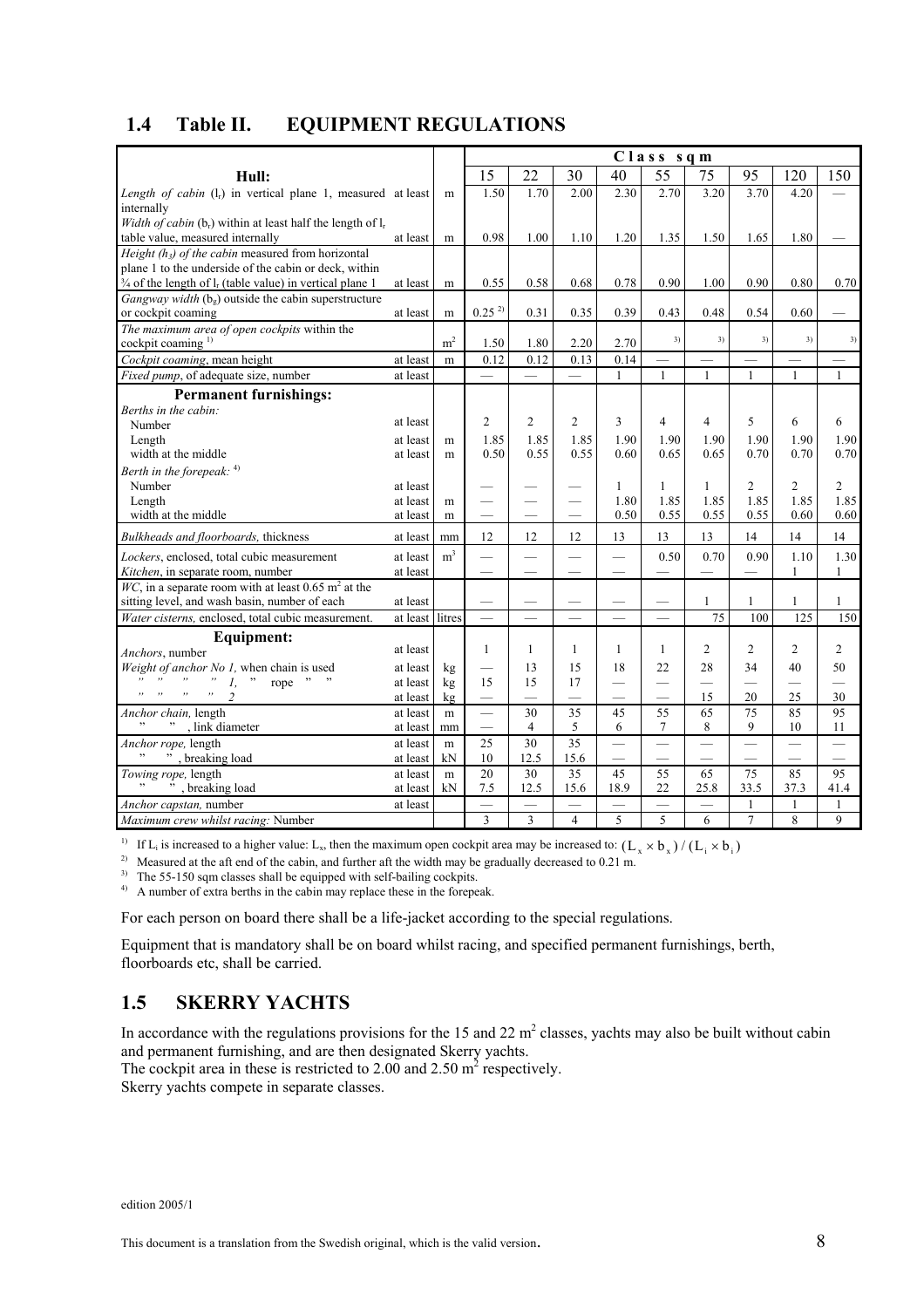#### **1.6 ADVERTISING**

Advertising according to category C is permitted.

## **2 BUILDING REGULATIONS FOR SKERRY CRUISERS**

## **2.1 CLASSIFICATION**

In order to be able to sail in races, a yacht belonging to one of the approved classes shall fulfil the stipulated measurements, furnishing, equipping and building specifications and possess a pertinent certificate issued either by a Classifying Board appointed by a national authority or by a recognised classification association. Such a board, appointed by a national authority, shall consist of at least three persons. The board is responsible that the building regulations are fulfilled. To this end, the board should be sent drawings (copies) in triplicate in good time before the building begins, containing:

Longitudinal and transverse sections showing the longitudinal and transverse structures of the Skerry Cruiser, including bolts, rivets and alike, as well as deck superstructures and cockpit, including necessary dimensions and measuring instructions such as the position of horizontal planes 0 and 1, and the main section.

Deck plane showing deck beams, shelves, cabin structures, cockpit as well as the arrangement of knees, channel plates and other structures, including necessary dimensions.

Rigging drawing showing dimensions (strength) of spars, shrouds, rigging screws etc., including necessary dimensions and measuring instructions.

The calculation of the displacement showing that the yacht satisfies the displacement requirements, as well as details of anchor, chain, rope and weight of the ballast keel and its maximum width against the wooden keel.

The checking of the board's ruling may be assigned to a local inspector appointed by the board.

A scale shall be shown on all drawings.

Other drawings that the Classifying Board finds necessary will be required.

## **2.2 A CERTIFICATE AND SURVEYS**

A yacht built and approved in accordance with the regulations shall be issued with a certificate showing that the yacht satisfies the requirements in accordance with the pertinent class.

All modifications or re-trimmings shall take place under control of the Classifying Board.

If necessary, a final survey shall be carried out when the yacht is launched and rigged.

The *purchaser* (owner) or builder of the yacht shall in due time notify the board or the local inspector when the mentioned above can be conveniently undertaken.

Survey when the five year period has expired, shall be carried out ashore. The surveyor shall as far as possible make sure that the yacht satisfies the requirements in accordance with the pertinent class.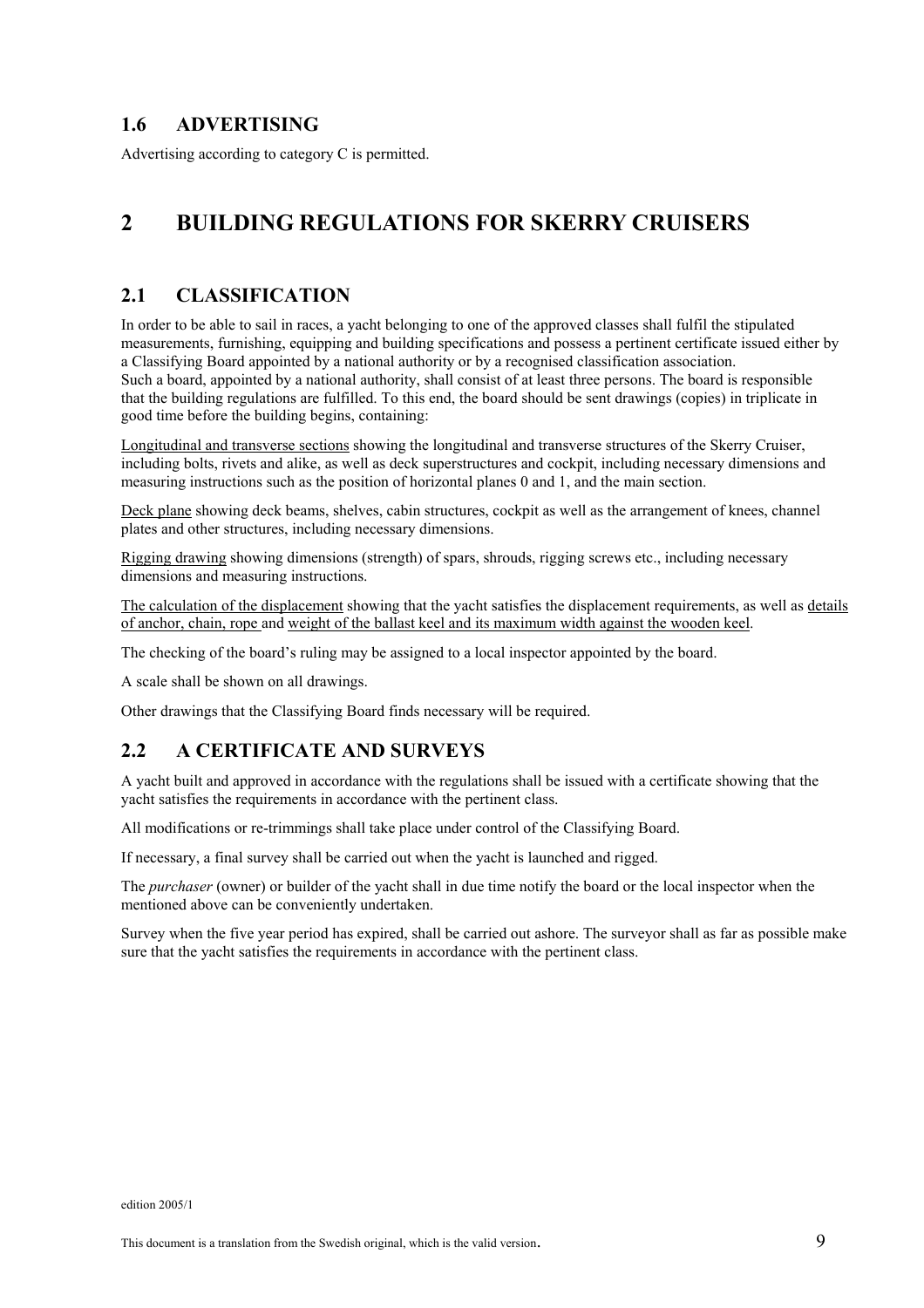## **3 BUILDING REGULATIONS FOR WOODEN YACHTS**

## **3.1 CONSTRUCTION UNDER SURVEY**

The building of a new yacht shall be under survey of the Classifying Board:

1) when the keel, stem, stern and frames (or moulds) are in place, but before the planking of the hull commences.

2) when the hull is planked, with deck beams and shelves in place, but before laying of the deck planks has commenced.

3) when the yacht is completed, but before she has been launched, when the mast and rig shall also be surveyed and the total displacement shall be confirmed through weighing.

## **3.2 MATERIAL**

All of the wood to be used shall be of good quality, well seasoned, free from fissures, large knots or rot, and shall be of prescribed scantlings. Only such well seasoned woods as are suited for the intended purpose shall be used. Other materials than those enumerated below shall only be used with the consent of the board.

Where constructional parts enumerated below are made of wood, the keel, stem, sternpost, stemson, mast foot floors, deck knees and *rudder post*, shall be made of oak or an equivalent type of wood (specific gravity of at least 0.65).

For bent frames oak or elm shall be used, in accordance with the dimensions quoted in the tables.

For hull planking, deck beams, shelves and deck planking, pine, pitch pine, Oregon pine or mahogany are approved with a specific gravity at least 0.50. When other types of wood which are not equivalent to the above mentioned or which have a lower specific gravity are used, an increase in the linear dimensions in accordance with the tables, which at least corresponds to the reduction in specific gravity shall be made, which increase is laid down for the following types of wood as: light pine 5 %; fir and spruce 10 %; cedar and light mahogany 15 %.

When plywood is used, it shall be of good and water-resistant quality and of *first grade*; the face veneer shall have a proper and solid surface free from visible defects.

Where steel is used for constructional parts, it shall meet the quality generally prescribed for building to classification.

Where stainless steel is used, is shall be austenitic and contain molybdenum i.e. SIS 2343

When materials and methods of construction, other than prescribed in these regulations and tables are used, a yacht may nevertheless be classified if the board finds that the alterations do not reduce the strength of the yacht. In this connection it is pointed out that if frame and beam spacing greater than those quoted in the table are used, stronger longitudinal and transverse joints shall be used.

If smaller frame or beam spacing is used, no reduction in planking, deck or longitudinal joints is approved, but transverse joints may be reduced, but then areas and moments of resistance to bending, measured per metre length of the boat, shall be at least as great as for those transverse joints prescribed in the tables.

## **3.3 CONSTRUCTIONAL PARTS AND THEIR DIMENSIONS**

The dimensions of the different structural parts as quoted in the tables generally apply amidships for two-thirds of the length of the yacht in horizontal plane 1 (L<sub>i</sub>). For yachts with greater length  $L_x$  than the table value L<sub>i</sub>, specifications apply to  $L_x$  where  $L_i$  is quoted. Forward and aft of this part of the yacht, dimensions of certain constructional part may be reduced to the values given in the tables for the next smaller class; others may be reduced to a value prescribed below. For frames and beams the first given figure represents the height in the transverse section.

#### **3.3.1 Keel**, **stem, sternpost, horn timber, mast foot and rudder (Table III)**

#### **3.3.1.1 Keel**

The dimensions of the keel quoted in the tables are minimum dimensions in a midship section; here, the fabricated part of the keel shall also at least contain the width dimension of the table; at the ends, the keel can be reduced to the dimension of the stem.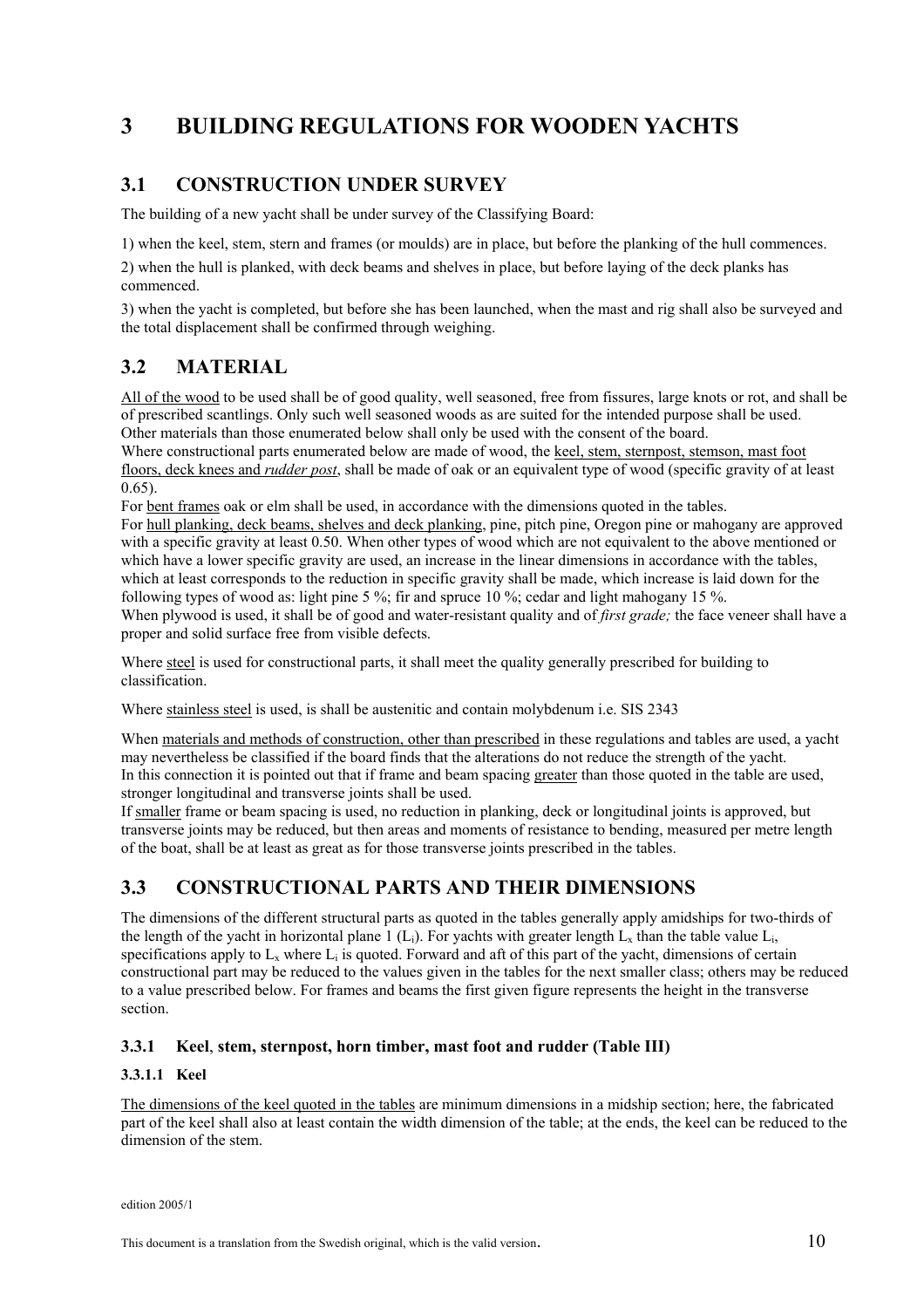#### **3.3.1.2 Stem**

The stem shall have at least those dimensions quoted in the table, at the forward end of  $L_0^2$  and at the mast. From the forward end of Lo, the width and the height of the stem shall be successively increased to the mast. At none of the points is the effective cross-sectional area of the stem (obtained after deducting the rabbet etc.) allowed to be less than 75 % of the product of the table values for height and width.

The width of the stem below deck, measured inside the planking, shall not be less than 60 % of the table value for the width at the forward end of L0. The outside planking shall be well fastened and the rabbets should be of adequate size (see table). If the stem is to be scarfed, such a scarf shall be arranged at a sufficient height above horizontal plane 0. A stem scarf shall be executed as a hook scarf or a quoin scarf. Keel and stem may be constructed in one piece.

#### **3.3.1.3 Sternpost**

The width of the sternpost (mean value athwartships dimension) is to be measured at the horn timber; the height of the stern post shall also be adequate.

The sternpost may be reduced aft to the thickness of the rudder blade.

#### **3.3.1.4 Horn timber**

The horn timber shall be well connected to the sternpost and the effective cross-sectional area (i.e. the area after deduction of the rudder port and rabbeting etc.) shall not be less than the table value.

When the horn timber in the way of the rudder port is fitted with filling chocks, the combined effective crosssectional area shall be at least 20 % greater than the table value. The dimensions of the horn timber may be gradually reduced towards the stern, so that at the after point of  $L_0$  the table values are complied with; at the sternpost point, the height of the horn timber measured inside the planking may be reduced to twice the thickness of the planks and the width to 80 % of that prescribed at the aft end of  $L_0$ . At the aft end of  $L_0$  the effective crosssectional area shall not be less than 75 % of the product of the table values for height and width.

#### **3.3.1.5 Mast foot**

The mast foot, arranged on the floors and of approved design, shall be fitted for a length of at least 15 % of Li, depending upon the arrangement of the floors and the design of the mast step.

When the mast is placed on deck, the mast shall be supported by an arrangement dimensioned for a pressure force corresponding to twice the displacement.

#### **3.3.1.6 Rudder**

The rudder shall with its leading edge follow the sternpost down to at least 85 % of the greatest draught, and independent rudders are consequently prohibited.

#### **3.3.1.7 A centreboard**

A centreboard is prohibited.

#### **3.3.2 Frames and floors (Tables IVa and IVb)**

**3.3.2.1** The dimensions for frames given in the tables apply to amidships within two-thirds of length L<sub>x</sub>. Forward and aft of this length frames may be reduced in dimensions in accordance with the table values for the next smaller class. For the smallest class according to Tables IVa and IVb, no reduction can be made.

**3.3.2.2** All yachts in the  $15 - 30$  m<sup>2</sup> classes shall have at the chain plates, if they are built only on bent frames, two heavy frames of steel or bent frames of dimensions quoted in Table IVa. All yachts from and including 40m<sup>2</sup> classes and upwards should have at least two steel frames reinforced with angle irons of dimensions specified for counterframes at the chain plates. Such a counter-frame is riveted to the frame, which it shall follow from the deck and along the upper edge of the floor or well displaced ribbed floor.

**3.3.2.3** All bent frames shall be made in one length and with the same width and height from keel to deck.

edition 2005/1

 $\overline{a}$ 

 ${}^{2}L_{0}$  = the length of the yacht in horizontal plane 0, measured outside in the midship plane.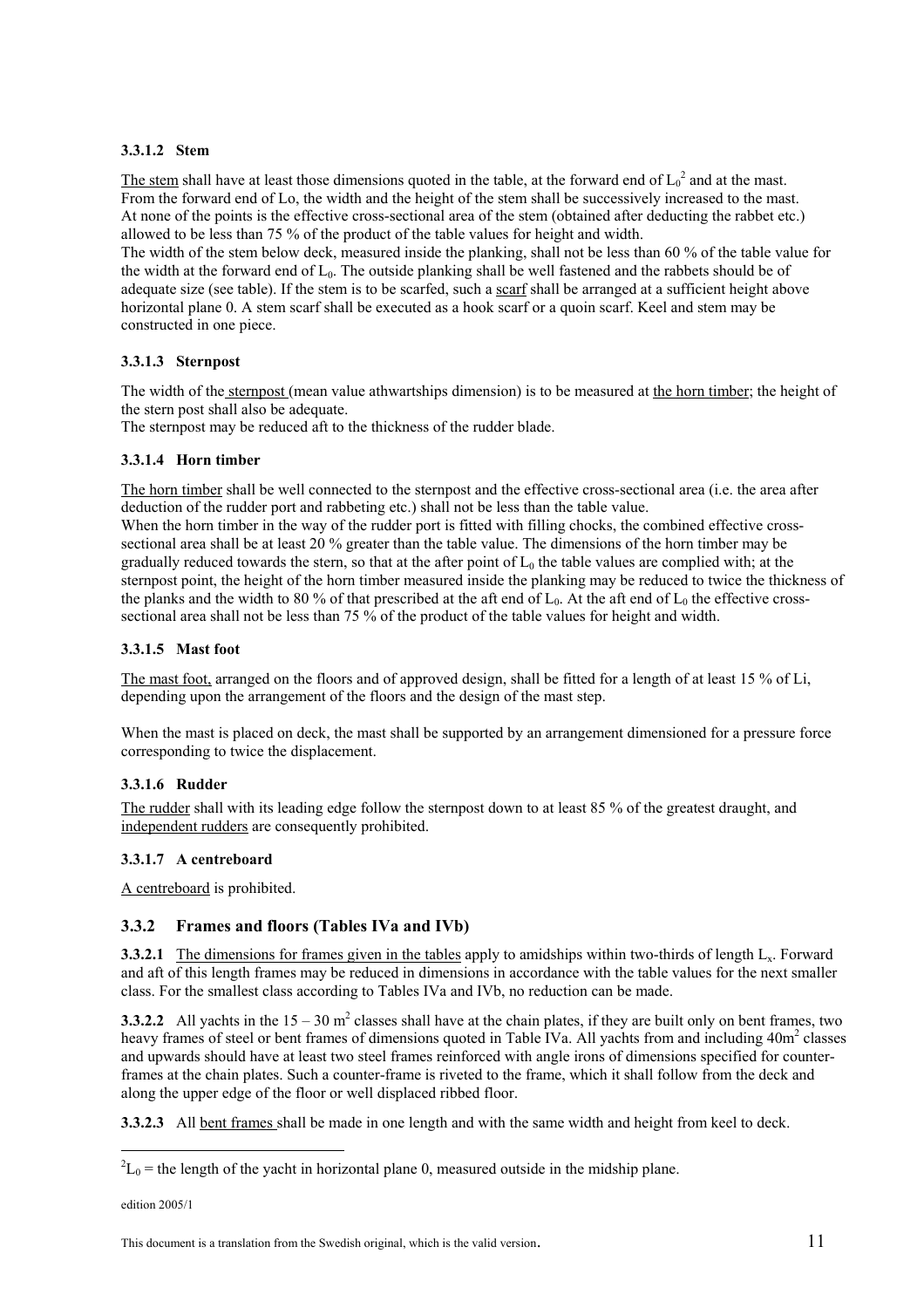**3.3.2.4** All lying flanges of angle-iron frames and also bent frames where practicable, should be carefully let into and fixed in the keel and stem with screws.

**3.3.2.5** In the keel section bent frames, without being reinforced with a steel frame or a floor, shall have internal radii of curvature of at least six times the height of the frame,

**3.3.2.6** Those dimensions for wooden and metal floors quoted in the tables (see Figures 2-4) apply to ordinary floors, and not to those where a keel bolt passes through, for which case a separate specification exists.

**3.3.2.7** The height dimension for wooden and metal floors quoted in the tables, shall be measured within two-thirds of the length Li from the top of the floors to the vertical plane 1. The top of the floor in the midship plane may, for sharp or V-shaped midship sections, lie a maximum of one-sixth of the table value for the length of the arms, lower than the top of the floor in vertical plane 1. However, within two thirds the length Li, the height of a wooden or metal floor in the midship plane above the keel, stem or horn timber, shall amount to at least one-fifth of the table value for the length of the arms, corresponding heights forward of two-thirds of Li shall be at least a quarter and aft of two-thirds of Li at least one-fifth of the prescribed length of arms. The width dimension (measured in fore and aft direction) given in the tables shall comply in the midship plane, but the width may be reduced gradually to the ends to 80 % of the table value within two-thirds of the length  $L_i$  in vertical plane 1. The arm length of the floors specified in the tables and measured horizontally, shall be apparent within two-thirds of length L<sub>i</sub>, fore and aft, the arm length measured along the planking, shall be at least one-third of the length of the frame. Where a ballast keel bolt passes through a wooden floor, the floor shall always have a width of at least three times the diameter of the bolt. For an angle-iron floor, necessary allowance shall be made for the bolt hole by riveting on or welding on a reinforcing plate or bracket of adequate strength. The arm length of floors which a keel bolt passes shall be increased by 10 % of the table value. For such wooden floors, the dimensions in vertical plane 1 shall also be increased by 10 % of the values specified for width and height in the table. The floors at the mast foot shall be well fastened to the latter and be thicker than the floors specified at the corresponding positions in the tables. Where a floor is fitted next to a bent frame, it should be attached both to the frame and to the planking. Where, as prescribed in Table IVb, a stiffening angle bar is specified for floors on angle-iron frames, the arm length of the stiffening angle shall be at least 25 % larger than the arm length of the floor, from the rudder port through the horn timber to the front edge of the mast foot. The projecting section of the stiffening angle bar shall be riveted to the frame.

**3.3.2.8** Floors shall be arranged in all angle-iron frames amidships within two-thirds of the length L<sub>i</sub> in accordance with the tables and specifications in paragraphs 3.3.2.6 and 3.3.2.7. Fore and aft, floors can be made of angle-iron and of the frame dimensions of the class.

**3.3.2.9** Beyond the after end of length  $L_i$ , the floors in the stern can be dispensed if the frames are fitted in one length from deck to deck, but in this case the dimensions of the horn timber should be adequately increased.

**3.3.2.10** From and including the 30  $m^2$  class and upwards, an extra floor is to be fitted between each iron-angle bar frame, from the rudder port through the horn timber to the front edge of the mast foot.

**3.3.2.11** When a yacht is built only on bent frames, floors shall be fitted on every other frame within two-thirds of length  $L_i$ . Fore and aft of this point one floor at every third frame will suffice.

#### **3.3.3 Deck beams, beam clamps, bilge stringers and knees (Tables III and V)**

**3.3.3.1** Continuous deck beams of greater length than half the largest deck beam of the yacht shall comply with the dimensions given in Table V.

Shorter continuous beams and half-beams may comply with the dimensions given in Table V for the next smaller class.

**3.3.3.2** Decks beams at the mast, where halyards are fastened, shall be connected to the mast foot, floor or mast, by means of wooden or steel struts. The same applies to the sheave holes for jib or foresail attachment on deck, in which case the deck beam underneath shall be connected to the stem.

**3.3.3.3** Where one or two deck beams are cut off, at least one or two hatch beams should be fitted, with dimensions according to Table V. When more than two deck beams are cut off, heavy beams should be fitted, with dimensions according to Table V.

In addition, a heavy beam of at least the dimensions of the hatch beams, shall be located at the jib stay.

**3.3.3.4** Deck beams shall be set in beam clamps, and the covering board is attached as in Figure 5. The covering board is allowed to be successively reduced to 90 % of the width specified in Table 3 fore and aft of two-thirds of Li.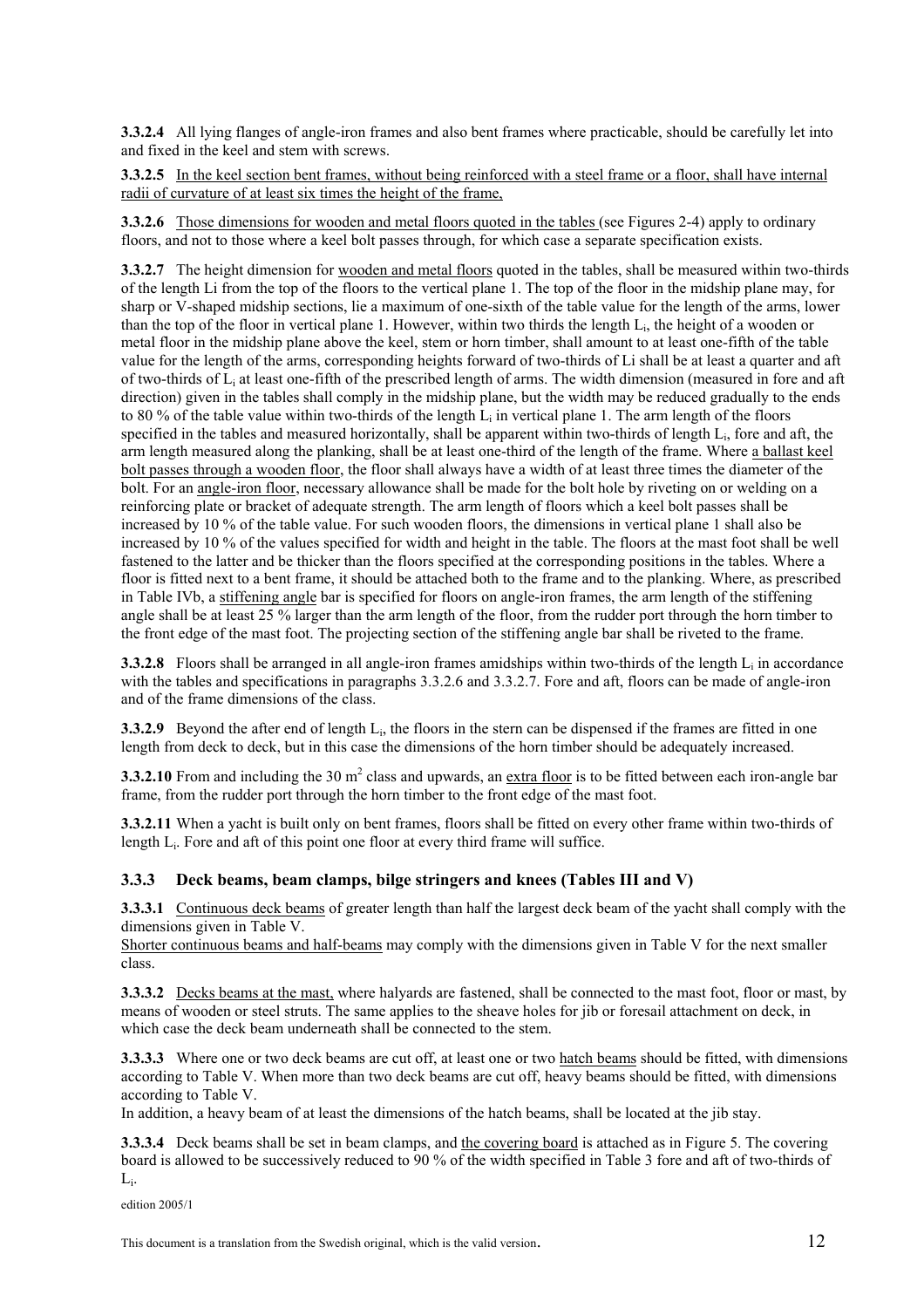If a sufficient number of extra horizontal knees (see the number prescribed in Table V) are fitted, the width of the covering board may be reduced to 90 % of the table value, and fore and aft of two-thirds of  $L_i$  to 80 % of the table value, and fore and aft of two-thirds of  $L_i$  to 80 % of the table value.

When a deck includes a plywood layer of at least 6 mm, the demand for horizontal knees is deleted. When the whole deck is of plywood the covering board can be excluded.

**3.3.3.5** Forward and aft of three-quarters of L<sub>i</sub>, beam clamps can gradually be reduced to 75 % of the area specified in Table III.

**3.3.3.6** In all yachts in the 95, 120 and 150 m<sup>2</sup> classes bilge stringers shall be fitted. Their area outside of threequarters of  $L_i$ , can be gradually reduced at the end of the yacht to 75 % of the midship area.

**3.3.3.7** When there is a scarf in the covering board, beam clamps or some of the upper planks in the area of onesixth of  $L_i$  in the way of the chain plates, a fishplate shall be fitted within the area quoted, riveted to the beam clamp and the deck beams with an area amidships constituting half the beam clamps area. This fishplate may be reduced in the ends to 75 % of the largest area.

**3.3.3.8** Vertical knees in at least the number and dimensions quoted in Table V shall be fitted, and shall be located at the jib stay frame, chain plate, forward and after end of the cabin and at the after end of the cockpit. Knees shall be attached both in deck beams and frames. These deck beams shall be arranged so that they rest on frames even before the knees are located (see Figure 6).

**3.3.3.9** When the deck beam at the aft end of the cabin is not made continuous, a beam of the same strength shall be located in its place lower down, but not below horizontal plane 1. This beam is connected to frames by means of knees and an extra clamp spanning at least three frames.

From and including the  $40 \text{ m}^2$  class upwards, at least two heavy beams in accordance with dimensions specified in the tables are installed at the after end of the cabin, and preferably at the beam spacing specified. When these beams are not made continuous for the 40  $m^2$  class, beams of the same strength should be located in their stead lower down, but not below horizontal plane 1, and connected to frames in a manner similar to that described above.

**3.3.3.10** From and including the 75m<sup>2</sup> class and upwards, there shall be a straight line connection from the covering board to floor or a counter-frame in at least two places on each side.

#### **3.3.4 Planking and deck (Table III)**

**3.3.4.1** When the deck or cabin roof is lined with canvas which is painted, a reduction of 2 mm in the thickness quoted in the table is allowed.

**3.3.4.2** Butt scarfs in adjoining planks shall not be located closer together to one another than 1.5 m. When there is a plank in between, the distance may be reduced to 1.0 m. When two scarfs are located close to or at the same frame, there must be at least three planks in between the scarfs. Minor modifications may be made in the bow and stern. The scarfs are executed as butt scarfs by means of oak, mahogany or metal strips which shall in length fit between two frames and overlap the adjoining planks with at least the planking thickness (table value) (See Figure 5).

**3.3.4.3** Glued scarfs: can be executed as *joint* scarfs, *horizontal or vertical*. The scarfs shall have a pitch of at least 1 to 5. Scarfs in adjoining planks shall have a dislocation of at least 1000 mm centre to centre. When there is a plank in between the scarfs may be located 750 mm from each other. When there are three planks in between, the location of the scarfs is free.

#### **3.3.5 Bolts, rivets and screws (Table VI)**

**3.3.5.1** All bolts and rivets passing through timber shall be provided with washers of the same material as the bolt or rivet. Where square rivets or nails are used, a smaller cross-sectional area than for round rivets or nails is not permitted.

**3.3.5.2** All bolts, rivets or nails made of steel shall be galvanised, and copper rivets are not allowed in steel structural parts. Rivet or screws in planking shall not be countersunk more than a quarter of the thickness of the plank before plugging or sealing.

**3.3.5.3** All floors are to be attached to the keel or stems with through bolts. The number will depend on the width of the keel or stems. For the 15 and 22  $m^2$  classes, screws may be used in place of bolts aft of the after end of  $L_i$ .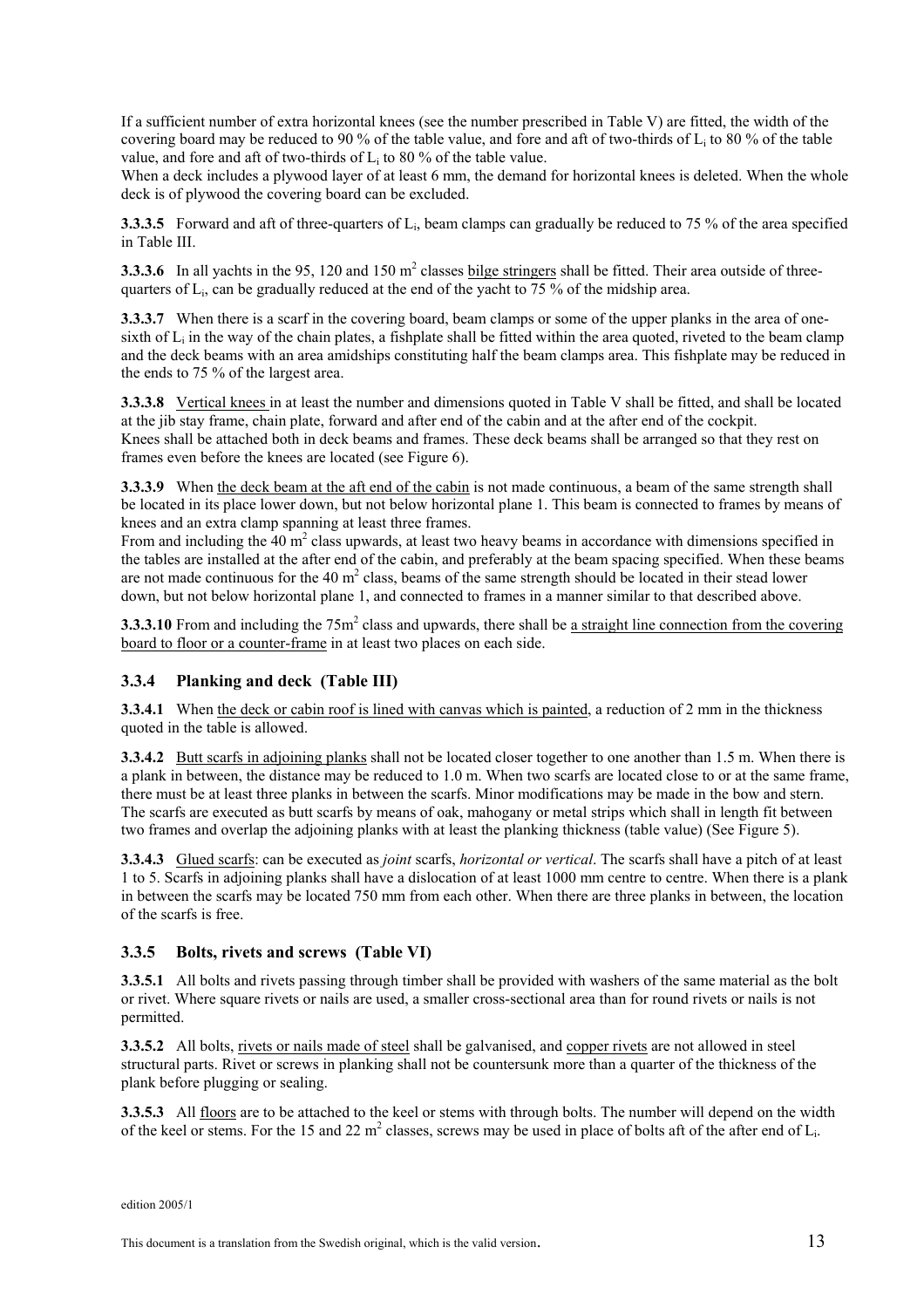**3.3.5.4** Beam clamps are attached within three-quarters of Li by means one or two rivets respectively in each frame, both angle-iron or bent ribs, and at the ends by at least one rivet in each frame.

**3.3.5.5** When ballast keel bolts of steel are used, they shall be well galvanised, and the combined core area A in square centimetres shall be at least in accordance with the formula:  $A = 2 \times \frac{V \times V}{V}$  $V \times h$ b

where V is the weight of the ballast keel in metric tons

- h is the height of the ballast keel
- b is the largest width close to the wooden keel

The tensile strength of the steel  $(K_j)$  in the formula is assumed to be 3,500 to 4,000 kg per cm<sup>2</sup>.

For other materials, the combined core area is altered in relation to the tensile strength of the material  $(K_x)$  to  $A=K_i/K_x$ 

which, e.g. for copper, means an increase in core area of approximately 50 % compared to steel bolts. It is assumed in the formula that the centre of gravity lies at the half the height. Should the shape of the keel be such that there is an important deviation from this assumption, then allowance shall be made for this.



*Figure 2 (Timber floor) Figure 3 (Angle-iron floor)* 



*Figure 4 (Timber floor in the fore body)* Figure 5 (Planking scarf)

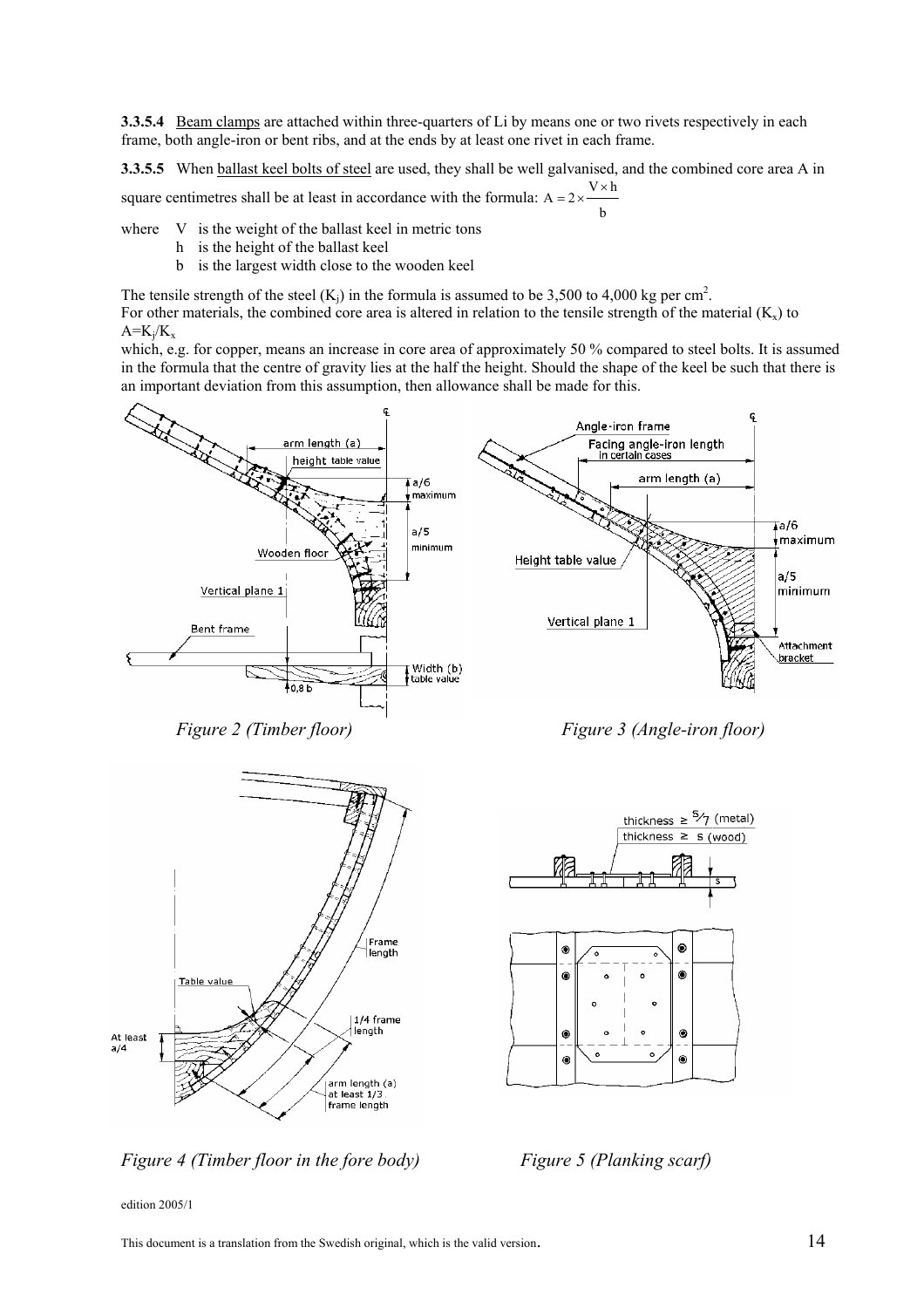

*Figure 6 (Metal beam knee and location of covering board screws)*

## **3.4.1 Table III. PLANKING, DECK, KEEL, STERNPOST, HORN TIMBER, RABBET, RUDDER STOCK, BILGE STRINGERS, COAMING AND CABIN**

| (All dimensions quoted are minimum dimensions.)                                                                              |                      |                               |                                  |                                  |                     |                                                     |                                    |                                   |                       |                             |  |  |  |  |
|------------------------------------------------------------------------------------------------------------------------------|----------------------|-------------------------------|----------------------------------|----------------------------------|---------------------|-----------------------------------------------------|------------------------------------|-----------------------------------|-----------------------|-----------------------------|--|--|--|--|
|                                                                                                                              |                      | $m2$ .<br>Class               |                                  |                                  |                     |                                                     |                                    |                                   |                       |                             |  |  |  |  |
|                                                                                                                              |                      | 15                            | 22                               | 30                               | 40                  | 55                                                  | 75                                 | 95                                | 120                   | 150                         |  |  |  |  |
| Planking and deck, thickness                                                                                                 | mm                   | 14                            | 16                               | 18                               | 20                  | 22                                                  | 24                                 | 27                                | 31                    | 35                          |  |  |  |  |
| Covering board, width                                                                                                        | mm                   | 85                            | 95                               | 105                              | 115                 | 125                                                 | 140                                | 155                               | 170                   | 185                         |  |  |  |  |
| Keel, height×width                                                                                                           | mm                   | $70\times90$                  | $80\times110$                    | 90×140                           | $100 \times 160$    | $110\times190$                                      | 125×220                            | $140\times240$                    | 155×260               | 175×280                     |  |  |  |  |
| Stem at forward end of $L_0$ :, height×width <sup>1)</sup><br>stem at mast, height×width                                     | mm<br>mm             | $70\times70$<br>$100\times80$ | $80\times80$<br>$110\times90$    | $90\times90$<br>$120\times100$   | $100\times100$      | $110\times110$<br>$135 \times 110$ 145 $\times$ 125 | $125\times125$<br>$160 \times 140$ | $140\times140$<br>180×150 205×175 | $155 \times 155$      | $175 \times 175$<br>230×200 |  |  |  |  |
| Sternpost at horntimber, height×width                                                                                        | mm                   | $140 \times 35$               | $160\times40$                    | 180×45                           | $200\times50$       | 220×55                                              | $240\times 63$                     | 270×71                            | $305\times80$         | $350\times90$               |  |  |  |  |
| Horn timber at rudder, transverse section area<br>Horn timber at aft end of $L_0$ , height×width                             | $\text{cm}^2$<br>mm  | 33<br>$50\times 65$           | 43<br>55×75                      | 54<br>$60\times85$               | 67<br>$70\times95$  | 81<br>75×105                                        | 104<br>85×120                      | 131<br>$100 \times 130$           | 160<br>$110\times145$ | 204<br>$120\times 165$      |  |  |  |  |
| Rabbet in keel,<br>width<br>, ,<br>, , ,<br>$\overline{\phantom{a}}$<br>stem<br>sternpost<br>, ,<br>, ,<br>, ,<br>horntimber | mm<br>mm<br>mm       | 35<br>28<br>40                | 40<br>32<br>50                   | 45<br>36<br>54                   | 50<br>40<br>60      | 55<br>44<br>65                                      | 62<br>48<br>75                     | 68<br>54<br>77                    | 77<br>62<br>87        | 87<br>70<br>97              |  |  |  |  |
| (lowest figures apply furthest aft)                                                                                          | mm                   | $28 - 23$                     | $32 - 25$                        | $36 - 27$                        | $40 - 32$           | $44 - 35$                                           | $48 - 38$                          | $54 - 43$                         | $62 - 50$             | $70 - 56$                   |  |  |  |  |
| Rudder stock, of timber,<br>diameter<br>,,<br>of iron bar,<br>, ,<br>, ,<br>of steel tube.<br>, ,<br>, ,<br>of<br>thickness  | mm<br>mm<br>mm<br>mm | 57<br>22<br>25<br>3           | 60<br>24<br>25<br>$\overline{4}$ | 65<br>26<br>28<br>$\overline{4}$ | 70<br>28<br>31<br>4 | 78<br>30<br>34<br>5                                 | 90<br>33<br>38<br>5                | 100<br>35<br>41<br>5              | 115<br>40<br>44<br>6  | 130<br>45<br>47<br>6        |  |  |  |  |
| Beam clamp, cross-section area                                                                                               | $\text{cm}^2$        | 11                            | 17                               | 24                               | 31                  | 42                                                  | 59                                 | 74                                | 94                    | 117                         |  |  |  |  |
| Bilge stringer, cross-section area                                                                                           | $\text{cm}^2$        | $\overline{\phantom{0}}$      |                                  |                                  |                     |                                                     |                                    | 47                                | 60                    | 75                          |  |  |  |  |
| Coaming & cabin coachlines, cross-section area                                                                               | $\text{cm}^2$        | 6                             | 9                                | 13                               | 17                  | 23                                                  | 32                                 | 40                                | 51                    | 64                          |  |  |  |  |
| Cockpit and cabin coaming, thickness                                                                                         | mm                   | 12                            | 14                               | 16                               | 18                  | 20                                                  | 22                                 | 23                                |                       |                             |  |  |  |  |
| Cabin roof, thickness                                                                                                        | mm                   | 14                            | 14                               | 16                               | 18                  | 19                                                  | 20                                 | 21                                |                       |                             |  |  |  |  |

(All dimensions quoted are minimum dimensions.)

 $1)$  L<sub>0</sub> is the length of the yacht, where horizontal plane 0 intersects the hull outside in the middle plane.

edition 2005/1

This document is a translation from the Swedish original, which is the valid version. 15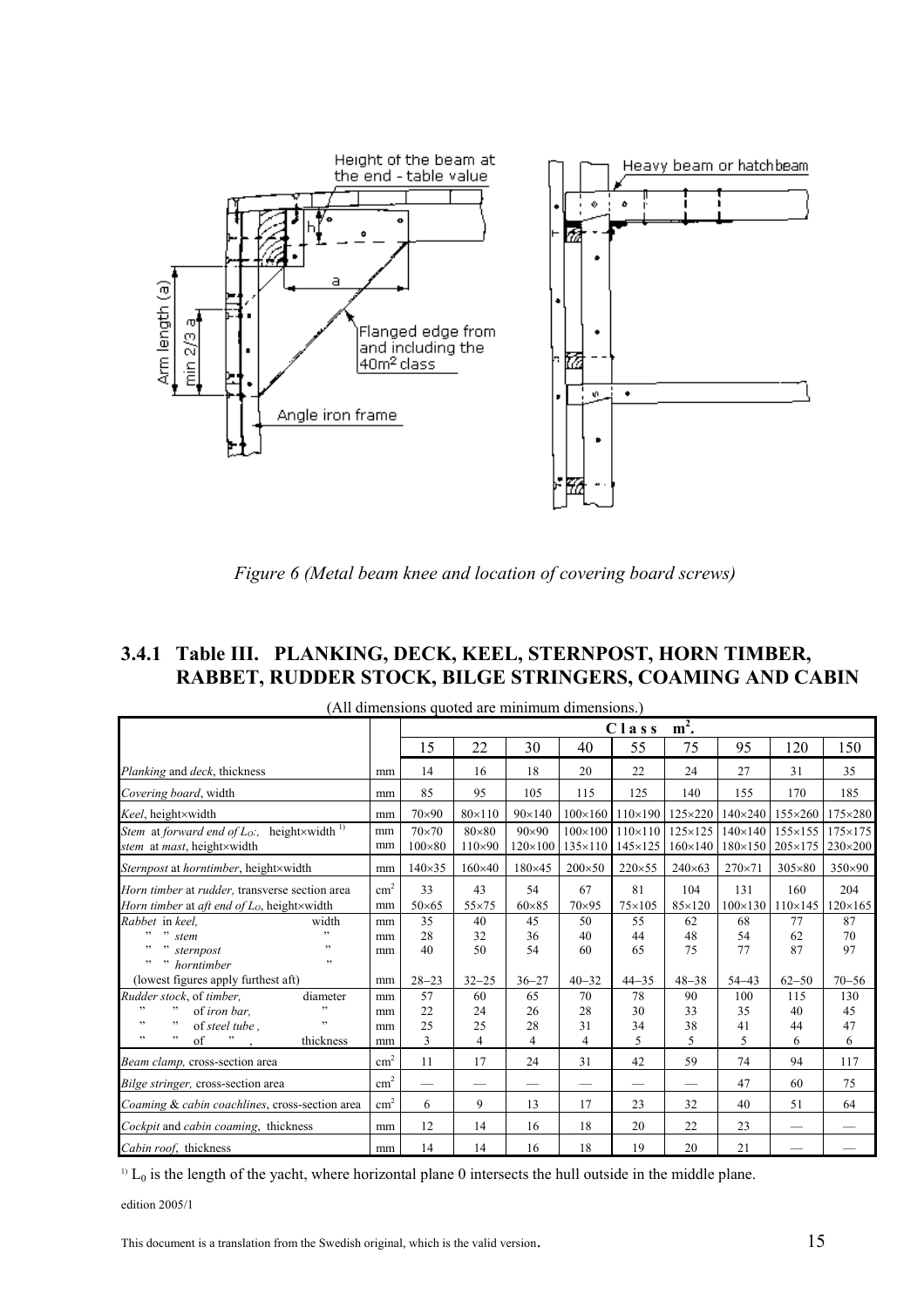## **3.4.2 Table IV a. FRAMES AND FLOORS, when the yacht is built only on bent frames**

|                                                                                                                                                                                                                                                                                                                                                                                                               |                      |                                                       | Class                                                 | $m2$ .                                                |                                                       |
|---------------------------------------------------------------------------------------------------------------------------------------------------------------------------------------------------------------------------------------------------------------------------------------------------------------------------------------------------------------------------------------------------------------|----------------------|-------------------------------------------------------|-------------------------------------------------------|-------------------------------------------------------|-------------------------------------------------------|
|                                                                                                                                                                                                                                                                                                                                                                                                               |                      |                                                       | 22                                                    | 30                                                    | 40                                                    |
|                                                                                                                                                                                                                                                                                                                                                                                                               |                      |                                                       |                                                       |                                                       |                                                       |
| <i>Frame spacing, centre to centre</i>                                                                                                                                                                                                                                                                                                                                                                        | mm                   | $167^{1}$                                             | 167 <sup>1</sup>                                      | 167 <sup>1</sup>                                      | $167^{1}$                                             |
| <i>Bent frames, height×width, within</i> $\frac{2}{3}$ of L <sub>x</sub> <sup>3)</sup>                                                                                                                                                                                                                                                                                                                        | mm                   | $23\times25$                                          | $25\times25$                                          | $28\times28$                                          | $31\times31$                                          |
| Bent frames, height×width, fore and aft of $\frac{2}{3}$ of L <sub>x</sub> <sup>3)</sup>                                                                                                                                                                                                                                                                                                                      | mm                   | $20\times25$                                          | $23\times25$                                          | $25\times25$                                          | $28\times28$                                          |
| <i>Floors</i> , within $\frac{2}{3}$ of L <sub>x</sub> <sup>3</sup> , mutual spacing<br><i>Floors</i> , within $\frac{2}{3}$ of L <sub>x</sub> <sup>3</sup> , arm length, measured horizontally                                                                                                                                                                                                               | mm<br>mm             | $334^{2}$<br>250                                      | $334^{2}$<br>280                                      | $334^{2}$<br>320                                      | $334^{2}$<br>350                                      |
| <i>Floors of timber,</i> within $\frac{2}{3}$ of L <sub>x</sub> <sup>3</sup> , measured from the top of<br>the floor in vertical plane 1 perpendicular to the planking in the<br>section                                                                                                                                                                                                                      | mm                   | 26                                                    | 30                                                    | 33                                                    | 38                                                    |
| <i>Floors of timber,</i> within $\frac{2}{3}$ of L <sub>x</sub> <sup>3</sup> , width, measured fore<br>and aft in the midship plane.                                                                                                                                                                                                                                                                          | mm                   | 29                                                    | 33                                                    | 39                                                    | 44                                                    |
| <i>Floors of steel,</i> within $\frac{2}{3}$ of $L_x$ <sup>3</sup> , thickness of plate<br>"""", height measured from the top", "", height measured from the top                                                                                                                                                                                                                                              | mm                   |                                                       |                                                       | 3                                                     | 3                                                     |
| of the floor in vertical plane 1 perpendicular to the planking in<br>the section                                                                                                                                                                                                                                                                                                                              | mm                   |                                                       |                                                       | 48                                                    | 54                                                    |
| <i>Floors of steel</i> , within $\frac{2}{3}$ of L <sub>x</sub> <sup>3)</sup> :<br>bracket arm<br>facing angle-iron, up to                                                                                                                                                                                                                                                                                    | mm<br>mm             |                                                       |                                                       | $20\times20\times3$                                   | $25\times25\times3$<br>$20\times20\times3$            |
| attaching angle-iron, down to                                                                                                                                                                                                                                                                                                                                                                                 | mm                   |                                                       |                                                       | $40\times40\times4$                                   | $40\times40\times4$                                   |
| <i>Floors of timber</i> , fore and aft of $\frac{2}{3}$ of L <sub>x</sub> <sup>3</sup> , mutual spacing                                                                                                                                                                                                                                                                                                       | mm                   | 500                                                   | 500                                                   | 500                                                   | 500                                                   |
| <i>Floors of timber</i> , fore and aft of $\frac{2}{3}$ of L <sub>x</sub> <sup>3</sup> , height, measured<br>perpendicular to the planking in the section at a distance along<br>the planking of $\frac{1}{4}$ of the frame length from stem of horn timber.<br><i>Floors of timber</i> , fore and aft of $\frac{2}{3}$ of L <sub>x</sub> <sup>3</sup> , width, measured<br>Fore and aft in the midship plane | mm                   | 23<br>24                                              | 25<br>26                                              | 28<br>31                                              | 32<br>35                                              |
|                                                                                                                                                                                                                                                                                                                                                                                                               | mm                   |                                                       |                                                       |                                                       |                                                       |
| <i>Floors of steel, fore and aft of</i> $\frac{2}{3}$ of L <sub>x</sub> <sup>3</sup> ,                                                                                                                                                                                                                                                                                                                        | mm                   | $20\times20\times3$                                   | $25\times25\times3$                                   | $25\times25\times3$                                   | $30\times30\times3$                                   |
| Heavy frames by the chain plates:<br>Number<br>When of wood, bent frames<br>" "steel                                                                                                                                                                                                                                                                                                                          | mm<br>mm             | $\overline{c}$<br>$23\times32$<br>$25\times25\times3$ | $\overline{2}$<br>$25\times36$<br>$25\times25\times3$ | 2<br>$28\times40$<br>$25\times25\times3$              | 2<br>$30\times30\times3$                              |
| Floors of steel, on the mentioned steel frames:<br>plate thickness<br>facing angle-iron<br>attaching angle-iron<br>height measured from the top of the floor in vertical plane 1<br>perpendicularly to the planking in the section.                                                                                                                                                                           | mm<br>mm<br>mm<br>mm | $\overline{c}$<br>$30\times30\times3$<br>54           | 3<br>$35\times35\times3$<br>65                        | 3<br>$20\times20\times3$<br>$40\times40\times4$<br>75 | 3<br>$25\times25\times3$<br>$40\times40\times4$<br>90 |
|                                                                                                                                                                                                                                                                                                                                                                                                               |                      |                                                       |                                                       |                                                       |                                                       |

(Except frame spacing and spacing between floors, all dimensions quoted are minimum.)

<sup>1)</sup>  $167 = \frac{1}{3} \times 500$ 

<sup>2)</sup>  $334 = \frac{2}{3} \times 500$ 

 $L_x$  = length of the yacht in horizontal plane 1, outside measured in the midship plane.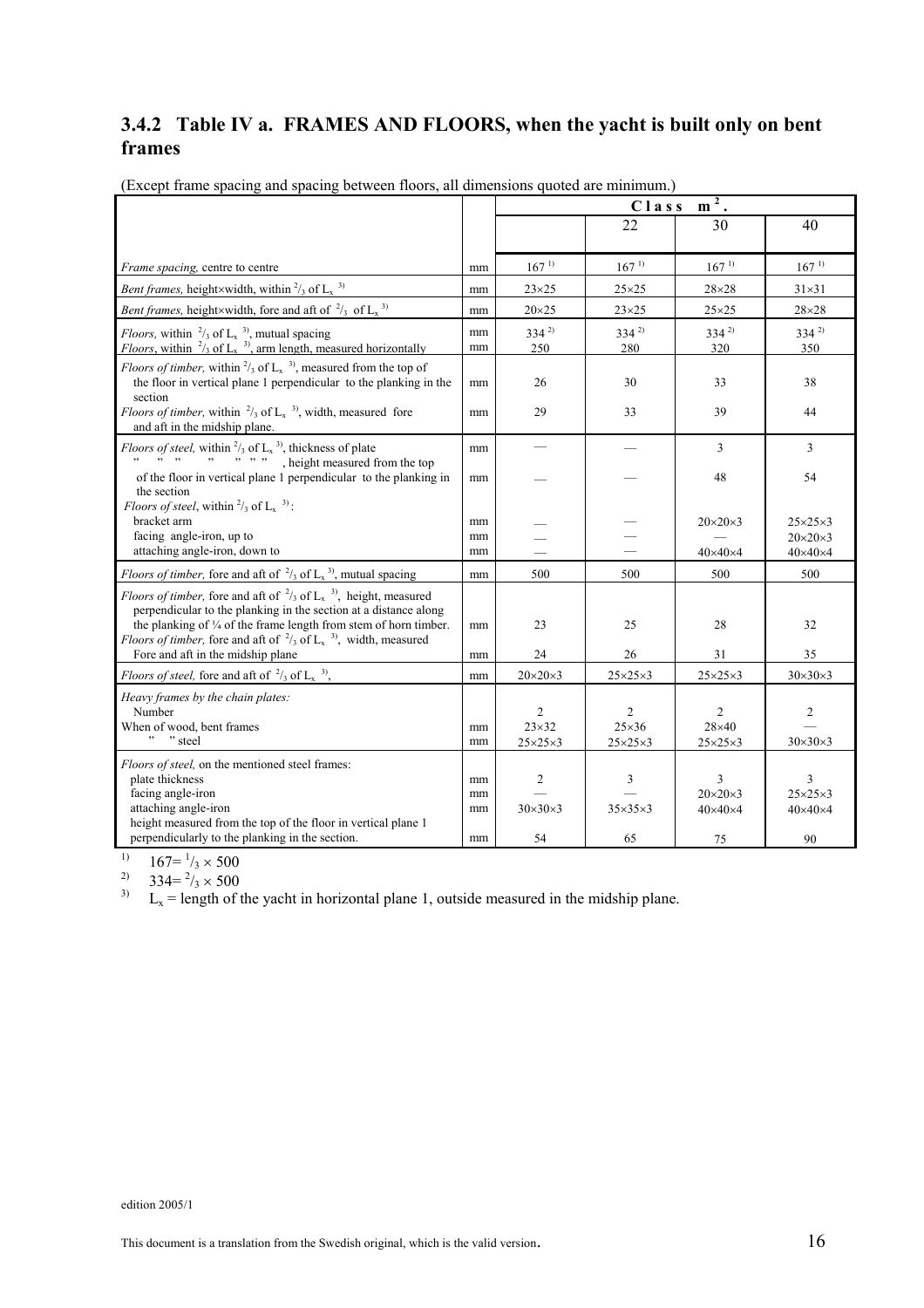## **3.4.3 Table IV b. FRAMES, FLOORS AND COUNTER FRAMES, when the yacht is built on solid steel frames with two bent frames in between**

|                                                                                                                                                                                                                                              |                                  |                                  |                                                                |                                                                | $C$ lass m                                                     | $\overline{2}$ .                                               |                                                                 |                                                                 |
|----------------------------------------------------------------------------------------------------------------------------------------------------------------------------------------------------------------------------------------------|----------------------------------|----------------------------------|----------------------------------------------------------------|----------------------------------------------------------------|----------------------------------------------------------------|----------------------------------------------------------------|-----------------------------------------------------------------|-----------------------------------------------------------------|
|                                                                                                                                                                                                                                              |                                  | 30                               | 40                                                             | 55                                                             | 75                                                             | 95                                                             | 120                                                             | 150                                                             |
| Frames of steel, equal spacing,<br>centre to centre                                                                                                                                                                                          | mm                               | 500                              | 500                                                            | 500                                                            | 525                                                            | 560                                                            | 600                                                             | 650                                                             |
| <i>Frames of steel</i> , within $\frac{2}{3}$ of $L_x$ ,<br>height $\times$ width $\times$ thickness                                                                                                                                         | mm                               | $25\times25\times3$              | $30\times30\times3$                                            | $35\times35\times3$                                            | $40\times40\times4$                                            | $45\times45\times4$                                            | $50\times50\times5$                                             | $60\times50\times5$                                             |
| <i>Bent frame,</i> within $\frac{2}{3}$ of L <sub>x</sub> , height $\times$ width                                                                                                                                                            | mm                               | $22\times25$                     | $25\times25$                                                   | $30\times30$                                                   | $32\times40$                                                   | $34\times43$                                                   | $36\times46$                                                    | $40\times50$                                                    |
| Counter frames, of angle-iron bars, for steel<br>frames at the chain plates                                                                                                                                                                  | mm                               |                                  | $25\times25\times3$                                            | $30\times30\times3$                                            | $35\times35\times3$                                            | $40\times40\times4$                                            | $45\times45\times4$                                             | $50\times50\times5$                                             |
| <i>Floors</i> , within $\frac{2}{3}$ of $L_x$ , on each solid frame:<br>thickness of plate<br>the arm length of the plate <sup>1)</sup><br>height, measured from the top of the frame in<br>vertical plane 1 perpendicularly to the planking | mm<br>mm                         | 3<br>320                         | 3<br>350                                                       | 3<br>390                                                       | 4<br>440                                                       | 4<br>480                                                       | $\overline{4}$<br>510                                           | 5<br>550                                                        |
| in the section.<br>facing angle-iron bar<br>attaching angle-iron bar                                                                                                                                                                         | mm<br>mm<br>mm                   | 50<br>$40\times40\times4$        | 60<br>$25\times25\times3$<br>$40\times40\times4$               | 70<br>$30\times30\times3$<br>$40\times40\times5$               | 80<br>$30\times30\times4$<br>$50\times50\times5$               | 90<br>$35\times35\times4$<br>$50\times50\times5$               | 100<br>$40\times40\times4$<br>$55\times55\times6$               | 110<br>$45\times45\times4$<br>$65\times65\times6$               |
| <i>Floors</i> , fore and aft of $\frac{2}{3}$ of $L_x$ , on each solid<br>frame, if of steel:<br>thickness<br>height, measured perpendicular to the planking<br>in the section at a distance along the planking of $\frac{1}{4}$             | mm                               | $\overline{c}$                   | $\overline{2}$                                                 | 3                                                              | 3                                                              | 3                                                              | $\overline{4}$                                                  | $\overline{4}$                                                  |
| of the frame length from stem or horn timber                                                                                                                                                                                                 | mm                               | 40                               | 48                                                             | 56                                                             | 64                                                             | 72                                                             | 80                                                              | 88                                                              |
| <i>Floors</i> , fore and aft of $\frac{2}{3}$ of $L_x$ , on each solid<br>frame, if of steel:<br>facing angle-iron bars<br>attaching angle-iron bars                                                                                         | mm<br>mm                         | $35\times35\times3$              | $35\times35\times4$                                            | $40\times40\times4$                                            | $25\times25\times3$<br>$45\times45\times4$                     | $30\times30\times3$<br>$45\times45\times4$                     | $30\times30\times4$<br>$50\times50\times5$                      | $35\times35\times4$<br>$55\times55\times6$                      |
| <i>Floors</i> , fore and aft of $\frac{2}{3}$ of $L_x$ , on each solid<br>frame<br>if angle-iron bars                                                                                                                                        | mm                               | $25\times25\times3$              | $30\times30\times3$                                            | $35\times35\times3$                                            | $40\times40\times4$                                            | $45\times45\times4$                                            | $50\times50\times5$                                             | $60\times50\times5$                                             |
| <i>Extra floors</i> , if of timber:<br>arm length $^{1}$<br>height, measured from the top of the frame in                                                                                                                                    | mm                               | 320                              | 350                                                            | 390                                                            | 440                                                            | 480                                                            | 510                                                             | 550                                                             |
| vertical plane 1 perpendicularly to the planking<br>in the section<br>width, measured fore $\&$ aft in the midship plane                                                                                                                     | mm<br>mm                         | 30<br>38                         | 36<br>42                                                       | 42<br>48                                                       | 50<br>55                                                       | 60<br>65                                                       | 70<br>75                                                        | 80<br>85                                                        |
| <i>Extra floors</i> , if of steel:<br>arm length of the floor plate<br>thickness " " " "<br>height, measured from the top of the frame in                                                                                                    | mm<br>mm                         | 320<br>3                         | 350<br>3                                                       | 390<br>3                                                       | 440<br>$\overline{4}$                                          | 480<br>4                                                       | 510<br>$\overline{4}$                                           | 550<br>5                                                        |
| vertical plane 1 perpendicularly to the planking<br>in the section<br>bracket arm<br>$\ddot{\phantom{0}}$<br>" length<br>facing angle-iron<br>$, ,$<br>length                                                                                | mm<br>mm<br>mm<br>mm<br>mm<br>mm | 50<br>$25\times25\times3$<br>480 | 60<br>$30\times30\times3$<br>525<br>$25\times25\times3$<br>440 | 70<br>$35\times35\times3$<br>585<br>$30\times30\times3$<br>490 | 80<br>$40\times40\times4$<br>660<br>$30\times30\times4$<br>550 | 90<br>$45\times45\times4$<br>720<br>$35\times35\times4$<br>600 | 100<br>$50\times50\times5$<br>765<br>$40\times40\times4$<br>640 | 110<br>$60\times50\times5$<br>825<br>$45\times45\times4$<br>690 |
| attaching angle-iron                                                                                                                                                                                                                         |                                  | $40\times40\times4$              | $40\times40\times4$                                            | $40\times40\times5$                                            | $50\times50\times5$                                            | $50\times50\times5$                                            | $55\times55\times6$                                             | $65\times65\times6$                                             |

#### (Except frame spacing, all dimensions quoted are minimum.)

<sup>1)</sup> Measured horizontally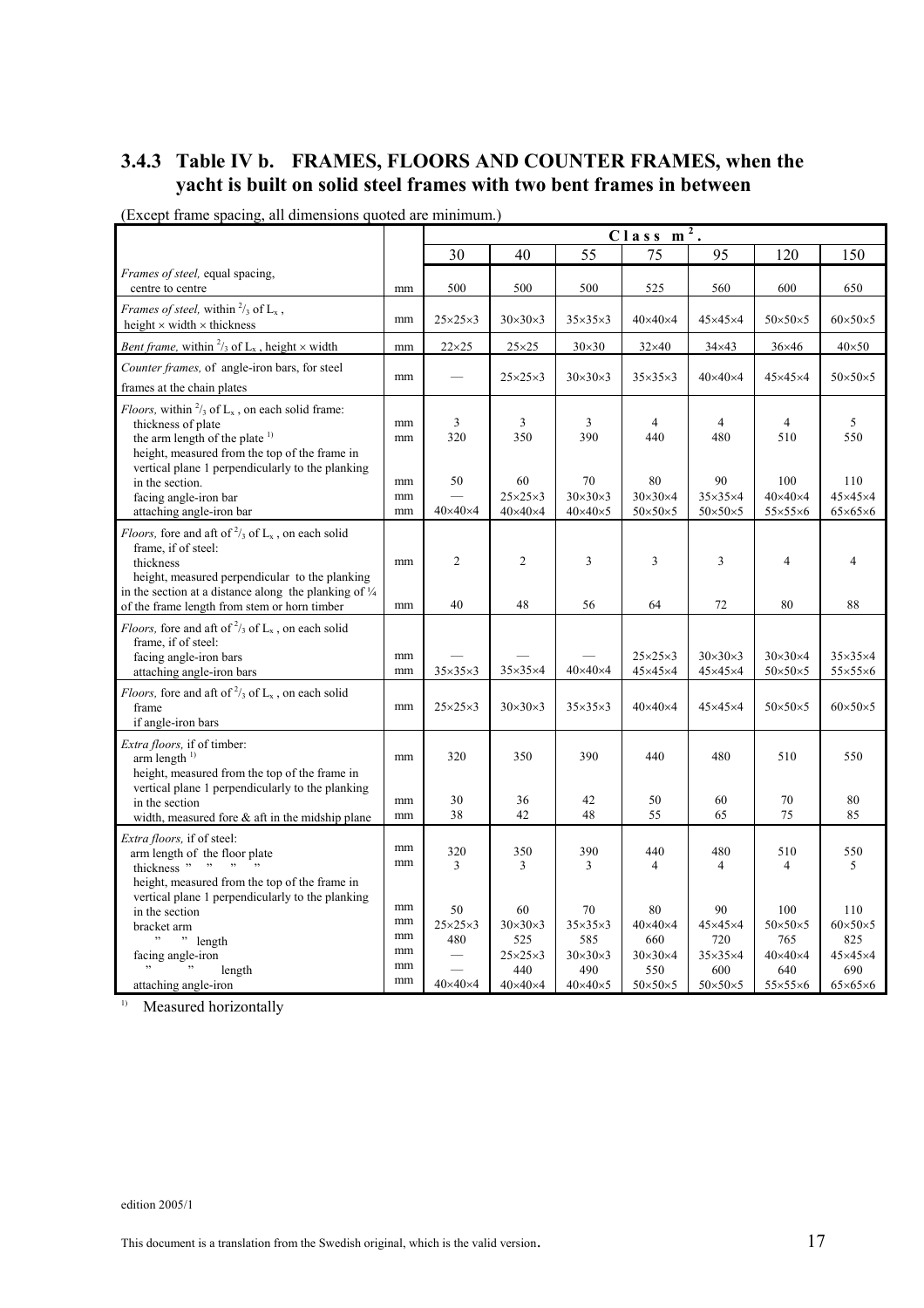## **3.4.4 Table V. DECK BEAMS, HORIZONTAL AND VERTICAL KNEES**

|                                                                                    |    |                                                      | 2<br>Class<br>m     |                     |                     |                     |                     |                     |                     |                     |  |  |  |  |  |
|------------------------------------------------------------------------------------|----|------------------------------------------------------|---------------------|---------------------|---------------------|---------------------|---------------------|---------------------|---------------------|---------------------|--|--|--|--|--|
|                                                                                    |    | 75<br>30<br>15<br>22<br>55<br>95<br>40<br>120<br>150 |                     |                     |                     |                     |                     |                     |                     |                     |  |  |  |  |  |
| Deck beams, equal spacing                                                          |    |                                                      |                     |                     |                     |                     |                     |                     |                     |                     |  |  |  |  |  |
| centre to centre                                                                   | mm | 250                                                  | 250                 | 250                 | 250                 | 250                 | 262.5               | 280                 | 300                 | 325                 |  |  |  |  |  |
| Deck beams, usually continuous if longer                                           |    |                                                      |                     |                     |                     |                     |                     |                     |                     |                     |  |  |  |  |  |
| than half the largest deck width:                                                  |    |                                                      |                     |                     |                     |                     |                     |                     |                     |                     |  |  |  |  |  |
| height×width, at the centre of the beam:                                           | mm | $31\times25$                                         | $33\times25$        | $36\times27$        | $40\times29$        | $45\times32$        | $51\times36$        | 58×41               | $66\times47$        | $75\times54$        |  |  |  |  |  |
| height×width, at the outboard ends                                                 | mm | $25\times25$                                         | $27\times25$        | $29\times27$        | $32\times29$        | $36\times32$        | $41\times36$        | $47\times41$        | $53\times47$        | $60\times54$        |  |  |  |  |  |
| Heavy beams:                                                                       |    |                                                      |                     |                     |                     |                     |                     |                     |                     |                     |  |  |  |  |  |
| number                                                                             |    | 4                                                    | 4                   | $\overline{4}$      | 5                   | 5                   | 5                   | $5 - 6$             | $5 - 6$             | $5 - 6$             |  |  |  |  |  |
| height×width, at the centre of the beam                                            | mm | $45\times32$                                         | $50\times36$        | $55\times40$        | $60\times44$        | 68×48               | $77\times54$        | $87\times 62$       | $99\times70$        | $113\times81$       |  |  |  |  |  |
| height×width, at the ends                                                          | mm | $36\times32$                                         | $40\times36$        | $44\times40$        | $48\times44$        | $53\times48$        | $62\times54$        | $70\times 62$       | $79\times70$        | $91 \times 81$      |  |  |  |  |  |
| Hatch beams:                                                                       |    |                                                      |                     |                     |                     |                     |                     |                     |                     |                     |  |  |  |  |  |
| height×width, at the centre of the beam                                            | mm | 38×28                                                | $41\times31$        | $45\times34$        | $50\times37$        | 56×40               | $64\times45$        | $73\times51$        | $83\times58$        | $94 \times 68$      |  |  |  |  |  |
| height×width, at the ends                                                          | mm | $31\times28$                                         | $33\times31$        | $36\times34$        | $40\times37$        | $45\times40$        | $51\times45$        | 58×51               | 66×58               | $75\times 68$       |  |  |  |  |  |
| Vertical knees:                                                                    |    |                                                      |                     |                     |                     |                     |                     |                     |                     |                     |  |  |  |  |  |
| number on each side                                                                |    | 4                                                    | 4                   | $\overline{4}$      | 5                   | 5                   | 5                   | 6                   | 6                   | 6                   |  |  |  |  |  |
| arm length, measured from the inner side                                           |    |                                                      |                     |                     |                     |                     |                     |                     |                     |                     |  |  |  |  |  |
| and underside respectively of the beam                                             |    |                                                      |                     |                     |                     |                     |                     |                     |                     |                     |  |  |  |  |  |
| clamp                                                                              | mm | 125                                                  | 140                 | 155                 | 170                 | 190                 | 220                 | 250                 | 285                 | 330                 |  |  |  |  |  |
| Vertical knees, when of:                                                           |    |                                                      |                     |                     |                     |                     |                     |                     |                     |                     |  |  |  |  |  |
| timber, height <sup>1)</sup> ×width <sup>2)</sup> , measured at half               |    |                                                      |                     |                     |                     |                     |                     |                     |                     |                     |  |  |  |  |  |
| arm length                                                                         | mm | 54×32                                                | $60\times36$        | 66×40               | 72×44               |                     |                     |                     |                     |                     |  |  |  |  |  |
| a) steel plate, thickness                                                          | mm | $\overline{c}$                                       | $\mathcal{E}$       | $\mathcal{E}$       | $\mathbf{3}$        | 3                   | $\overline{4}$      | $\overline{4}$      | $\overline{4}$      | 5                   |  |  |  |  |  |
| b) angle-iron,                                                                     | mm | $25\times25\times3$                                  | $25\times25\times3$ | $30\times30\times3$ | $35\times35\times3$ | $40\times40\times4$ | $45\times45\times4$ | $50\times50\times5$ | $60\times60\times5$ | $60\times60\times6$ |  |  |  |  |  |
| c) wrought iron.                                                                   |    |                                                      |                     |                     |                     |                     |                     |                     |                     |                     |  |  |  |  |  |
| at beam clamps                                                                     | mm | $8\times25$                                          | $10\times25$        | $12\times25$        | $14\times27$        | $16\times29$        | $18\times32$        | $20\times36$        | $22\times 41$       | $24\times47$        |  |  |  |  |  |
| at the ends                                                                        | mm | $6\times18$                                          | $7\times18$         | $9\times19$         | $11\times20$        | $12\times22$        | $14\times24$        | $15\times27$        | $17\times31$        | $18\times35$        |  |  |  |  |  |
| Horizontal knees:                                                                  |    |                                                      |                     |                     |                     |                     |                     |                     |                     |                     |  |  |  |  |  |
| number on each side                                                                | mm | 3                                                    | 4                   | 4                   | 5                   | 5                   | 6                   | 7                   | 8                   | 9                   |  |  |  |  |  |
| arm length, measured from beam or beam                                             | mm | 120                                                  | 130                 | 140                 | 150                 | 165                 | 180                 | 200                 | 220                 | 240                 |  |  |  |  |  |
| clamp, respectively                                                                |    |                                                      |                     |                     |                     |                     |                     |                     |                     |                     |  |  |  |  |  |
| Horizontal knees, when of:                                                         |    |                                                      |                     |                     |                     |                     |                     |                     |                     |                     |  |  |  |  |  |
| <i>timber</i> , height <sup>3</sup> $\times$ width <sup>4</sup> , measured at half |    |                                                      |                     |                     |                     |                     |                     |                     |                     |                     |  |  |  |  |  |
| arm length                                                                         | mm | $25\times31$                                         | $25\times33$        | $25\times36$        | $32\times40$        | $32\times45$        | $32\times51$        | $37\times58$        | $37\times 66$       | $37\times75$        |  |  |  |  |  |
| steel plate, thickness                                                             | mm |                                                      |                     |                     | $\overline{2}$      | 3                   | 3                   | 3                   | 4                   | 4                   |  |  |  |  |  |

(Except beam spacing, all dimensions quoted are minimum.)

<sup>1)</sup> Athwartship measurement

2) Fore and aft measurement

3) Vertical measurement

4) Horizontal measurement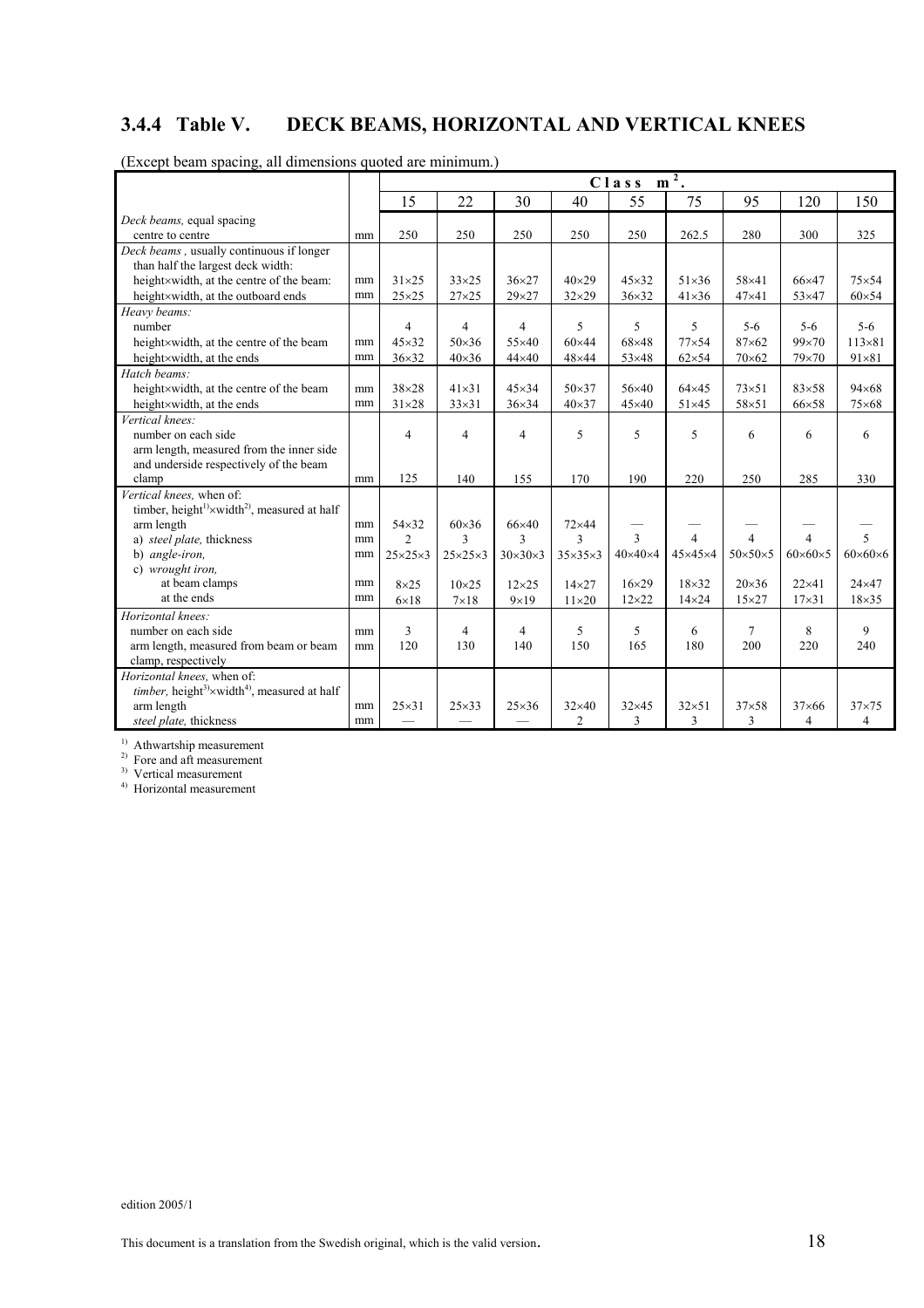## **3.4.5 Table VI. BOLTS, RIVETS AND SCREWS**

| $\alpha$ inverse and services spacing                             |    | an annonsions quotou are minimum;<br>$m2$ .<br>$C$ lass |                |                |                |                |                |                |                 |                         |  |  |  |
|-------------------------------------------------------------------|----|---------------------------------------------------------|----------------|----------------|----------------|----------------|----------------|----------------|-----------------|-------------------------|--|--|--|
|                                                                   |    | 15                                                      | 22             | 30             | 40             | 55             | 75             | 95             | 120             |                         |  |  |  |
|                                                                   |    |                                                         |                |                |                |                |                |                |                 | 150                     |  |  |  |
| Bolts, galvanised or stainless steel,                             |    |                                                         |                |                |                |                |                |                |                 |                         |  |  |  |
| through keel, stems, stern or horn timber:                        |    |                                                         |                |                |                |                |                |                |                 |                         |  |  |  |
| within $2/3$ L <sub>x</sub> , diameter                            | mm | 8                                                       | 10             | 12             | 12             | 12             | 16             | 16             | 20              | 20                      |  |  |  |
| fore and aft of $2/3$ L <sub>x</sub> , diameter                   | mm | 6                                                       | 8              | 10             | 10             | 12             | 12             | 12             | 16              | 16                      |  |  |  |
| Rivets through planking and frames,                               |    |                                                         |                |                |                |                |                |                |                 |                         |  |  |  |
| number in courses:                                                |    |                                                         |                |                |                |                |                |                |                 |                         |  |  |  |
| with a width 71-120 mm                                            | mm | $\overline{c}$                                          | $\overline{c}$ | $\overline{2}$ | $\overline{c}$ | $\overline{c}$ | $\overline{2}$ | $2(1)^{1}$     | $2(1)^{1}$      | 2 $(1)^{1}$             |  |  |  |
| $\frac{121}{121}$ mm                                              | mm | 3                                                       | 3              | 3              | 3              | 3              | 3              | 2              | 2               | $\overline{\mathbf{c}}$ |  |  |  |
| $\cdots$ , $\cdots$<br>$171 - 220$ mm                             | mm |                                                         |                |                |                |                |                | 3              | 3               | 3                       |  |  |  |
| <i>Rivets</i> through planking and steel frames,                  |    |                                                         |                |                |                |                |                |                |                 |                         |  |  |  |
| galvanised steel, diameter                                        | mm | 3.5                                                     | $\overline{4}$ | 4.5            | 5              | 5              | 5.5            | 6              | 6.5             | 7                       |  |  |  |
| Screws stainless steel, diameter                                  | mm | 5                                                       | 6              | 6              | 6              | 6              | 8              | 8              | 8               | 8                       |  |  |  |
| <i>Rivets</i> through planking and bent frames,                   |    |                                                         |                |                |                |                |                |                |                 |                         |  |  |  |
| copper, diameter                                                  | mm | 3                                                       | 3.5            | 3.5            | 3.5            | 3.5            | $\overline{4}$ | 4.5            | $4.5\,$         | 5                       |  |  |  |
| Rivets in steel structures, of galvanised steel:                  |    |                                                         |                |                |                |                |                |                |                 |                         |  |  |  |
| diameter <sup>2</sup>                                             | mm | $4 - 5$                                                 | $5 - 6$        | $5 - 6$        | $6 - 7$        | $6 - 8$        | $7 - 9$        | $8 - 10$       | $8 - 11$        | $8 - 12$                |  |  |  |
| mutual spacing, maximum                                           | mm | $32 - 48$                                               | $40 - 48$      | $40 - 48$      | $48 - 56$      | $48 - 64$      | $56 - 72$      | $64 - 80$      | $64 - 88$       | $64 - 96$               |  |  |  |
| Rivets through stringers, steel frames and                        |    |                                                         |                |                |                |                |                |                |                 |                         |  |  |  |
| planking, galvanised steel, diameter                              | mm | 3.5<br>6                                                | $\overline{4}$ | 4.5            | 5              | 5<br>8         | 5.5<br>8       | 6              | 6.5<br>8        | $\tau$<br>8             |  |  |  |
| Screws stainless steel, diameter                                  | mm |                                                         | 6              | 6              | 6              |                |                | 8              |                 |                         |  |  |  |
| Rivets through stringers, bent frames and                         |    | $\overline{4}$                                          |                |                |                |                |                | $\tau$         |                 |                         |  |  |  |
| planking, of copper, diameter                                     | mm |                                                         | 4.5            | 5              | 5.5            | 6              | 6.5            |                | 7.5             | 8                       |  |  |  |
| Rivets through planking and timber floors,<br>of copper, diameter | mm | 3.5                                                     | $\overline{4}$ | 5              | 5.5            | 6              | 6.5            | $\tau$         | 7.5             | 8                       |  |  |  |
| Rivets through planking and bracket arm on                        |    |                                                         |                |                |                |                |                |                |                 |                         |  |  |  |
| extra floor galvanised steel, diameter <sup>3)</sup>              | mm | 3                                                       | 3.5            | 4              | 4.5            | 5              | 5.5            | 6              | 6.5             | 7                       |  |  |  |
| Screw stainless steel, diameter                                   | mm | 5                                                       | 6              | 6              | 6              | 6              | 8              | 8              | 8               | 8                       |  |  |  |
| Rivets through planking and timber floors                         |    |                                                         |                |                |                |                |                |                |                 |                         |  |  |  |
| or extra steel floors,                                            |    |                                                         |                |                |                |                |                |                |                 |                         |  |  |  |
| mutual spacing maximum:                                           | mm | 60                                                      | 70             | 80             | 90             | 100            | 110            | 120            | 130             | 140                     |  |  |  |
| Rivets through vertical knees and beam and                        |    |                                                         |                |                |                |                |                |                |                 |                         |  |  |  |
| frames, number in each, see Figure 6.                             |    | 3                                                       | 3              | 3              | 3              | 4              | 4              | $\overline{4}$ | $\overline{4}$  | 4                       |  |  |  |
| Rivets through vertical knees and beam:                           |    |                                                         |                |                |                |                |                |                |                 |                         |  |  |  |
| when of copper, diameter                                          | mm | 3.5                                                     | 4              | 4.5            | 5              |                |                |                |                 |                         |  |  |  |
| " " galvanised steel, diameter                                    | mm | 3                                                       | 3.5            | 4              | 4.5            | 5              | 5.5            | 6              | 6.5             | $\overline{7}$          |  |  |  |
| Screw stainless steel, diameter                                   | mm | 5                                                       | 6              | 6              | 6              | 6              | 8              | 8              | 8               | 8                       |  |  |  |
| Rivets through horizontal knee and beam                           |    |                                                         |                |                |                |                |                |                |                 |                         |  |  |  |
| or stringer:                                                      |    |                                                         |                |                |                |                |                |                |                 |                         |  |  |  |
| number in each arm                                                |    | 2                                                       | $\overline{c}$ | 2              | 2              | 3              | 3              | 3              | 3               | 3                       |  |  |  |
| when galvanised steel, diameter                                   | mm | 3                                                       | 3.5            | $\overline{4}$ | 4.5            | 4.5            | 5              | 5              | 5.5             | 6                       |  |  |  |
| copper, diameter                                                  | mm | 3                                                       | $\overline{4}$ | 4.5            | 5              | 5              | 5.5            | 6              | 6.5             | $\tau$                  |  |  |  |
| Screw of stainless steel, diameter                                | mm | 5                                                       | 6              | 6              | 6              | 6              | 8              | 8              | 8               | 8                       |  |  |  |
| Wood screws through planking and keel,                            |    |                                                         |                |                |                |                |                |                |                 |                         |  |  |  |
| stems or stern:                                                   |    |                                                         |                |                |                |                |                |                |                 |                         |  |  |  |
| diameter                                                          | mm | 5                                                       | 5              | 5.5            | 5.5            | 6              | 6              | $\tau$         | $\overline{7}$  | $\tau$                  |  |  |  |
| length                                                            | mm | 32                                                      | 38             | 38             | 44             | 51             | 51             | 64             | 64              | 76                      |  |  |  |
| mutual spacing <sup>4)</sup> , maximum                            | mm | 55                                                      | 55             | 60             | 60             | 60             | 60             | 70             | 70              | 70                      |  |  |  |
| Wood screws through covering board:                               |    |                                                         |                |                |                |                |                |                |                 |                         |  |  |  |
| diameter <sup>5</sup>                                             | mm | 5                                                       | $\sqrt{5}$     | 5              | 5.5            | 5.5            | 6              | 6              | $7\overline{ }$ | $\tau$                  |  |  |  |
| length                                                            | mm | 32                                                      | 32             | 38             | 38             | 38             | 40             | 40             | 50              | 50                      |  |  |  |

(Except rivets and screws spacing, all dimensions quoted are minimum.)

<sup>1)</sup> The figures in brackets give the number of rivets in every other frame for fairly small course (71-90 mm).

 $^{2)}$  The lower figures apply where minimum thickness of material (average value) occurs.

The higher figures apply where maximum thickness of material (average value) occurs.

Here, steel structure is taken to mean riveted structural parts of steel, e.g. plates with angle-iron, angle-iron with angle-iron, etc.

 $3)$  Close to keel, stems, sterns or horn timbers screws (brass, galvanised steel or stainless steel) of least 25 % thicker diameter than the rivets shall be used in lieu

<sup>4)</sup> As far as possible, these screws shall be arranged in zigzag formation.

 $5)$  The covering board is fixed to the planking, stringers and beams according to Figure 6. The screws through the covering board and planking may be of a smaller diameter if they are placed tighter than the figure drawing shows.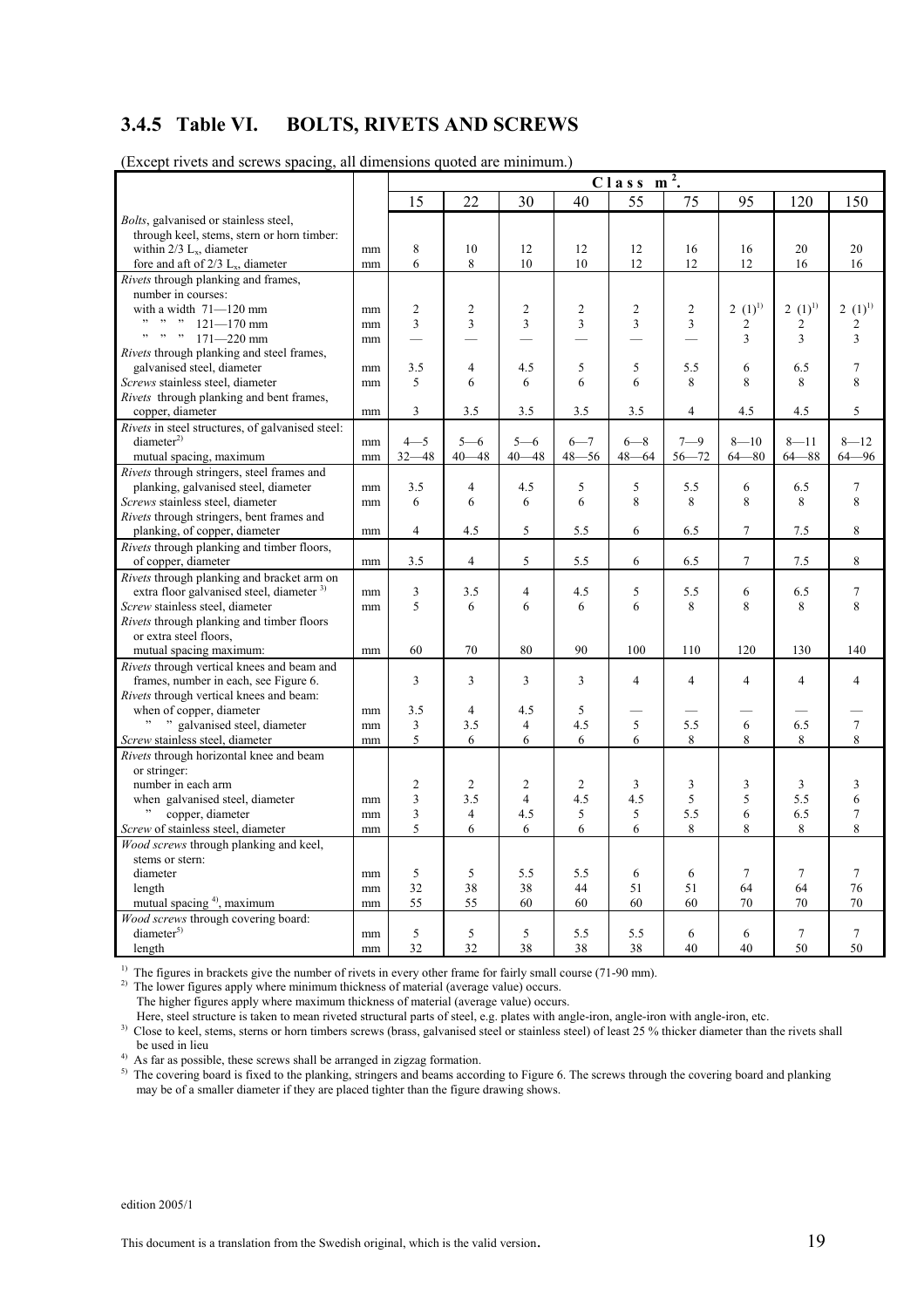## **4 CLASSIFICATION AND REGULATIONS FOR THE BUILDING OF YACHTS OF FIBREGLASS REINFORCED PLASTIC**

The purpose of these regulations is to ensure that yachts constructed of fibreglass reinforced plastic shall have at least the same strength, weight and weight distribution as an equivalent yacht built in accordance with the Skerry Cruiser Regulation for wooden yachts.

The regulations of strength, weight and weight distribution are applicable also for building in materials other than fibreglass reinforced plastic.

## **4.1 PROCEDURE FOR CLASSIFICATION**

An application shall be submitted to the Classification Board. The following drawings and specifications shall be submitted in triplicate, two copies of which will be returned with the board approval or comments:

Longitudinal and transverse sections showing the longitudinal and transverse structures of the yacht. These drawings shall show all transitions between load-bearing parts of the yacht, between the deck and the hull, between bulk-heads and the hull, as well as the mast mounting and rig fittings. These drawings shall also show the positions of horizontal planes 0 and 1, as well as the main section.

A description of the laminations and descriptions of reinforced parts of the hull, the deck and in the superstructure, etc.

A rig drawing showing the dimensions of mast and rigging, and the sail plan. All necessary dimensions shall be shown.

A calculation of displacement that confirms that the yacht satisfies the displacement requirements. In order to check the weight distribution the weight of each main part of the yacht, hull, deck, basic fitting-out and ballast keel, shall be shown.

After examination of the submitted drawings and specifications, the Classifying Board will confirm to what extent the structural design, materials, material dimensions, furnishings and equipment, comply with the Skerry Cruiser Rule.

## **4.2 CONSTRUCTION UNDER SURVEY**

If a yacht shall be approved, it shall be surveyed by the Board, in order that:

The manufacturing conditions whilst under construction are in accordance with good practice.

Materials and components satisfy the provisions of the Rule.

That the individual constructional parts are designed and dimensioned accordance with the Rule and the approved drawings and specifications.

Construction and all work is carried out to the approval of the inspector and is in accordance with the Rule and good practice.

Arrangements and equipment satisfy the Rule provisions.

A full report on the inspections has to be prepared.

When the Board has confirmed that the yacht satisfies the prerequisites for approval expressed in these regulations, the Board will announce its approval.

The builder shall allow the Classifying Board's Inspector to have any access to the manufacturing and storage premises to be used during construction, and assist the Inspector during the examinations. The builder shall as far as possible impart complete and correct information of circumstances of importance for the investigation. The builder or his representative shall provide adequate assistance during testing and shall prepare the entire test. The builder is liable to pay the costs of all tests and examinations.

The building of a new yacht has to be surveyed:

- 1 When the templates are in position, but before the core material is applied or when moulds are in position.
- 2 When the hull and deck are laminated, but before they are joined together and frames and floors are fitted. The hull and deck shall each be weighed separately.
- 3 When the yacht is complete but before launching.

If necessary a final examination may be carried out after the yacht has been launched and rigged.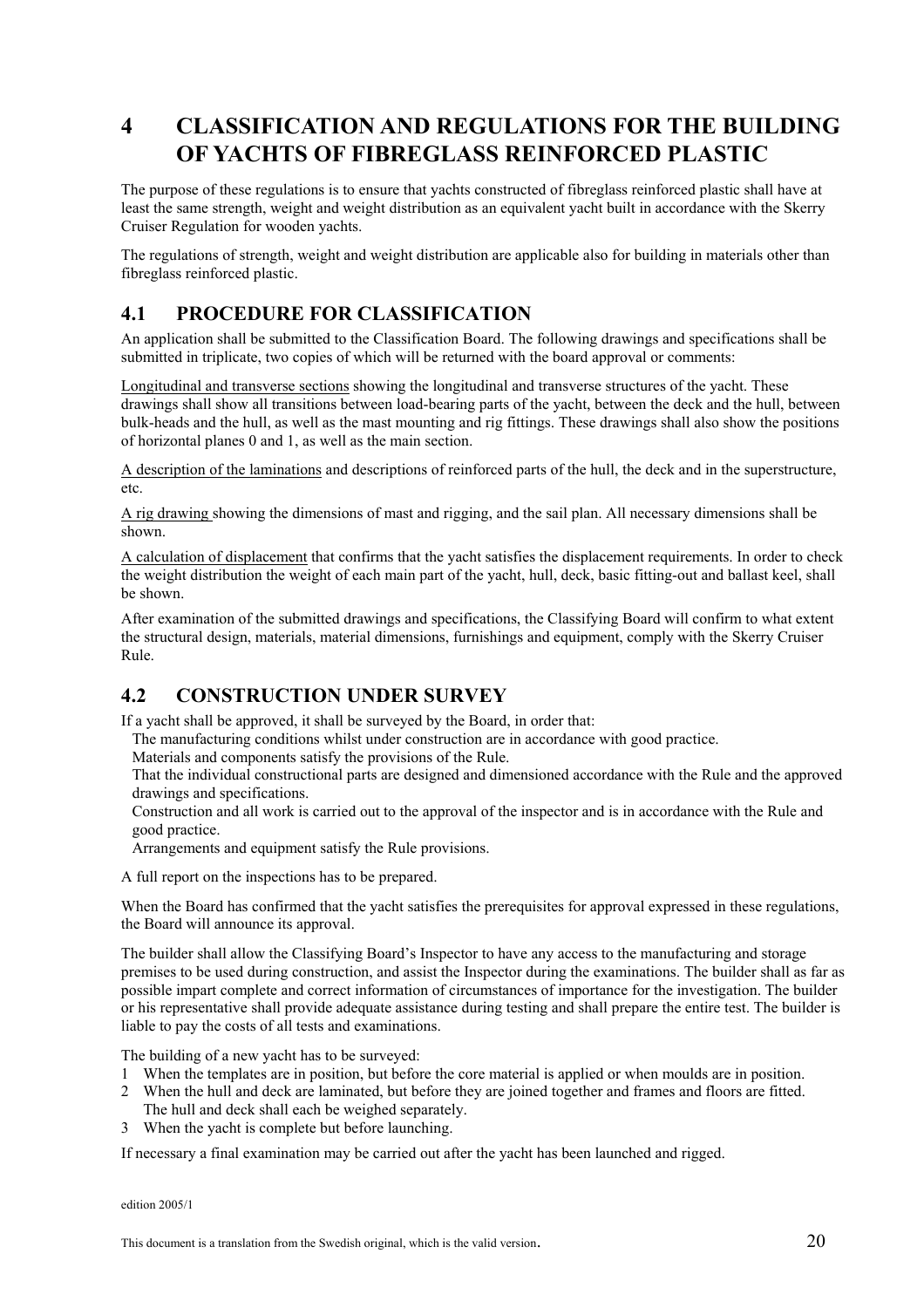## **4.3 MATERIALS, PREMISES AND GENERAL WORKMANSHIP.**

#### **4.3.1 Manufacturing standards**

Manufacturing premises shall be equipped and arranged according to the specifications of the material supplier for dealing with the material, to ensure the laminating process and the curing process can be met.

In premises used for laminating, the temperature shall never be below 18 degrees Centigrade and shall not vary more than plus or minus 3 degree Centigrade in the course of 24 hours. The temperature specified shall be maintainable irrespective of the outdoor temperature and shall be reached at least 25 hours before the laminating work has begun.

The relative air humidity shall be constant so that condensation is avoided, and shall not exceed 80 %. If laminating is carried out on the premises by means of spraying, the relative air humidity shall not be lower than 40 %. The specified humidity shall be maintainable irrespectively of the temperature and the humidity outdoors.

Draughts through doors, windows, etc. and direct sunlight shall not occur in places where laminating works or curing process takes place.

Manufacturing premises shall be kept clean and free from dust, to keep raw materials and moulds unpolluted.

The ventilation system of the premises shall be so arranged so that the curing of the laminate is not impeded.

The storage premises shall be equipped and arranged so that the specifications of the material supplier relating to storage and treatment of the raw materials will be satisfied.

Storage premises for fibreglass shall be kept clean and as far as possible free from dust, so that the raw material will not be polluted.

The fibreglass shall, if the supplier does not recommend anything else, be stored in storage premises for at least 48 hours before it is transferred to the laminating premises, with a lower humidity than in the manufacturing premises, and at a temperature at least 2 degrees Centigrade higher than the temperature in the manufacturing premises. When such storage of the fibreglass material is not possible, it shall be stored for at least 48 hours in premises with the same environment as in the manufacturing premises.

The builder shall file certificates for polyester, gelcoat, topcoat and reinforcing material, so that the Classifying Board Inspector may satisfy himself that the raw materials satisfy the specifications.

The material in the load-bearing areas of the yacht shall be approved by the Swedish Administration of Shipping and Navigation.

#### **4.3.2 Execution of the work**

Gelcoat shall be applied in a thickness of  $0.3 - 0.5$  mm and may be sprayed. Runs in the gelcoat layer shall not occur. The gelcoat shall not cure for more than 24 hours before the laminating begins.

In general load-bearing parts shall be of hand-layered laminate. Other forming methods may be approved after extensive tests.

Laminating important hull parts shall be carried out by a trained staff or under supervision of a foreman who is experienced in assessing the execution of the work and the quality of the finished laminate.

Large structural parts shall be properly supported when they are removed from the moulds.

Permanent laminating of stiffening parts, furnishing etc. shall as far as possible be carried out on wet laminate. Laminate which has cured for more than 24 hours shall be free of wax, polished so that the fibres are uncovered, and cleaned, before parts which will be stressed are permanently laminated.

Laminate, the inside of which may be exposed to water, shall have a suitable outer coating (e.g. topcoat) which will protect the laminate. Stiffening parts and fittings which are fixed to this laminate shall also be given such a coating. When the edge of a laminate is not protected in some other way, it shall be covered with polyester which should be reinforced with at least one layer of matting.

When the edge of a sandwich panel is not protected in some other way, it has to be laminated.

edition 2005/1

This document is a translation from the Swedish original, which is the valid version.  $21$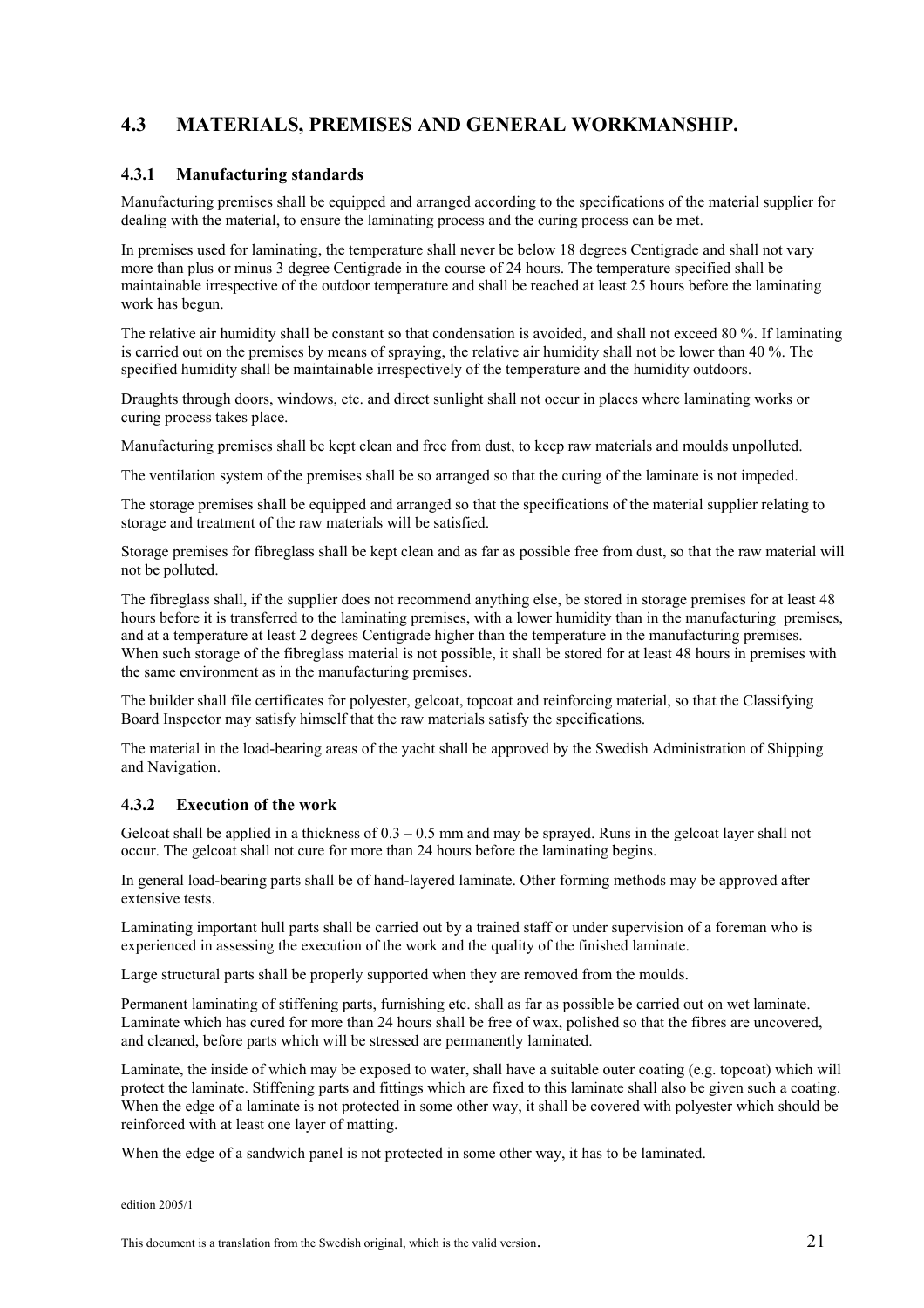After completion of lamination, the laminate shall cure for at least 24 hours under the same conditions as quoted for the manufacturing premises. If not possible, a specifically approved system for after curing shall be used.

#### **4.3.3 Hand-layering**

The fibreglass reinforcement shall be laid in the approved sequence. A layer of light matting of surface textile shall be laid against the gelcoat.

Only one layer of reinforcing material should be laid at a time.

Polyester shall be applied between each layer.

When splicing the reinforcing materials, the overlap shall be at least 50 mm. Gas and air inclusions shall be worked out of the laminate before the next layer is laid on. The rolling out of each layer shall be carried out carefully, and care shall be taken at transitions and corners.

The time interval between the laying of reinforced layers shall be within the limits prescribed by the raw material manufacturer. When manufacturing a thick laminate it shall be ensured that the time interval is not so short that heat exchange takes place.

#### **4.3.4 Detail design**

Structures in fibreglass reinforced polyester should be designed without sharp edges. Where sharp edges cannot be avoided, these shall be reinforced by means of an insertion or over-laminating with further laminate. The design should not be too complicated, and structures which impede inspection and repair shall be avoided. Structures which produce tension stressing at right-angles to the plane of the laminate shall be avoided, where such stresses can lead to delamination.

Stiffening parts, fittings etc. that are permanently laminated to side and bottom laminate shall be fixed with at least 2 mm laminate.

Thickness transitions in laminate shall be even and extend for at least 20 times the thickness difference, and for highly stressed laminate at least 40 times the thickness difference.

With sandwich structures, sudden changes in thickness shall not occur within the same laminate panel or in between sandwich laminate and single laminate.

Stressed transitions between sandwich structure and single laminate shall have a thickness transition extending at least twice the core thickness. Air inclusions at the edges of the core shall be avoided. Where it is a risk of moisture penetration, the edge of the core shall be filled.

#### **4.3.5 Joints**

Joints shall be simple and easy to check, and shall be designed so that no risk of delamination occurs in the jointed laminates.

#### **4.3.6 Riveted and screwed joints**

Rivets, screws and washers shall be of non-corroding material, or corrosion-protected.

Holes for rivets and screws shall be drilled and have the same diameter as the rivet or the screw. The distance from the hole centre to laminate edge shall be at least 2.5 times the hole diameter for rivets and 3 times the hole diameter for screws. The spacing of rivets be at least 2.5 times the hole diameter, and at least 3 times the hole diameter for screws. Rivet and screw spacing shall not exceed 150 mm.

Screwhead and nut shall have a washer with an external diameter of at least twice the hole diameter and a thickness of at least 0.1 times the hole diameter, but never less than 0.5 mm. No washer is required for a screwhead which satisfies the width requirement. The Classifying Board can demand larger washers in highly stressed joints.

In watertight joints, the rivet/screw shall be provided with sealing material before assembly and locked after assembly.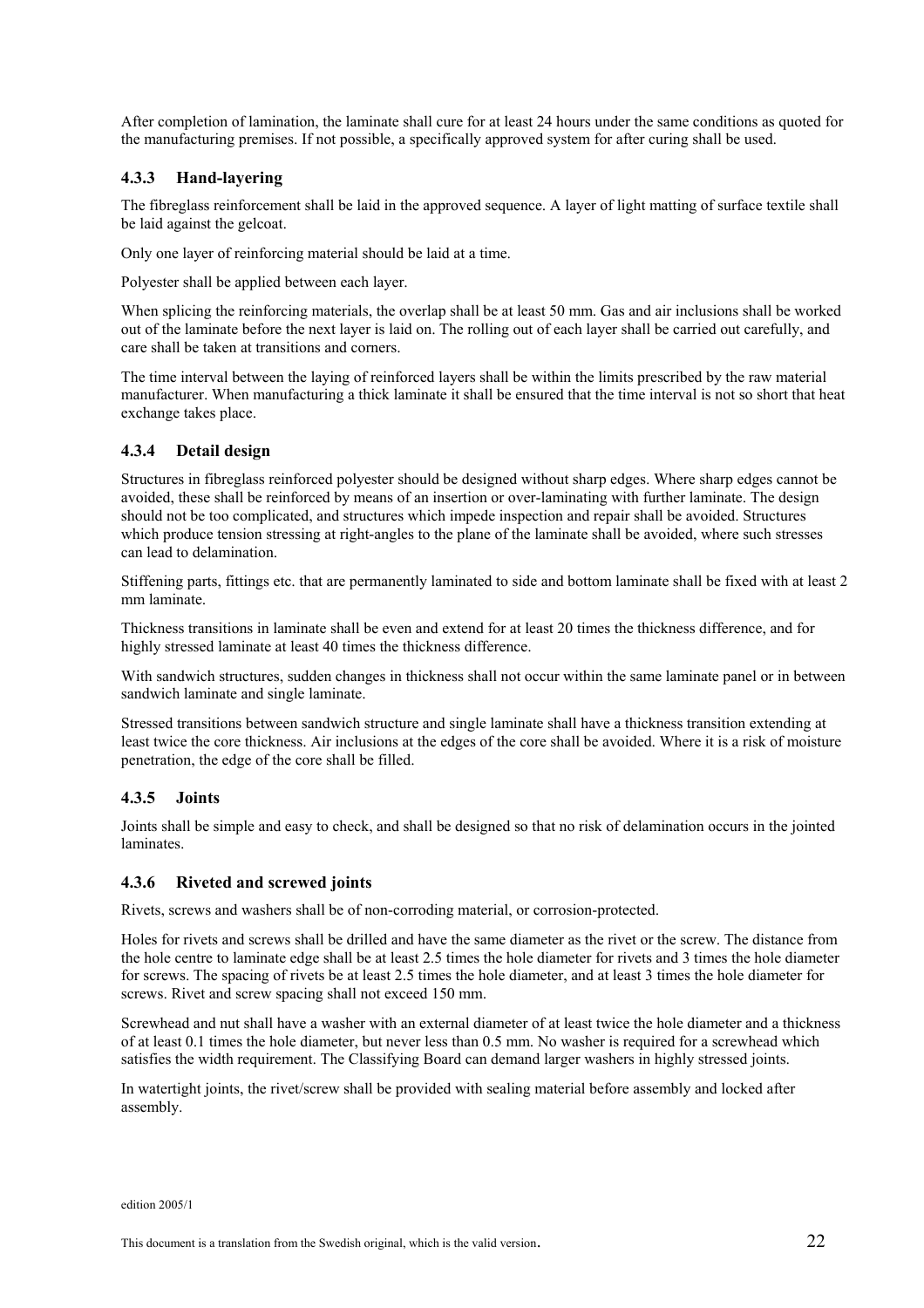## **4.4 DIMENSIONS OF REINFORCED PLASTIC YACHTS**

#### **4.4.1 General**

The following figures are designed for a sandwich laminate with a glass content of 30 per cent by weight, and a distance material with a density of 80 kg/m<sup>3</sup>. In cases differing from this ruling, calculations shall be shown and approved together with other drawings and specifications, before construction work has started.

If the glass content should exceed 30 % at the construction, the structure part shall also contain the calculated weight. When additional lamination material is added, this material shall be spread even over the surface of the part.

Topcoat and gelcoat shall not be included in the weight of the laminate.

#### **4.4.2 Requirements for the finished laminate**

Finished *un*cured laminate shall fill at least the following demands of mechanical properties:

| Ultimate flexural strength     | $120$ Mpa | $(1200 \text{ kp/cm}^2)$               |
|--------------------------------|-----------|----------------------------------------|
| Modulus of elasticity, tension | 7 000 MPa | $(70\ 000\ \mathrm{k}\mathrm{p/cm^2})$ |
| Ultimate tensile strength      | 90 MPa    | $(900 \text{ kp/cm}^2)$                |
| Modulus of elasticity, bending | 7 000 MPa | $(70\ 000\ \text{kp/cm}^2)$            |

Ultimate tensile strength and modulus of elasticity, tension is determinated in accordance with ISO/R 527-1966. Ultimate flexural strength and Modulus of elasticity, bending is determinated in accordance with ISO 178-1972.

The glass content of cured laminate shall be at least 27 and at most 40 per cent by weight, measured in accordance with ISO/R 1172-1970. The glass content of the laminate should not vary more than 4 per cent by weight.

The external laminate shall be at most 60 % and at least 50 % of the total lamination in a sandwich structure.

#### **4.4.3 Laminate tests**

When laminate tests are found to be necessary, this testing shall be carried out by an institution approved by the Classifying Board.

#### **4.4.4 Keel strake / Keel sole**

The keel stake shall be constructed as a single lamination with a weight/ $m<sup>2</sup>$  and width in accordance with Table VII. The keel strake shall have a regular curvature.

The keel sole shall be constructed as a single lamination with a minimum of weight/ $m<sup>2</sup>$  in accordance with Table VII.

#### **4.4.5 Floors**

Floors shall be fitted from a section  $L_1/10$  forward of the mast, to a section aft of the rudder stock. Arm length, spacing, width, height and weight per  $m^2$  in accordance with Table VII.

One extra floor shall be positioned close forward of the passing of the rudder stock through the hull.

Another floor shall be positioned at the forward end of the keel.

Extra floors shall be fitted under the mast partner *(mast foot)* with a spacing of half the table value along the whole mast partner.

When the mast partner extends over the forward end of the keel the extra floor above is cancelled.

When a transverse frame according to 4.4.6 is fitted between the ordinary floors, its lower part shall be designed as a floor.

When a floor is partly built at the sandwich laminate, it shall be extra reinforced under the floor. The internal laminate shall here be reinforced with a weight per area corresponding to the whole external laminate. The width of the reinforcement shall be three times the width of the floor.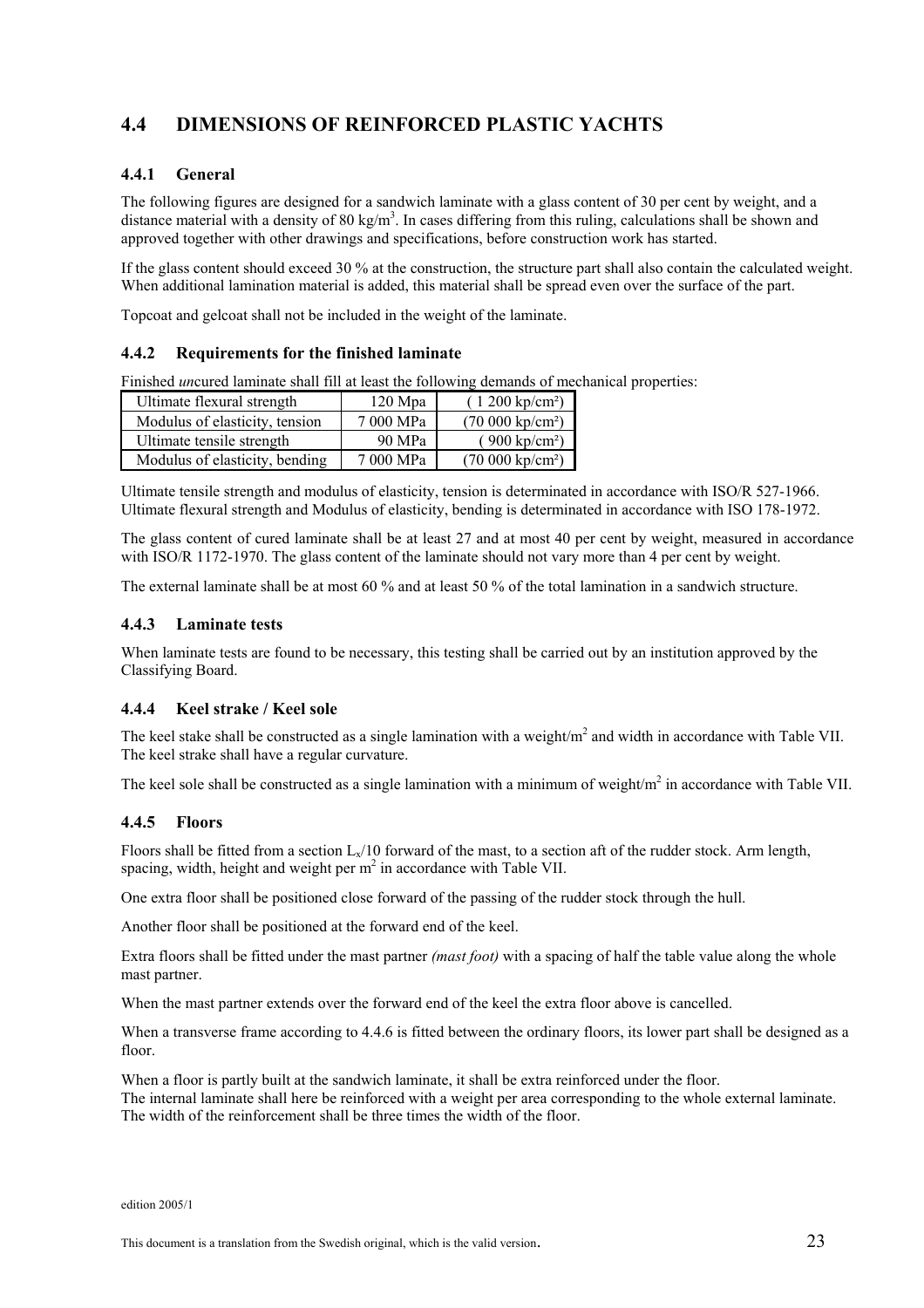#### **4.4.6 Transverse strengthening**

**4.4.6.1** Transverse strengthening may consist of bulkheads or frames with minimum dimensions and numbers according to Table VII. (Figure 10)

**4.4.6.2** Transverse strengthening shall be placed at the forestay, the chain-plates, forward and aft end of the cabin and at the aft end of the cockpit.

The transverse strengthening at the chain-plates and at the forward end of the cabin may be the same.

**4.4.6.3** The distance between mutual frames should not exceed 3m.

**4.4.6.4** When a bulkhead or a frame is made of plywood or timber or other water-absorbent material, they shall be fastened to the hull according to Figure 10. The screw dimension according to Table VI "Rivets through vertical knees", spacing 100 mm, application according to 4.3.6.

#### **4.4.7 Bilge lamination**

**4.4.7.1** The minimum curvature radius for a sandwich laminate is given by the formula:

$$
R_{\min} = \frac{W \times \sigma_{L}}{\sigma_{T} \times (d+t)}
$$

- $R_{min}$  the minimum curvature radius (mm)
- $\sigma_{\text{T}}$  the compressive strength of the spacing material
- $\sigma_{\text{L}}$  ultimate flexural strength of the laminate
- W bending resistance according to the table  $\text{(cm}^3\text{/m)}$
- d spacing material thickness (mm)
- t half the total laminate thickness (mm)



*Figure 7 (Bilge laminate curvature)*

**4.4.7.2** When the radius of curvature for a single laminate bilge is less than 40 times the laminate thickness, the bilge shall be additionally reinforced.

#### **4.4.8 Deck flanges**

The joint between the deck and the hull shall, besides the planking and the deck, contain a weight per metre according to Table VII. The overlap between deck and hull flange shall be at least six times the thickness of the single laminate. The weight of the gunwale-moulding *(rail)* may after approval by the Classifying Board, be included in the weight.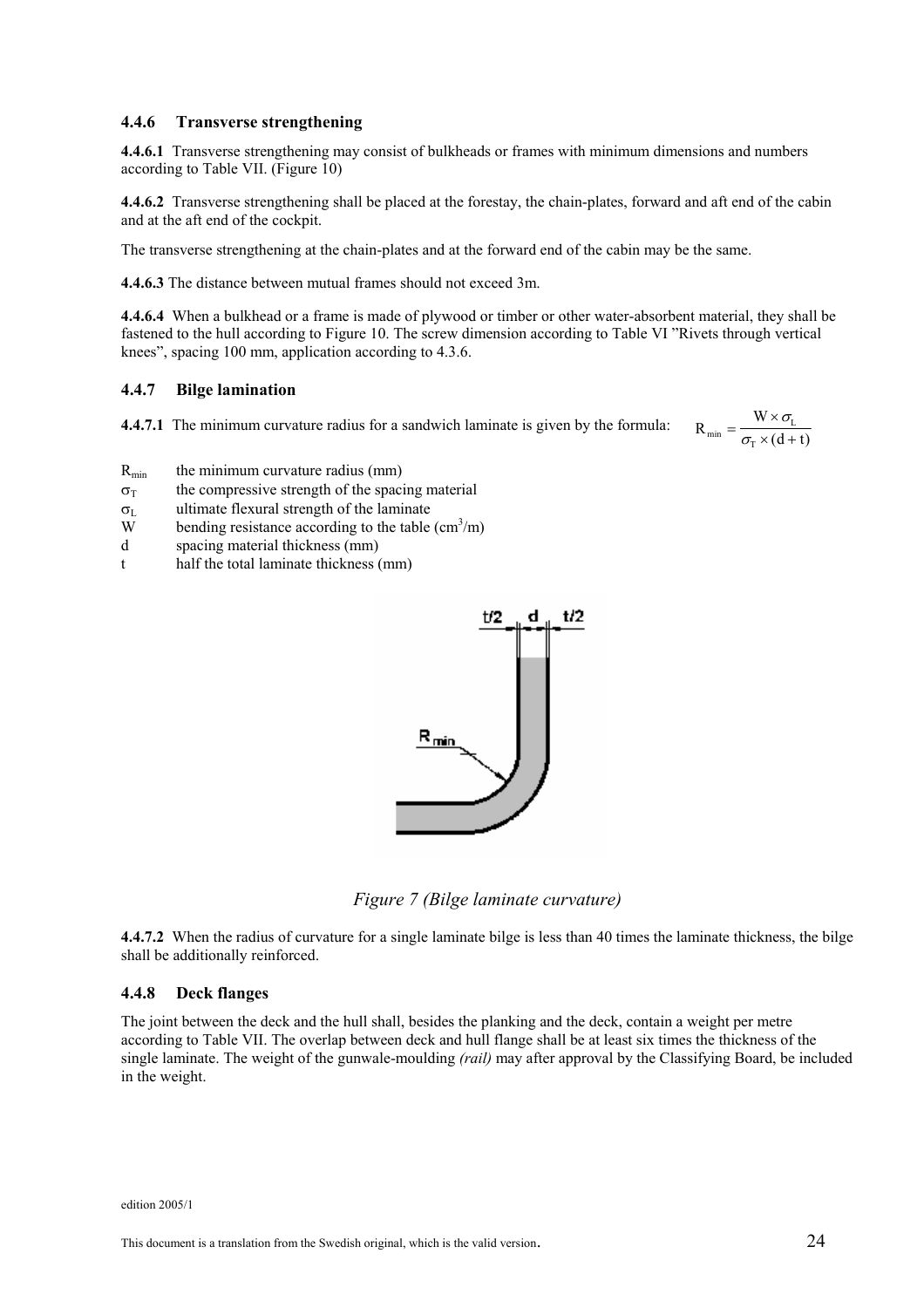#### **4.4.9 Hull, deck and superstructure**

**4.4.9.1** The hull, deck and superstructure are constructed mainly as a sandwich laminate, and the superstructure shall be dimensioned like the deck. All dimensions to be in accordance with Table VII.

**4.4.9.2** Deck openings shall be edge-reinforced to 25 per cent of the weight of the laminate. The reinforcement shall be at least 100 mm in width.

**4.4.9.3** Openings larger than 750 mm shall be reinforced with a beam or similar, with a strength equating to the cutout section.

#### **4.4.10 Mast support**

The hull shall be reinforced to withstand the forces transmitted from the mast to the hull. The loading at the mast foot shall be considered not less than 2 times the displacement.

The mast shall preferably be located on a mast foot placed above the floors. The mast foot shall have a length of 10 – 15 per cent of  $L_x$ 

When the mast is deck-stepped the mast base shall be supported by a structure calculated for a compressive force of 2 times the displacement.

#### **4.4.11 Fittings**

Where fittings are to be installed, the hull and deck shall be reinforced so that an adequate loading distribution is obtained.

When designing these reinforcements, the magnitude and direction of the loading shall be taken into consideration. Fittings exposed to larger stress, as cleats, fairleads and alike shall be fitted at a single laminate.

The reinforcement shall cover an adequately large area around the fitting, and the individual layers shall be given a sufficient overlap.

Fittings shall be mounted with through-bolts.

#### **4.4.12 Ballast keel**

The ballast keel shall be fixed to the hull with bolts made of austenitic stainless steel containing molybdenum or of some other material resistant to seawater, depending upon the keel material. The number and dimensions of the bolts are according to 3.3.5.5 in the regulations for wooden yachts.

Internally under the nuts a solid plate of adequate material or possibly washers shall be placed.

#### **4.4.13 Too small weight of the hull**

When the weighing proves that the hull does not reach the minimum weight, the missing weight consisting of for example lead weights, shall be laminated to the hull at the ends of  $L<sub>x</sub>$ . The weight distribution between the forward and aft end is free.

#### **4.4.14 Too small weight of the deck**

When the weighing proves that the hull does not reach the minimum weight, the missing weight, consisting of for example lead weights, should be laminated to the deck at the ends of L<sub>x</sub>. The weight distribution between the forward and aft end is free.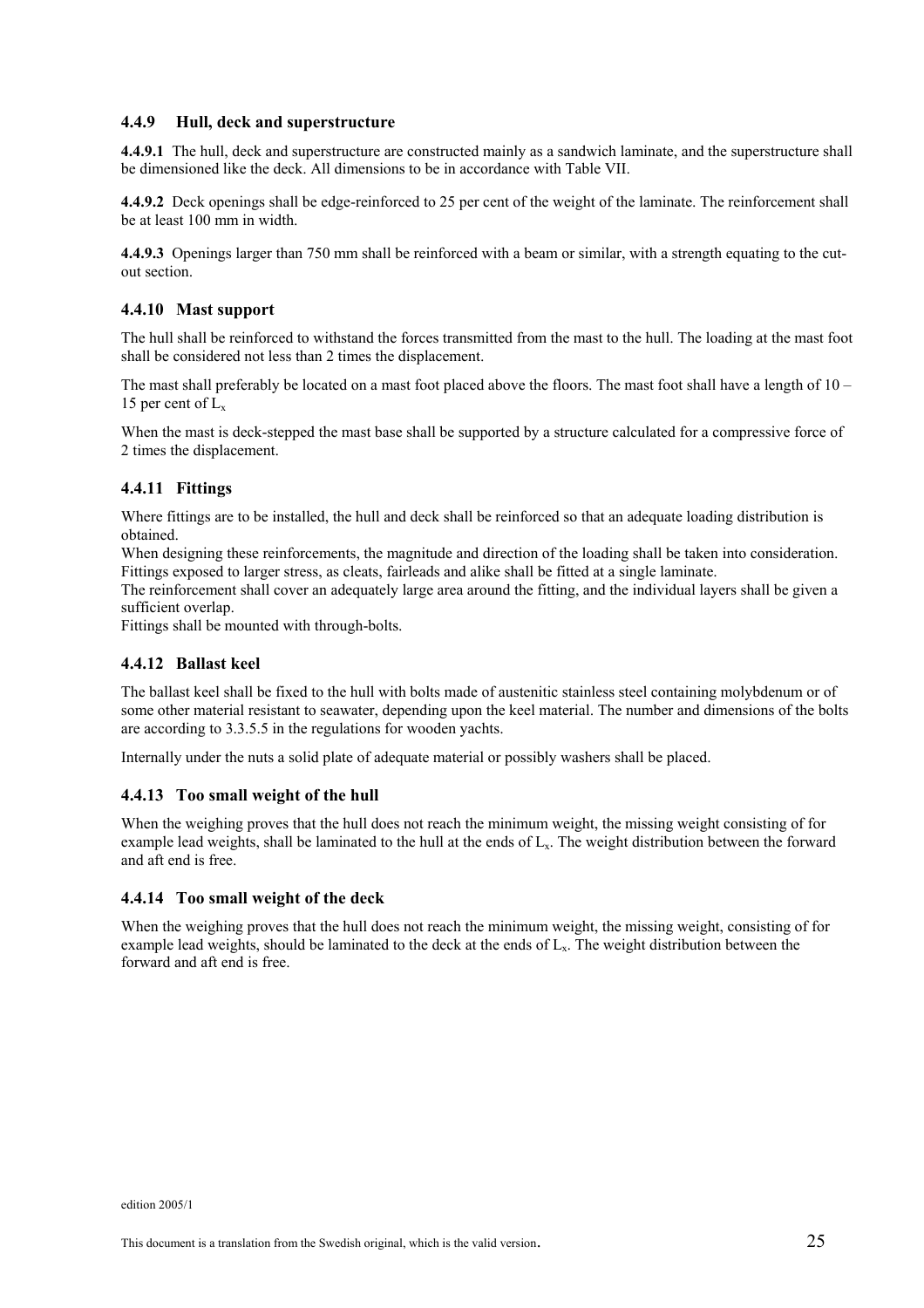

*Figure 8 (Floor in the forebody)*



*Figure 9 (Floor at the keel)*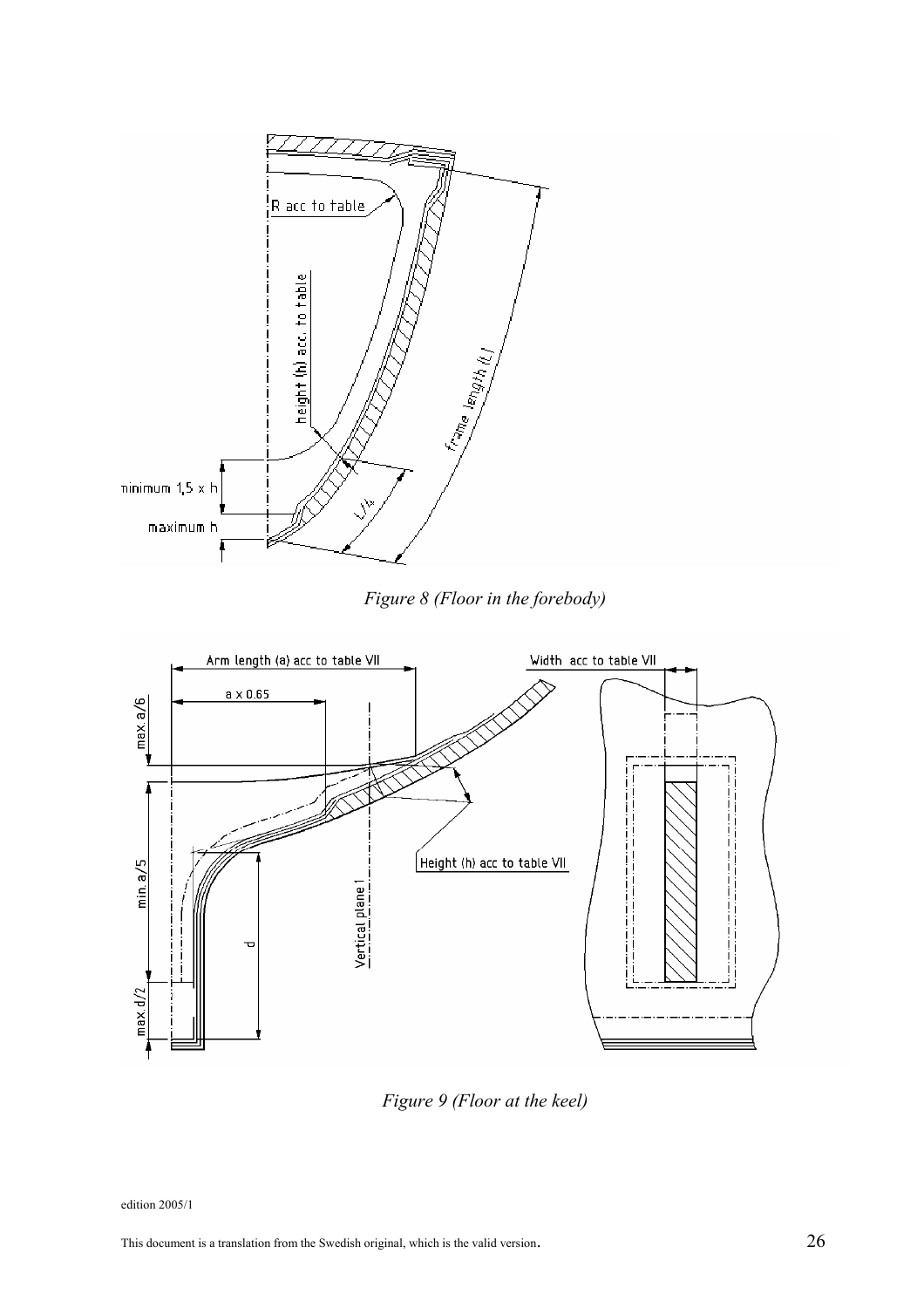

*Figure 10 (Joining a bulkhead into the hull)* 

## **4.5 Table VII. DIMENSIONS, WEIGHTS AND FLEXURAL RESISTANCE**

|                                              |          |                        | 2<br>Class m   |        |        |        |        |        |        |        |        |  |  |  |
|----------------------------------------------|----------|------------------------|----------------|--------|--------|--------|--------|--------|--------|--------|--------|--|--|--|
|                                              |          |                        | 15             | 22     | 30     | 40     | 55     | 75     | 95     | 120    | 150    |  |  |  |
| Hull                                         |          |                        |                |        |        |        |        |        |        |        |        |  |  |  |
| panel weight inside $2/3$ L <sub>x</sub>     | at least | kg/m <sup>2</sup>      | 9.5            | 10.7   | 12.4   | 14.3   | 17.0   | 20.3   | 22.2   | 25.8   | 28.6   |  |  |  |
| panel weight outside $2/3$ L <sub>x</sub>    | at least | kg/m <sup>2</sup>      | 9.5            | 10.5   | 11.8   | 13.6   | 15.7   | 17.8   | 21.2   | 23.7   | 27.2   |  |  |  |
| flexural resistance                          | at least | $\text{cm}^3/\text{m}$ | 10.6           | 14.3   | 18.4   | 22.9   | 29.6   | 38.3   | 47.3   | 57.6   | 69.5   |  |  |  |
| Keel strake                                  |          |                        |                |        |        |        |        |        |        |        |        |  |  |  |
| panel weight                                 | at least | kg/m <sup>2</sup>      | 17.1           | 19.3   | 22.3   | 25.7   | 30.6   | 36.5   | 40.0   | 46.4   | 51.5   |  |  |  |
| (thickness of laminate $(t)$ )               |          | mm                     | (11.4)         | (12.8) | (14.9) | (17.2) | (20.4) | (24.4) | (26.6) | (31.0) | (34.3) |  |  |  |
| width (b/2) of stem at the deck              | at least | mm                     | 65             | 75     | 90     | 100    | 110    | 125    | 135    | 150    | 165    |  |  |  |
| stem at forward end of $L_0$                 | at least | mm                     | 95             | 110    | 125    | 140    | 150    | 165    | 185    | 200    | 220    |  |  |  |
| stem at the mast                             | at least | mm                     | 135            | 155    | 180    | 215    | 250    | 285    | 305    | 325    | 370    |  |  |  |
| horn timber at the sternpost                 | at least | mm                     | 90             | 110    | 135    | 170    | 205    | 235    | 255    | 275    | 300    |  |  |  |
| horn timber at aft end of $L_0$              | at least | mm                     | 65             | 80     | 90     | 100    | 110    | 125    | 140    | 155    | 170    |  |  |  |
| horn timber at the transom                   | at least | mm                     | 50             | 60     | 70     | 80     | 90     | 100    | 110    | 125    | 140    |  |  |  |
| Keel sole                                    |          |                        |                |        |        |        |        |        |        |        |        |  |  |  |
| panel weight                                 | at least | kg/m <sup>2</sup>      | 30.0           | 42.8   | 49.5   | 57.2   | 68.0   | 81.2   | 88.8   | 103.0  | 114.0  |  |  |  |
| (thickness of laminate (t))                  |          | mm                     | (25.0)         | (28.5) | (33.0) | (38.1) | (45.3) | (54.0) | (59.2) | (69.0) | (76.0) |  |  |  |
| Floors                                       |          |                        |                |        |        |        |        |        |        |        |        |  |  |  |
| spacing                                      | at most  | mm                     | 500            | 500    | 500    | 500    | 500    | 500    | 500    | 500    | 500    |  |  |  |
| $arm length$ (a)                             | at least | mm                     | 250            | 280    | 320    | 350    | 390    | 440    | 480    | 510    | 550    |  |  |  |
| height in vertical plane 1 (h)               | at least | mm                     | 51             | 58     | 67     | 77     | 88     | 100    | 112    | 126    | 140    |  |  |  |
| width                                        | at least | mm                     | 35             | 40     | 47     | 54     | 62     | 70     | 78     | 88     | 98     |  |  |  |
| panel weight                                 | at least | kg/m <sup>2</sup>      | 9.5            | 10.7   | 12.4   | 14.3   | 17.0   | 20.3   | 22.2   | 25.8   | 28.6   |  |  |  |
| (thickness of laminate $(t)$ )               |          | mm                     | (6.3)          | (7.1)  | (8.3)  | (9.5)  | (11.3) | (13.5) | (14.8) | (17.2) | (19.1) |  |  |  |
| Transverse frames                            |          |                        |                |        |        |        |        |        |        |        |        |  |  |  |
| number                                       | at least |                        | $\overline{4}$ | 4      | 4      | 5      | 5      | 5      | 6      | 6      | 6      |  |  |  |
| bulk head, thickness                         | at least | mm                     | 12             | 12     | 12     | 13     | 13     | 14     | 14     | 15     | 15     |  |  |  |
| frames, flexural resistance                  | at least | $\text{cm}^3$          | 10.8           | 15.0   | 20.2   | 26.4   | 37.0   | 53.5   | 78.0   | 115.0  | 170    |  |  |  |
| min internal radius of curvature             | at least | mm                     | 125            | 140    | 155    | 170    | 190    | 220    | 250    | 285    | 330    |  |  |  |
| Deck                                         |          |                        |                |        |        |        |        |        |        |        |        |  |  |  |
| panel weight, beam > $0.5 \times b_m$        | at least | kg/m <sup>2</sup>      | 8.7            | 9.8    | 11.1   | 12.5   | 14.0   | 15.6   | 17.9   | 20.6   | 23.6   |  |  |  |
| beam $\leq 0.5 \times b_m$                   | at least | kg/m <sup>2</sup>      | 8.7            | 9.7    | 10.8   | 12.2   | 13.5   | 15.0   | 17.2   | 19.9   | 22.6   |  |  |  |
| flexural resistance, beam > $0.5 \times b_m$ | at least | $\text{cm}^3/\text{m}$ | 33.3           | 38.9   | 45.0   | 51.0   | 59.5   | 69.7   | 78.5   | 88.4   | 99.8   |  |  |  |
| beam $\leq 0.5 \times b_m$                   | at least | $\text{cm}^3/\text{m}$ | 33.3           | 33.3   | 38.9   | 45.0   | 51.0   | 59.5   | 69.7   | 78.5   | 88.4   |  |  |  |
| Hull / Deck flange reinforcement             |          |                        |                |        |        |        |        |        |        |        |        |  |  |  |
| Weight                                       | at least | kg/m                   | 0.6            | 0.9    | 1.2    | 1.6    | 2.1    | 2.9    | 3.7    | 4.7    | 5.8    |  |  |  |

The thickness of laminates (t) above are approximations, when the thickness varies with the content of glass. In all calculations and classifications weight shall decide the limit.

edition 2005/1

This document is a translation from the Swedish original, which is the valid version. 27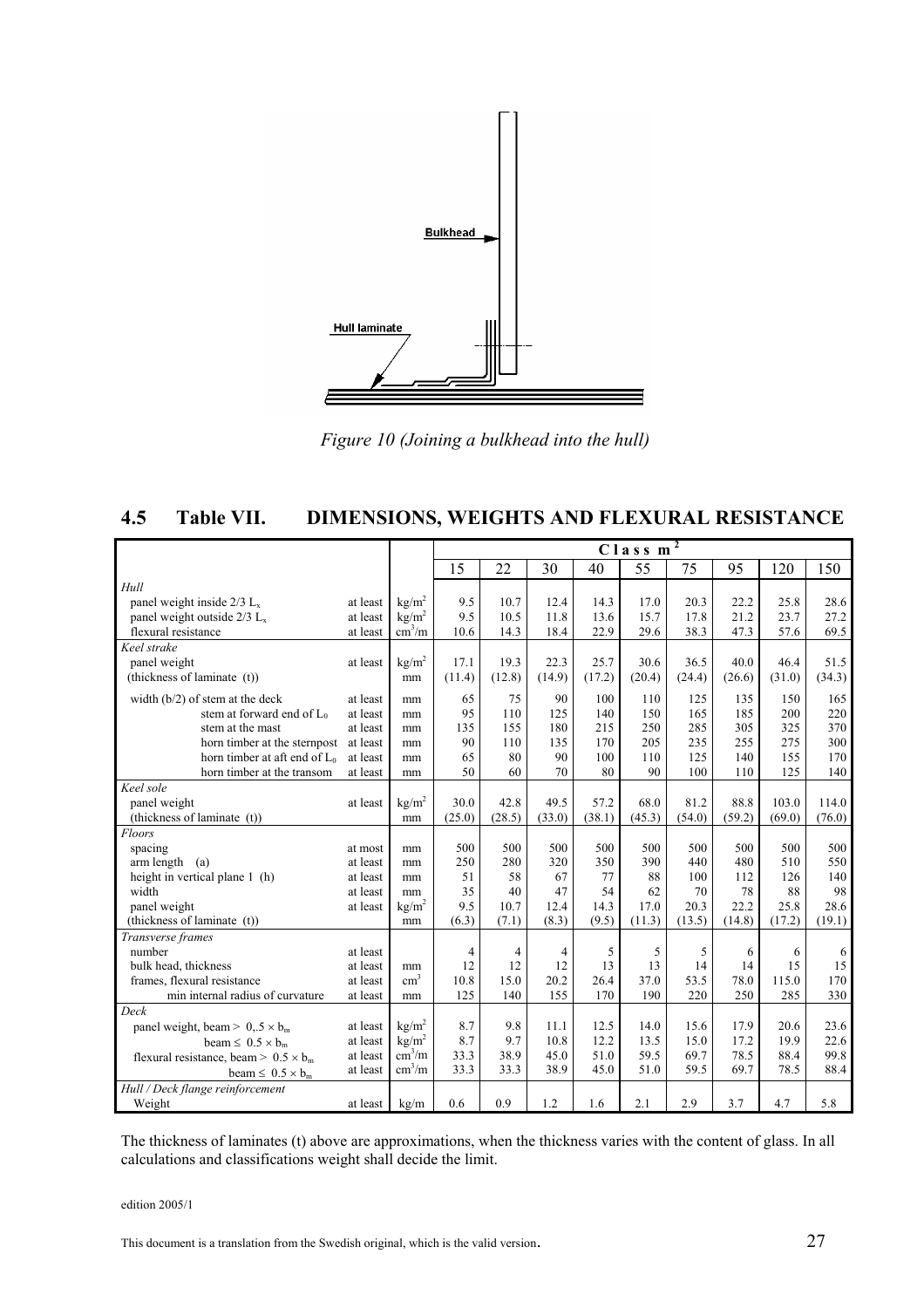

Resistance to bending, calculated contribution from main laminate, for sections as a function of flange area  $A_{fl}$ , core height H step thickness  $t_s$ .

*Diagram 1 (Bending resistance for frames)*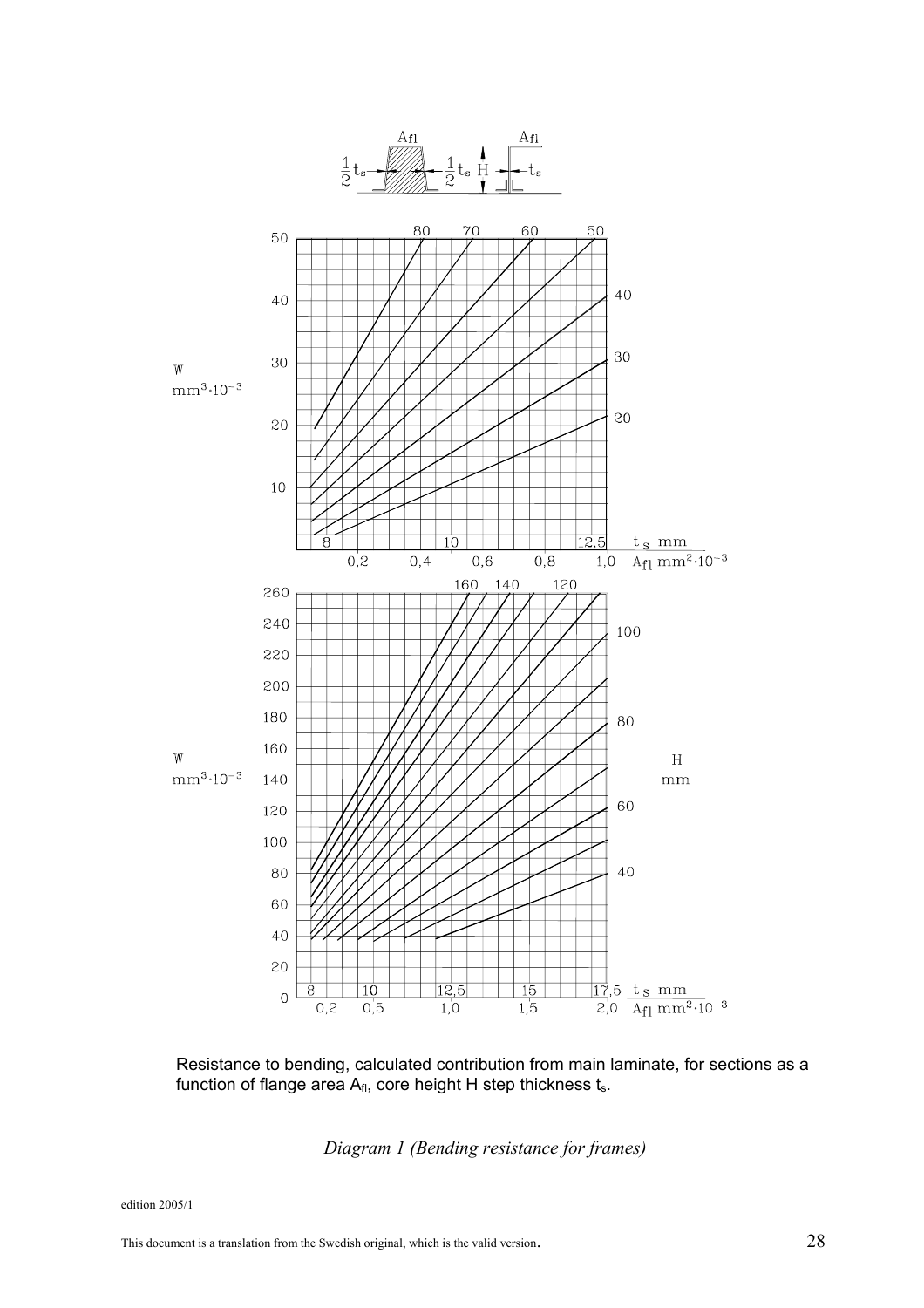## **5 MAST AND RIG**

## **5.1 GENERAL**

**5.1.1** The mast diameters specified in the table apply to masts where the sail plan height H is fully utilised. For a lower figure of H, a reduction in the mast diameter of 1 mm for each 100 mm below the table value of H.

**5.1.2** When the type of rigging is uncommon, the Classifying Board decides with regard to the regulations the dimensions of the mast.

**5.1.3** A mast with a section other than circular, shall nevertheless at least have the specified table value in the athwartships direction.

If the mast has a substantial permanent bend between the deck and the lower shroud fasteners, the mast shall be reinforced in an adequate way.

**5.1.4** The height of sail plan H (Figure 17) is measured from the lower edge of the top measurement band to topside of the covering board at the mast after side, in the following:

value a: from a point at the aft side of the mast at the level of the lower edge of the top measurement band, along a straight line to the top side of the deck (or to the top side of the cabin at the mast after side);

value b: the beam coaming at the after side of the mast, i.e. the height of from the topside of the deck (or the topside of the cabin) amidships to the topside of the covering board, both measured in a section at the mast aft side. The two values a and b added gives the value H.

When the top measurement band is missing, the centre of sheave hole is used.

**5.1.5** Maximum height of the upper side of the main boom over the covering board (HB) is measured in the same way, (Figure 17), thus:

value c: from the top edge of the lower measurement band along the after side of the mast to the top side of deck,

value b: beam coaming at the after side of the mast, see 5.1.4.

The two added values gives the measurement HB.

The height of the lower measurement band over the covering board shall not exceed the value HB from Table VIII.

**5.1.6** For gaff-rigged yachts, the height of the sail plan is calculated as the sum of following 3 values:

Maximum height of the main boom over the cover board (HB) + length of the mainsail along the mast (value M) + length of the gaff (value G) (according to the measuring instructions)

**5.1.7** When the mast has a larger section, then the area aft of the specified mast diameter shall be included in the sail area.

**5.1.8** The lower shrouds on each side running to the lower mast without spreaders, shall have a breaking strength equal to at least the displacement of the yacht.

The top shrouds on each side shall have a breaking strength equal to at least 70 % of the displacement.

**5.1.9** Fittings of the shrouds and stays shall have a strength equal to the calculated strength for each shroud or stay. Other spars and rigging shall have a strength corresponding to the mast.

**5.1.10** Outriggers of any kind as sheeting point for sails are prohibited. The fitting point of the forestay and foresail tack shall be close to the midship line.

Arrangement for transverse shifting of the foresail tack is prohibited.

At the foresail may no device, besides the spinnaker pole, be placed which has the possibility to spread the foresail beyond the front edge of the fore triangle. (i.e. the straight line between upper point of I and foremost point of J).

When the spinnaker pole is used, one end shall be set to the mast.

edition 2005/1 It is not permitted to at the same time carry more than one spinnaker pole.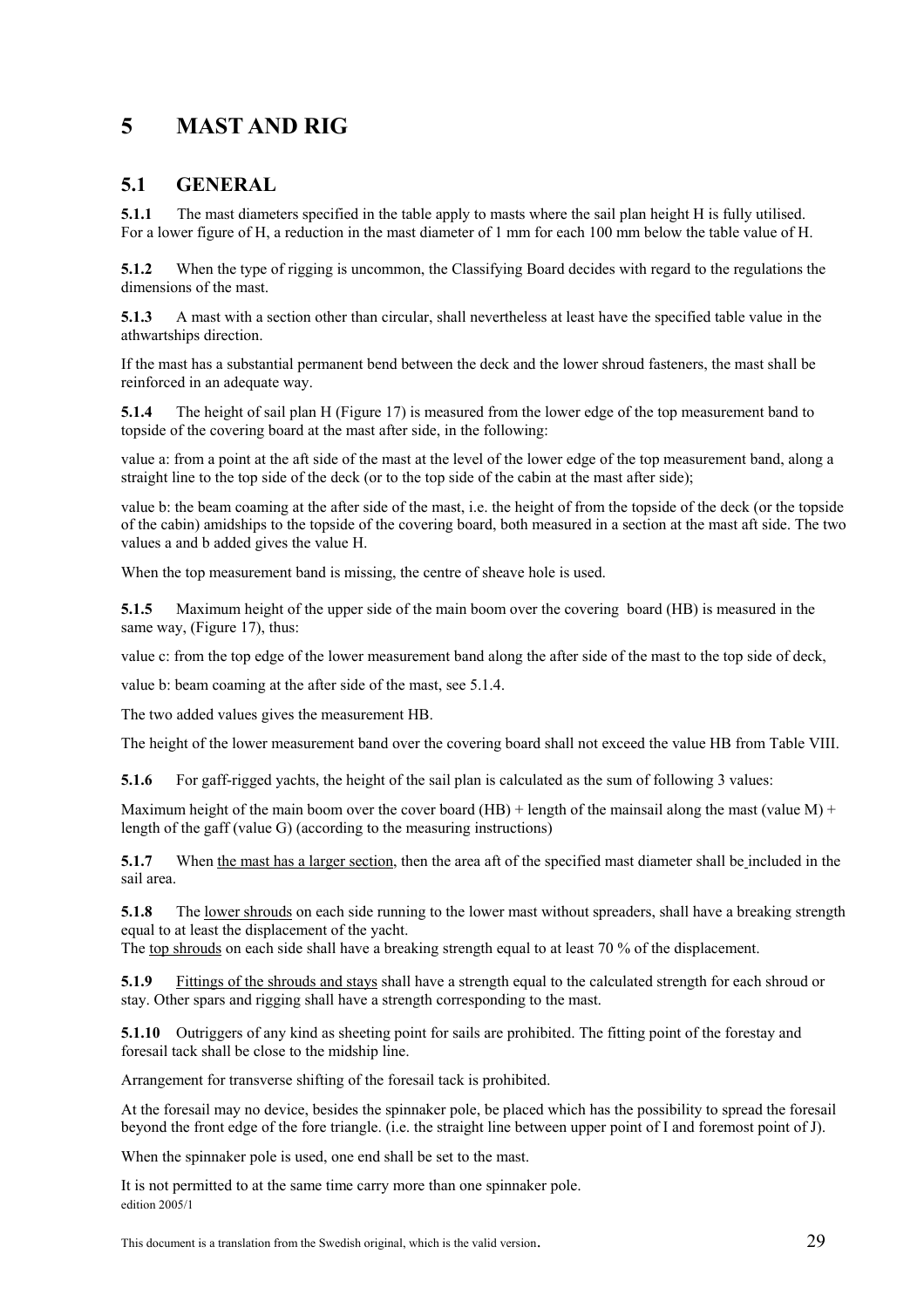No device except the spinnaker pole is allowed to spread the spinnaker.

**5.1.11** Rotating masts shall be separately examined by the Classifying Board.

Rotating masts in other materials than wood shall have a minimum panel weight stated in Table IX:

The area is to be measured at the outside of the mast. The area in the midship plane which exceeds the area for a normal mast is added into the sail area according to Figure 18.

## **5.2 WOODEN MAST**

**5.2.1** The mast diameters, specified in Table VII, shall be held at 1/3 of the sailplan height H (compare 5.1.4) above the deck, and may be reduced to 95 % at the deck, to 85 % at 2/3 of the height of the mast above the deck and to 50 % at top of the sailplan height H. The transitions between the specified diameters shall take place in an even curve.

**5.2.2** The reduction upwards and downwards from the largest diameter shall take place in an even curve. The material thickness in every section of a hollow mast shall be examined by the Classifying Board. (A guide value of the minimum thickness is 1/5 of the mast diameter in the same section.)

**5.2.3** Approved materials for wooden masts with dimensions given in Table VIII are pine, Oregon pine, spruce and fir. Other materials may be used after the approval of the Classifying Board.

## **5.3 ALUMINIUM MAST**

**5.3.1** The mast shall be extruded of aluminium with dimensions given in Table VIII, i.e. the initial material shall have the same cross-section along the whole of its length. The mast may be tapered in an even curve from the top of I to the top of the mast.

**5.3.2** The diameter at the top shall be at least 50 % the mast diameter (table value).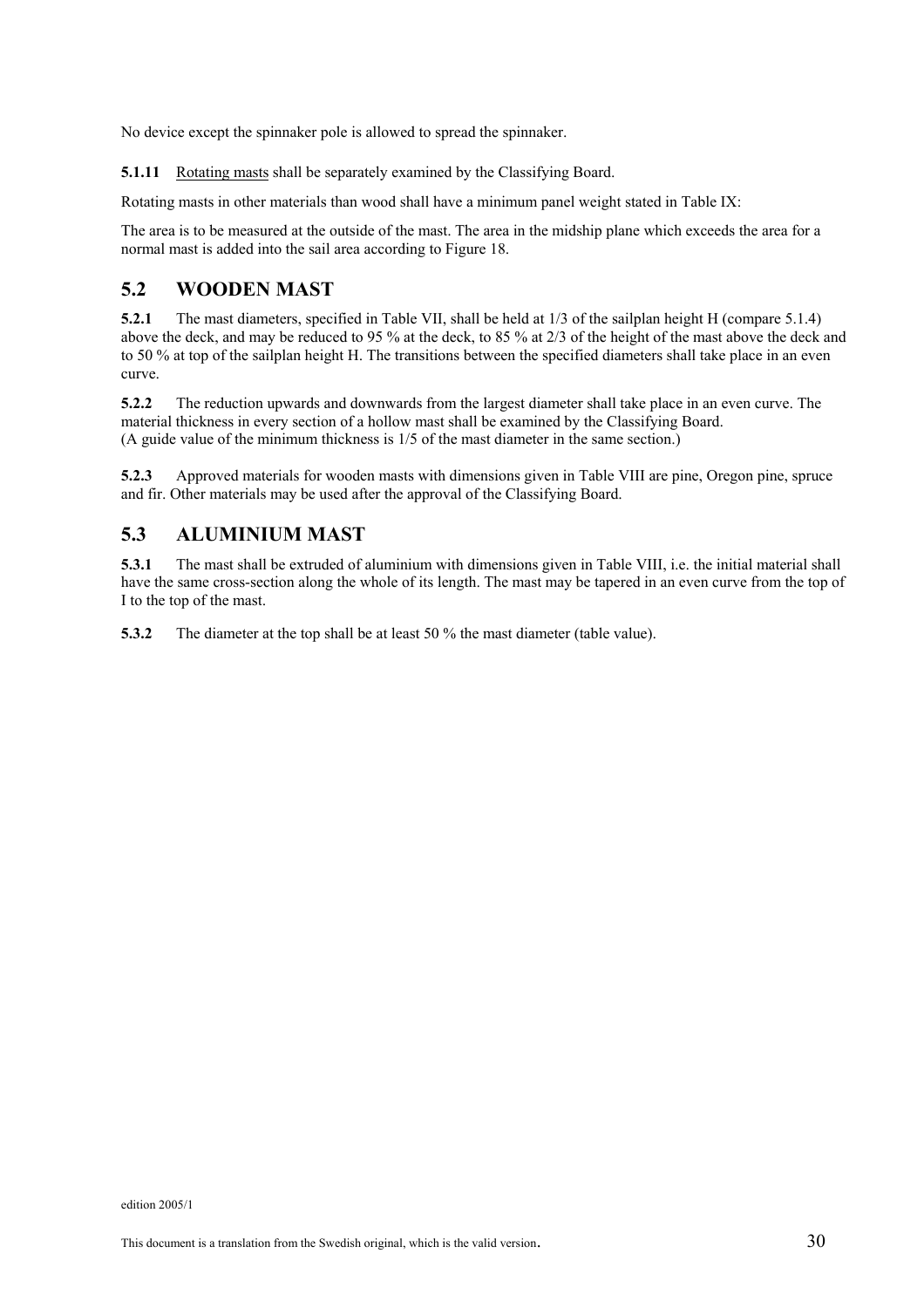## **5.4 OTHER MATERIAL MASTS**

#### **5.4.1 Requirement of weight and centre of gravity.**

The principals of another material mast is based on that the mast shall have the same diameter, weight and centre of gravity as a wooden mast consisting of wood of a density of 450 kg/m<sup>3</sup>.



*Figure 11 (Measurements: other material masts)*

#### **5.4.2 Deck stepped mast**

The location of the centre of gravity from the butt end (S)

L is the height of the mast above the deck.

S (centre of gravity above the deck) shall be at least  $0.435 \times L$ .

The mass (m)

or

or

m shall be larger than  $177.6 \times d_i^2 \times L$  (d<sub>i</sub> is the table value of a hollow wooden mast).

m shall be larger than  $277.5 \times d_m^2 \times L$  (d<sub>m</sub> is the table value of a solid wooden mast).

L and d are given in meter and m in kg.

#### **5.4.3 Keel stepped mast**

s and m shall be the same as for a mast on deck (5.4.2).

The mass of the mast section under the deck  $(m_z)$ 

 $m_z$  shall be larger than  $75.5 \times d_i^2 \times Z \times (1 + a + a^2)$  (hollow mast)

 $m_z$  shall be larger than  $117.8 \times d_x^2 \times Z \times (1 + a + a^2)$  (solid mast)

The location of centre of gravity of the mast section under the deck  $S_z$ 

$$
S_z = \frac{Z \times (1 + 2 \times a + 3 \times a^2)}{4 \times (1 + a + a^2)}
$$

Z is the length in metres of the mast section under deck and a is the diameter of the mast at the butt divided by the diameter at the deck.

The mass of the mast shall be at least:  $m_{\text{korr}} = m_{\text{z}} + m$ 

The centre of gravity of the mast shall be at least over the butt:

$$
S_{\rm korr} = \frac{m \times s - m_{_Z} \times s_{_Z}}{m_{\rm korr}}
$$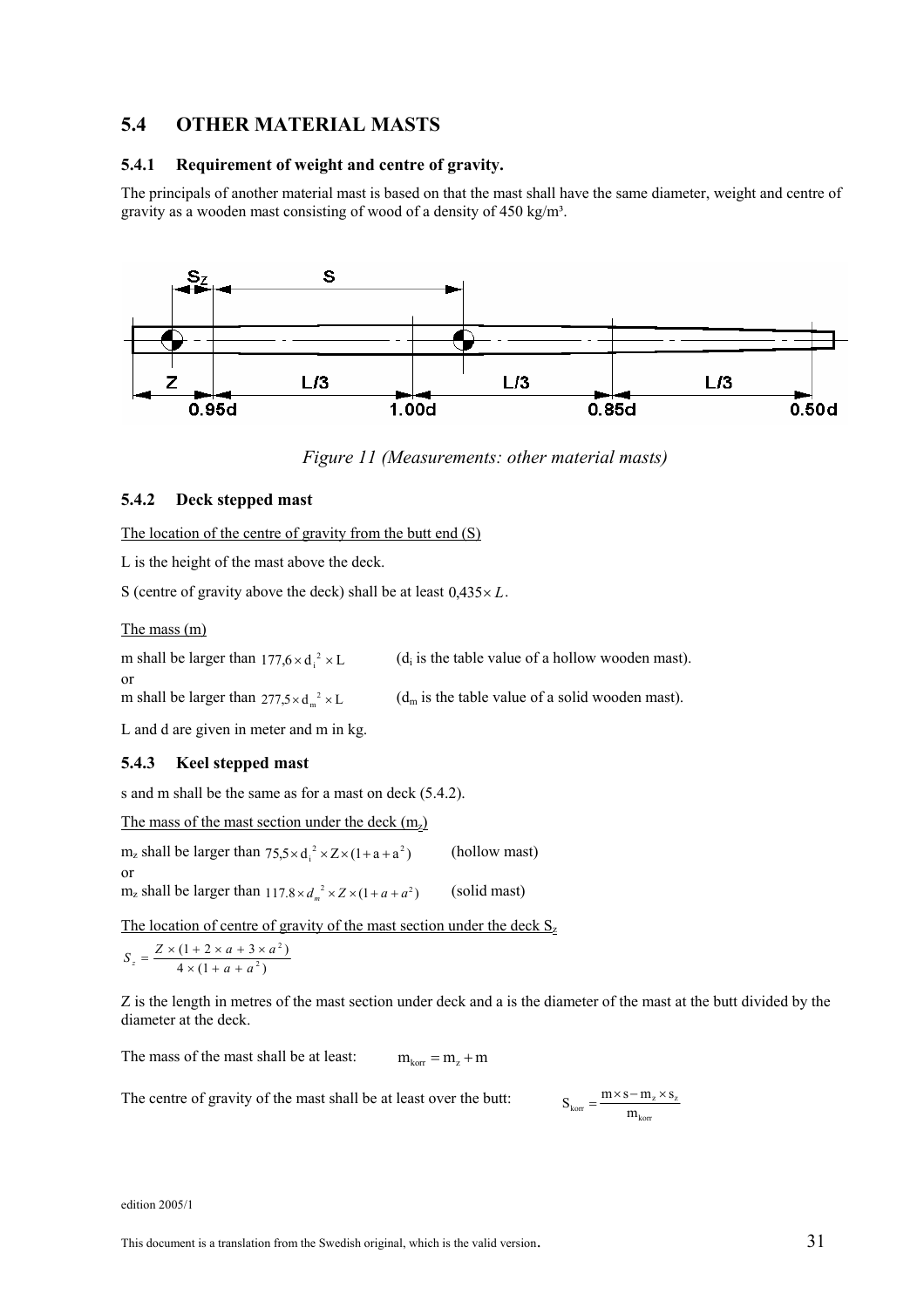## **5.5 Table VIII MAST**

|                                              |                 |                   | $C$ l a s s s q m. |       |       |       |       |       |       |                  |       |
|----------------------------------------------|-----------------|-------------------|--------------------|-------|-------|-------|-------|-------|-------|------------------|-------|
| Sail area (S)                                | at most         | m <sup>2</sup>    | 15                 | 22    | 30    | 40    | 55    | 75    | 95    | l 20             | 150   |
| Height of the sail plan $(H)$                | at most         | m                 | 9.65               | 11.15 | 12.50 | 14.20 | 16.40 | 18.80 | 20.80 | 23.10            | 25.50 |
| Height of the main boom (HB) (see Figure 20) | at most         | m                 | 1.00               | 1.03  | .07   | 1.11  | 1.16  | 1.21  | 1.26  | $\overline{.}32$ | 1.38  |
| Height of the foretriangle(I)                | at most         | m                 | 6.75               | 7.60  | 8.70  | 9.90  | 11.50 | 13.20 | 14.60 | 16.20            | 17.80 |
| Panel weight, rotating mast                  | at least        | kg/m <sup>2</sup> | 6.2                | 6.9   | 7.5   | 8.2   | 9.7   | 11.2  | 12.6  | 14.1             | 16.3  |
| Wooden mast                                  |                 |                   |                    |       |       |       |       |       |       |                  |       |
| Diameter of the mast:                        |                 |                   |                    |       |       |       |       |       |       |                  |       |
| solid mast $(d_m)$                           | at least<br>, , | mm                | 104                | 14    | 124   | 135   | 158   | 184   | 208   | 233              | 260   |
| hollow mast<br>$(d_i)$                       |                 | mm                | 119                | 29    | 139   | 155   | 182   | 212   | 239   | 268              | 300   |
| <b>Aluminium mast</b>                        |                 |                   |                    |       |       |       |       |       |       |                  |       |
| Diameter of the mast (d)                     | at least        | mm                | 100                | 109   | 119   | 129   | 151   | 176   | 199   | 223              | 249   |
| Weight:                                      | at least        | kg/m              | 2.53               | 3.06  | 3.60  | 4.27  | 5.85  | 7.94  | 10.14 | 12.73            | 15.85 |
| Moment of inertia (I)                        | at least        | cm <sup>4</sup>   | 120                | 155   | 220   | 340   | 650   | 1190  | 1925  | 3040             | 4775  |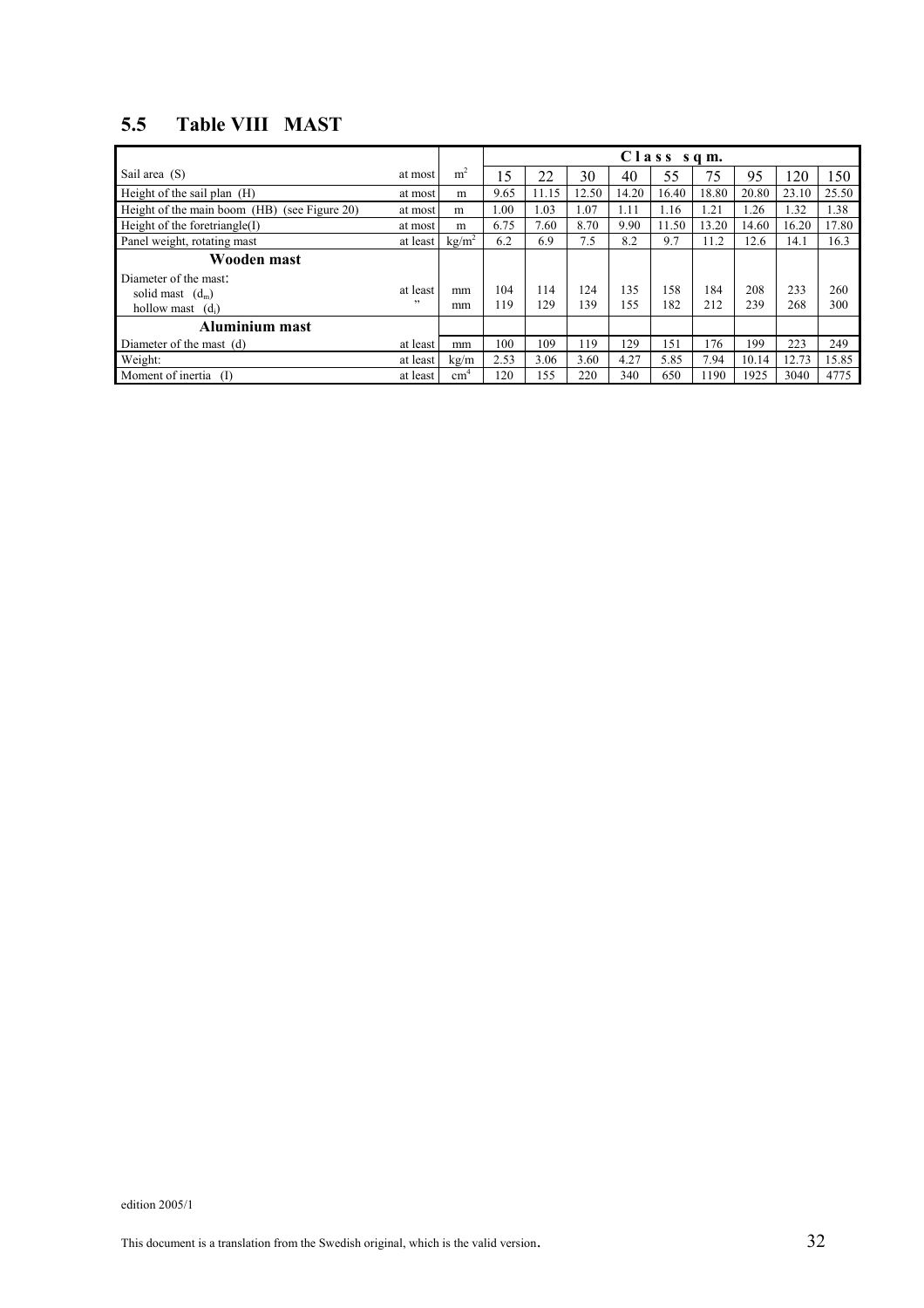## **6 MEASUREMENT INSTRUCTIONS**

## **6.1 GENERAL REGULATIONS**

#### **6.1.1 Local inspectors and measurers**

The governing body of a country's sailing association will appoint (in accordance with the proposal of a Classifying Board where such has been set up) in suitable locations, local inspectors and measurers who have to carry out necessary inspections and measurements within a specific district, that likewise laid down by the association.

An appointed local inspector who on behalf of the Classifying Board carries out prescribed inspections in respect of building and fitting-out checks (in accordance with the provisions of the building regulations as well as any special instructions from the Classifying Board) is simultaneously a natural choice as a measurer and is responsible for carrying out hull measurements as well as sail measurements and equipment checks as necessary.

A person appointed as a measurer shall carry out necessary hull and sail measurements as well as equipment checks.

Under special circumstances the sailing association may order a local inspector or measurer to perform official duties within a district other than that for which he has been appointed.

#### **6.1.2 Restrictions**

A local inspector or measurer is prohibited from inspection or measuring:

1) A yacht that he has designed or built, or where he has taken part in its building or rebuilding.

2) A yacht which was built by a firm in which he has a financial interest.

3) A yacht which he has ordered, owns or is part-owner in.

#### **6.1.3 Prohibition against taking extra measurements**

A local inspector or measurer may not take measurements other than those required by the regulations, except in cases in which the governing body of the sailing association or the Classifying Board does specifically orders him.

#### **6.1.4 Measuring instruments**

A steel tape shall be used when measuring.

All measurements shall be taken with the greatest possible care and shall be read at least twice.

Steel measuring tapes shall be of class II.

When weights are taken a scale approved by the Classifying Board shall be used.

#### **6.1.5 Report of inspection or measurement**

An inspection or measurement shall be recorded by the pertinent official who, after his official duties have been completed, will submit a report to the Classifying Board with the necessary details.

#### **6.1.6 Official appeal**

If a yacht's owner or his representative wishes to appeal against a specific inspection or measurement, an explanatory letter shall be submitted to the Classifying Board or the Swedish Sailing Federation. The board or the Swedish Sailing Federation will allow a new inspection or re-measurement to be carried out for a fee, such a new inspection or re-measurement will be decisive. Such a charge will however be waived if the appeal is found to be justified.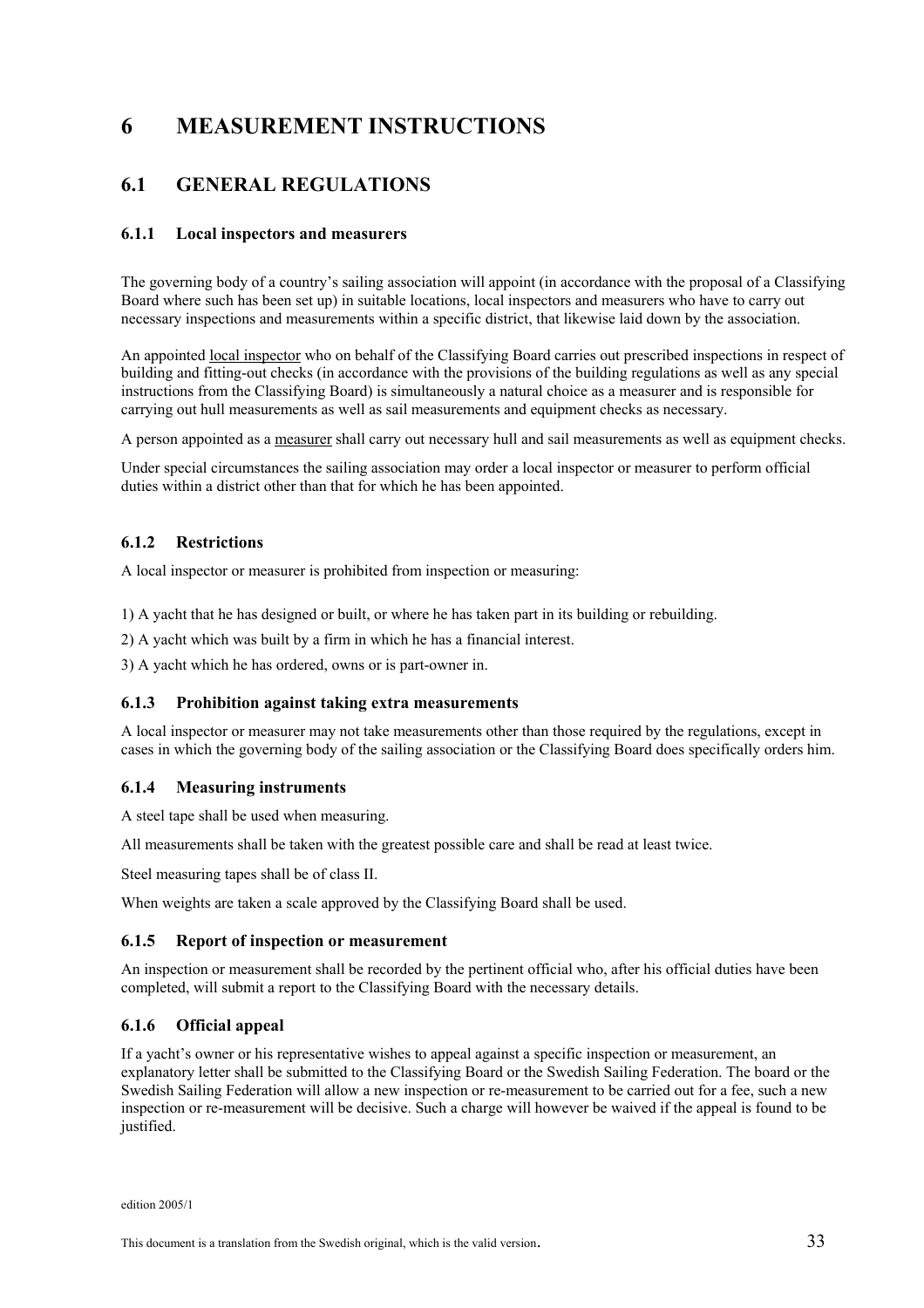## **6.2 MEASURING OF THE HULL**

#### **6.2.1 Marks**

Main section. The transverse section at maximum mean breadth.

- **6.2.1.1** The freeboard marks shall comprise of right-angled isosceles triangles, with each of the two equal length sides being at least 60 mm in length.
- **6.2.1.2** Trim marks and keel marks shall comprise of rectangles of at least 100 mm x 20 mm in size.

#### **6.2.1.3 Marking nails, marking screws and band on wooden yachts.**

Marking nails and marking screws shall have a somewhat bulged head, be easy to separate from other nails and screws in the planking and may not be plugged. The marking nails and marking screws need not be as large as other nails and screws.

#### **6.2.1.4 Marking nails, marking screws and band on plastic yachts.**

On yachts built in plastic, the marking nails below horizontal plane 1, as well as the nails marking the bow width B and the freeboard marks, may be indicated with drilled hollows in the gelcoat 4-8 mm in breadth and at least 3 mm in depth. On the freeboard these hollows may be filled with gelcoat in a different colour. Freeboard marks, keel marks and trimming marks on plastic yachts may be recessed to half of its thickness and be fixed by cement or by screws.





## **6.3 AFFIXING OF THE MARKS**

The marks shall be affixed in accordance to the designer's instructions and shall be performed through the customer (or though the manufacturer) and at his expense.

The location of the marks in relation to the floating in fresh water shall be verified be the local supervisor or the surveyor (Figure 12).

**6.3.1** The freeboard marks shall be affixed on the main section with the right angle pointing downwards so that the apex touches horizontal plane 0.

Marking nails and marking screws. The main section is marked on horizontal plane 1, the nails shall be visible inboard to facilitate the measurement of the breadth  $b_1$ . A marking nail or screw shall also be affixed on the main section at a distance of  $h_1 + F_i$  (table values) below horizontal plane 1.

The forward and aft ends of  $L_m$  and  $L_0$  shall be marked with marking nails or marking screws, the bow measurement B shall also be marked at horizontal plane 1 on the frame section of the forward end of  $L_0$ .<sup>3</sup> On the frame sections at the forward and aft ends of  $L<sub>m</sub>$  marking nails or marking screws shall also be affixed directly under the covering board.

 $\overline{a}$ 

 $3_{\text{By}}$  frame section concerns every vertical transverse section, parallel to the main section and with the right angle to the midship plane and to the horizontal plane. Main section or other frame section has not to be in the same place as a structural frame.

edition 2005/1

This document is a translation from the Swedish original, which is the valid version. 34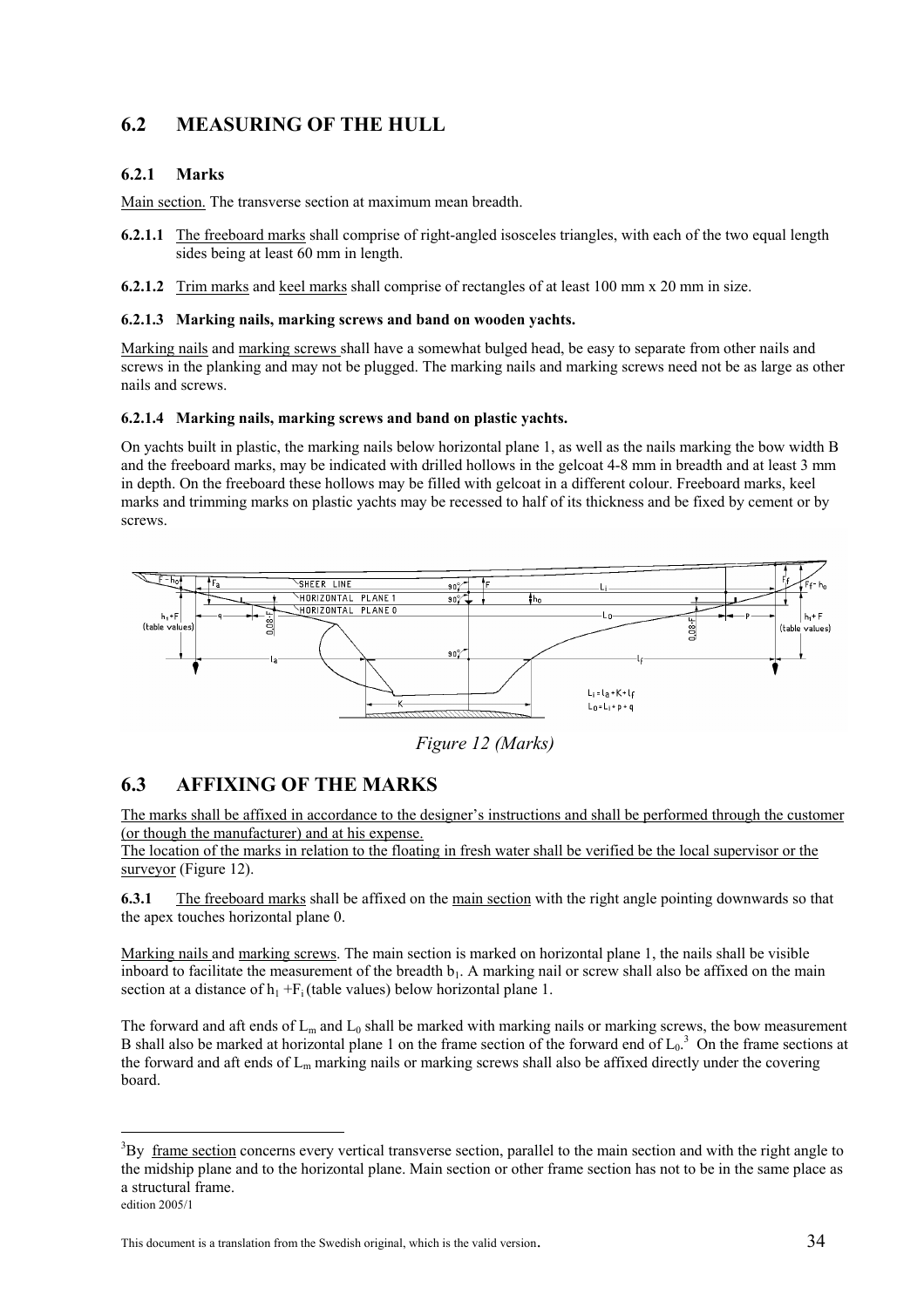**6.3.2** The trim marks shall be affixed so that the longest outer edge is located in a transverse section, and passes through that point at which a horizontal plane at a distance of  $0.08 \times F_i$  above horizontal plane 0 intersects the hull externally in the midship plane, fore and aft. The trim marks have only to be affixed on one of the sides of the yacht (starboard).

**6.3.3** The keel marks shall be affixed so that the longest upper edge lies in a horizontal plane at a distance of  $h_1$ +F (table values) below horizontal plane 1. The keel marks have only to be affixed on one of the sides of the yacht (starboard).

The freeboard marks, trim marks and the keel marks shall at least be clearly visible, even then the yacht is coated.

## **6.4 DISPLACEMENT CONTROL**

The customer or the designer shall according to the construction regulations submit to the Classifying Board a calculation of the displacement showing that the yacht satisfies the displacement requirements (form is available at the Classifying Board). At the same time the customer or the designer ought to present the body plan of the yacht and verify that the frame areas in the calculation of the displacement is correctly stated.

When the displacement is close to the prescribed minimum displacement (less than 4 %), certain frame areas shall be measured by the local supervisor to get a more precise control.

The total displacement of the complete yacht shall be confirmed by weighing.

## **6.5 CONTROL OF THE MEASUREMENTS**

Measuring the hull of the yacht for the first time of as well as thereafter shall be done on shore. The measuring of the hull is most suitably done during the construction.

Checking the measurements of the hull of the yacht may, when it is found necessary, be done on the water. Measuring on land: The control will be simplified if the yacht is arranged with the midship plane and the main section vertically (confirmed with a plummet), which often is normal during the construction. Then each measurement can be confirmed in the following way and order:



*Figure 13 (Measurements at the main section)*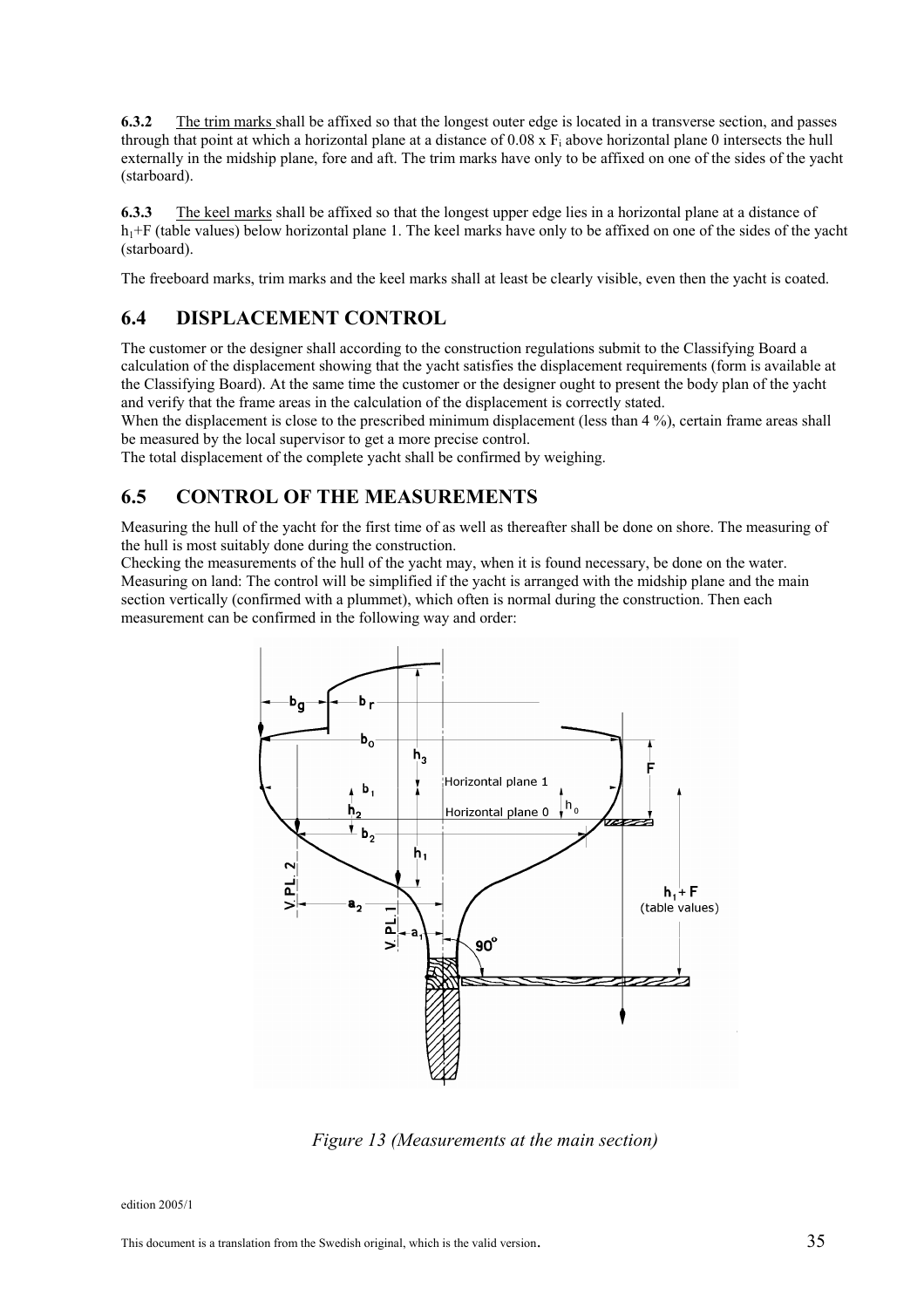**6.5.1** MAXIMUM MEAN BREADTH (bm) is calculated according to the formula:  $b_{m_x} = \frac{b_0 + 4b_1 + b_2}{6}$  $x = \frac{b_0 + 4b_1 + b_2}{6}$ , where

 $b_0$ ,  $b_1$  and  $b_2$  are measurements of the breadth on the inside of the main section (Figure 14):

 $b_0$  immediately below the covering board,  $b_1$  in horizontal plane 1 (situated at the distance of  $h_0$  over horizontal plane 0), b<sub>2</sub> at the distance of h<sub>2</sub> (table value), below horizontal plane 1.

 $b_0$  shall not be less than  $b_1$ .

These measurements shall be taken, when the yacht is planked, the beam and clamps are mounted. One or more of the measurements can be taken externally, in these cases the thickness of the planking shall be deducted.

#### **6.5.2** THE HEIGHTS (h<sub>1</sub> and h<sub>2</sub>) FROM THE INSIDE OF THE HULL PLANKING TO HORIZONTAL PLANE

1 IN THE VERTICAL PLANES 1 AND 2 are suitably measured through stretching a cord between the marking nails at the main section in horizontal plane 1, then hold a plummet line at the distances  $a_1$  respectively  $a_2$  from the midpoint of the cord (in the midship plane), the measurements  $h_1$  respectively  $h_2$  are taken from the cord along the plummet line to the inside of the planking (Figure 13).

**6.5.3** THE FREEBOARD (F) AT THE MAIN SECTION is confirmed by holding a scale vertically (along a plummet line) and touching the planking outside, then the measurement can be taken from a horizontal rule (for example a spirit level) touching the lower edge of the freeboard mark in horizontal plane 0 to the upper side of the covering board.

The measurements shall be taken on both starboard and port sides. At the same time the vertical distance between the lower edge of the freeboard mark and the marking nail in horizontal plane 1 is confirmed to correspond to the table value  $h_0$  (Figure 13).

**6.5.4** THE KEEL LENGTH (K). At the same time as the freeboard is confirmed, the vertical distance from horizontal plane 1 to the marking nail or marking screw is most suitably checked: it shall be equal to  $h_1 + F$  (table *values).* The end of the horizontal rule is placed at the mentioned marking nail or marking screw, then the measurement can be read at the vertically held scale (Figure 13).

Then the distance below horizontal plane 1 to the upper edges of the keel marks is checked by holding the horizontal rule along the keel and parallel to the midship plane. At the same time the measurement K is taken. (Figures 12 and 13).

**6.5.5** THE IDEAL LENGTH  $(L_x)$  is suitably measured by fixing plummet lines at marking nails or marking screws at the end of  $L_m$  and where the keel intersects a plane  $h_1 + F_i$  below horizontal plane 1 i.e. at the end point of  $K_m$ .  $L_m$ is equal to  $l_a+K_m+1_f$ , there  $l_a$  is the horizontal distance from the after end point of K to the plummet line at the after end point of  $L_m$ , and  $l_f$  is the opposite distance from the fore end point of K to the plummet line at the fore end point of  $L_m$ .

The measurements  $I_a$  and  $I_f$  are on smaller yachts taken along a horizontal rule, on larger yachts along a horizontally stretched cord. That  $l_a$  and  $l_f$  intersections to the plummet lines at end point of  $l_m$  are at a distance below the latter points has to be carefully checked. The control of the ideal length shall be done at first when the yacht is planked and decked, and the head and after body shall be well supported. (Figure 12).

**6.5.6** THE LENGTH IN HORIZONTAL PLANE  $0(L_0)$ . That the marking nails or marking screws at the end points of  $L_0$  are correctly situated is checked by holding a horizontal rule at the distance of  $h_0$  below the end points of  $L_m$ . From the plummet lines at the end of  $L_m$  the measurements q and p are taken to marking nails or screws (Figures 12 and 14), their sum is deducted from  $L_m$  ( $L_0 = L_m - q - p$ )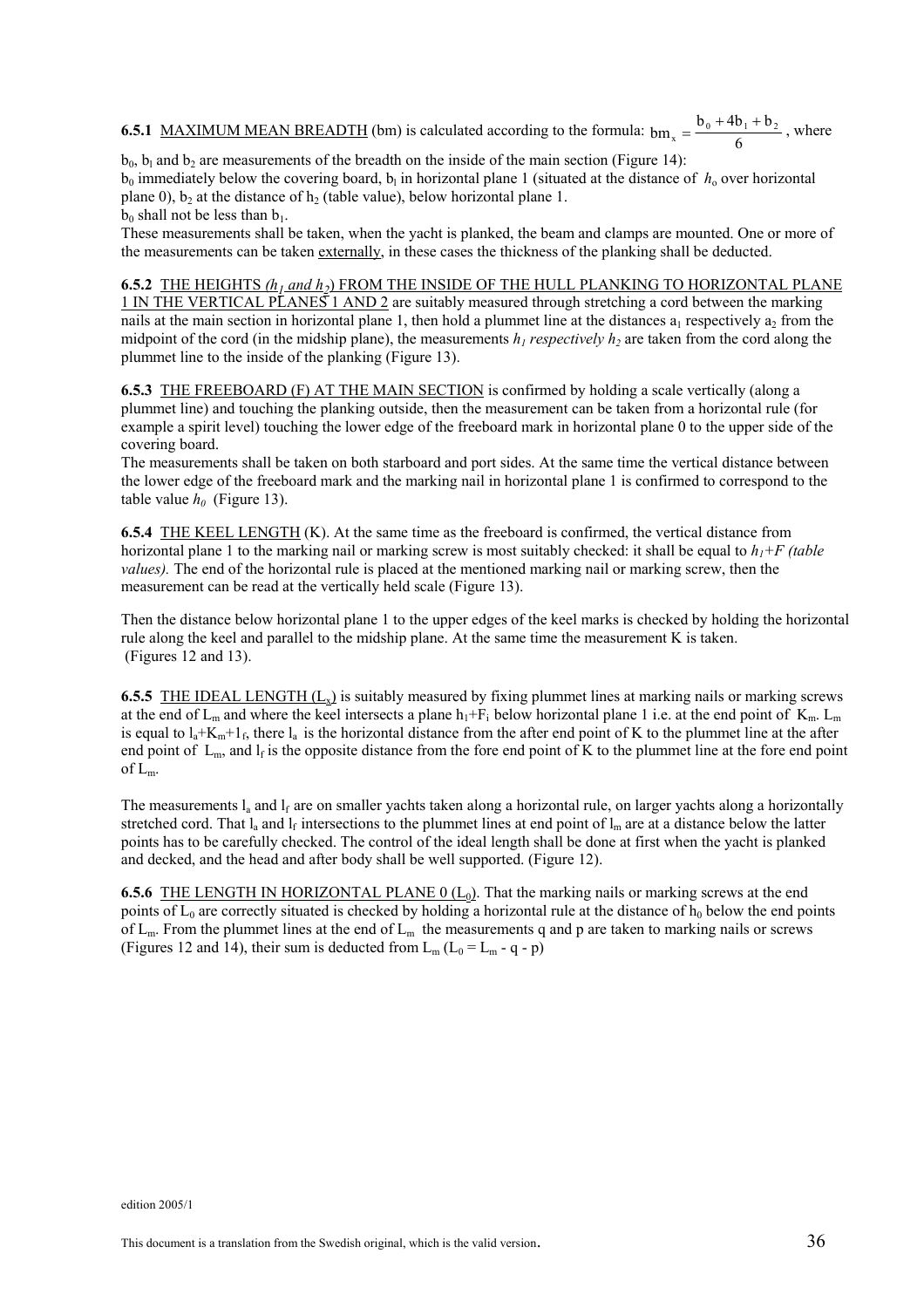

*Figure 14 (Measuring the bow width B)*

#### **6.5.7** THE BOW WIDTH (B), EXTERNALLY MEASURED, IN HORIZONTAL PLANE 1 ON A FRAME SECTION AT THE FORWARD END OF L<sub>0</sub>.

Plummet lines are fixed at the marking nails or marking screws at the B measurement, the measurement can easily be taken directly under the forward end of  $L_0$  (Figure 14). At the same time the height of the marking nails or marking screws over the forward point of  $L_0$  is checked.

**6.5.8** THE REGULATIONS AT ITEM 1.3.4. The value of  $P/h_0$  is calculated to confirm that item 1.3.4 of the rules is fulfilled. When P/h<sub>0</sub> at most is 5, B shall not be larger than  $0.1 \times$  bm  $\left[\frac{p}{h} - 1\right]$ J Ι I ∖  $0.1 \times \text{bm}_{m} \left( \frac{\text{p}}{\text{h}_0} - 1 \right)$  $\binom{p}{n-1}$ , when P/h<sub>0</sub> is greater than 5, B

shall at least be  $0.4 \times bm_m$ .

The regulation of item 1.3.4.2, that no point in any frame section may be situated lower than the section's external point of intersection with the midship plane, i.e. that no inward bend exists at the midship plane, is followed, is easy seen and can, if necessary, be checked through holding a horizontal rule under the stern post etc.

According to 1.3.4.3 no point below the horizontal plane 1 can be placed aft of the point where the horizontal plane 1 intersects the outside of the hull  $(L_x)$ 's aft end). This is obvious when the plummet line at the aft end of  $L_x$  is fixed.

Regarding item 1.3.4.4 a local supervisor or a measurer, when he observes irregularities in the area where measurements are to be taken, and which risk the intention of the measurements, has to inform the Classifying Board, which have to order further instructions.

The fulfilling of item 1.3.4.5 is checked by a straight-edge or by a stretched cord.

**6.5.9** THE TRIM MARKS. That these are correctly fixed at a distance of  $0.08 \times F_i$  above horizontal plane 0, is checked by holding a horizontal rule at the ends of  $L_0$  and the vertical distance from the outer edge of each mark in the midship plane is measured.

**6.5.10** THE SHEER OF THE COVERING BOARD. That the covering board forms a continuous concave curve can often be checked by observing the yacht at some distance side-face. In doubtful cases a rule is held along the upper side of the covering board.

The freeboards aft and fore  $(F_a$  and  $F_f$ ), counted from horizontal plane 0 to the upper side of the covering board, are calculated through measuring  $F_a-h_0$  and  $F_f-h_0$ . This can be done with a plummet line and a horizontal rule at respective places. The horizontal rule is held athwartships at the aft and fore endpoints of  $L<sub>x</sub>$ , and the measurement is taken along the plummet line to the upper edge of the covering board. F<sub>a</sub> and F<sub>f</sub> are calculated as well as  $F_a + F_f$ - $2F_x$ . The value  $F_a + F_f - 2F_x$  shall not be less than that which is indicated in Table I.

**6.5.11** DECK CAMBER. The regulation that the beams shall have curvature corresponding to at least a height 1/25 of the beam at the maximum breadth, is best confirmed through making a jig of pasteboard or wood, with the minimum curvature and then compare the beams with the jig.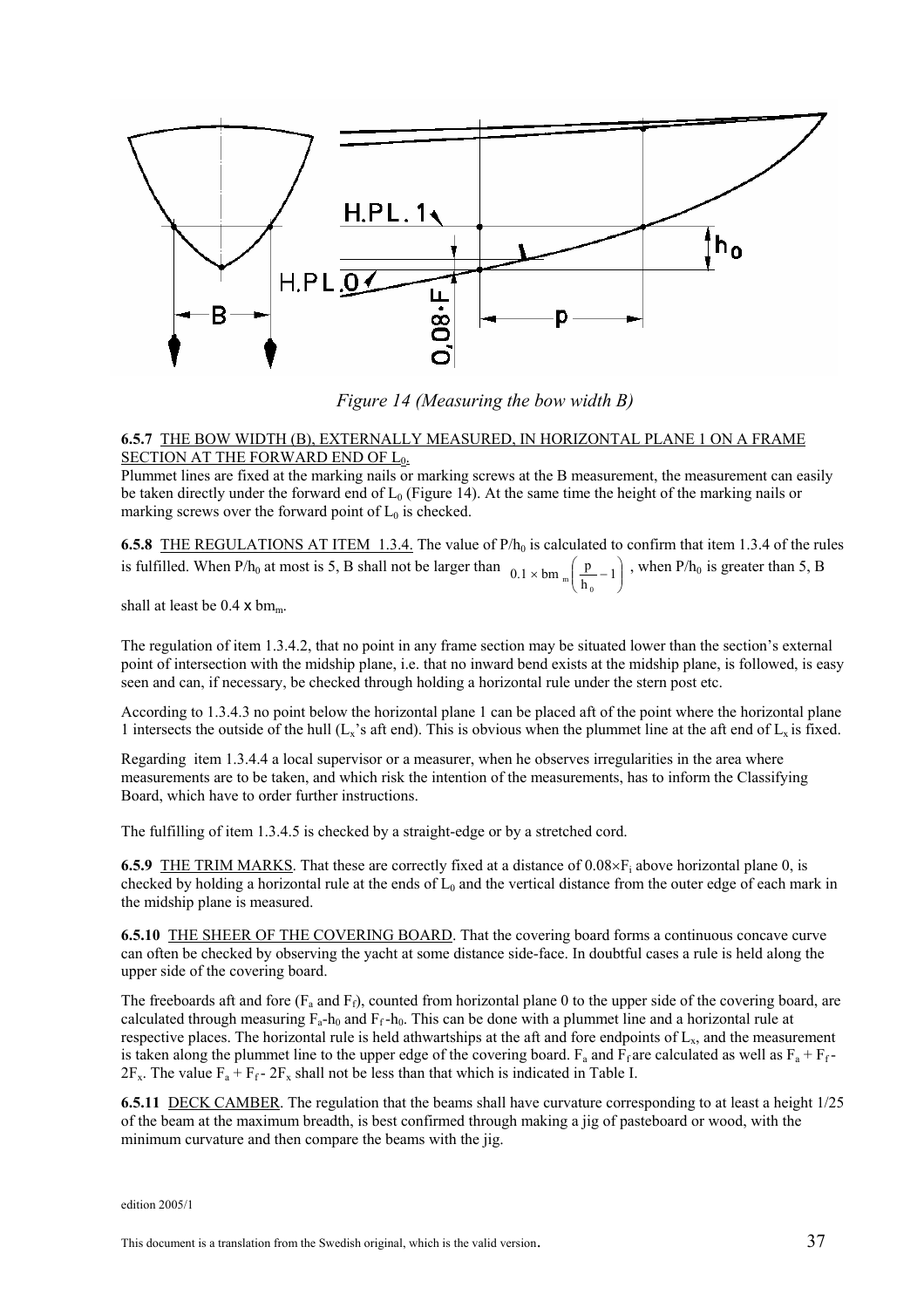



**6.5.12** THE LENGTH OF THE CABIN (1<sub>c</sub>) is measured inside in vertical plane 1. The measurement is taken horizontally at deck level and at a distance  $a_1$  from the midship plane.

**6.5.13** THE WIDTH OF THE CABIN  $(b_r)$  is measured inside at deck level. The width within a length of  $1/2$  l<sub>r</sub> (table value) shall nowhere be less than the value  $b_r$  in Table II.

**6.5.14** THE HEIGHT (h<sub>3</sub>) TO THE UNDER SIDE OF THE CABIN OR DECK FROM HORIZONTAL PLANE is measured inside in vertical plane 1. The height within a length of  $3/4$  l<sub>r</sub> (table value) may not be less than value h<sub>3</sub> in Table II.

The control is most suitably made through first stretching a cord between the marking nails in horizontal plane 1 at the main section, from the midpoint of the cord set of  $a_1$  and from that point parallel to the midship plane hold a horizontal rule or stretch a cord horizontally. The distance from the horizontal level to the cabin ceiling is measured along a plummet line (Figure 15).

**6.5.15** THE GANGWAY WIDTH  $(b<sub>e</sub>)$  is measured in the same direction as the beams, i.e. in a vertical plane rightangled to the midship plane, from the outer side of the cabin side or of the cockpit coaming to the outer side of the planking (Figure 13). The measuring can be done at the inside, in this case deductions shall be made for the thickness of the cabin side or the cockpit coaming and with compensation to the inclination.

**6.5.16** OPEN COCKPIT AREA, WITHIN THE COAMING. Open cockpits where the cutting away from the deck is common, i.e. comparable to a parallel trapezoidal, the area is calculated according to the

formula  $\frac{l_s}{6}$  ×  $(y_0 + 4 \times y_1 + y_2)$ , where  $l_s$  is the distance between the parallel sides y<sub>0</sub> and y<sub>2</sub>, and y<sub>1</sub> is the width of the cut away at half of  $l_s$ .

**6.5.17** THE HEIGHT OF THE COAMING, which means the value from Table II, is in a general shaped cockpit checked at least at half l<sub>s</sub>. The height is measured from the top side of the deck.

edition 2005/1

This document is a translation from the Swedish original, which is the valid version.  $38$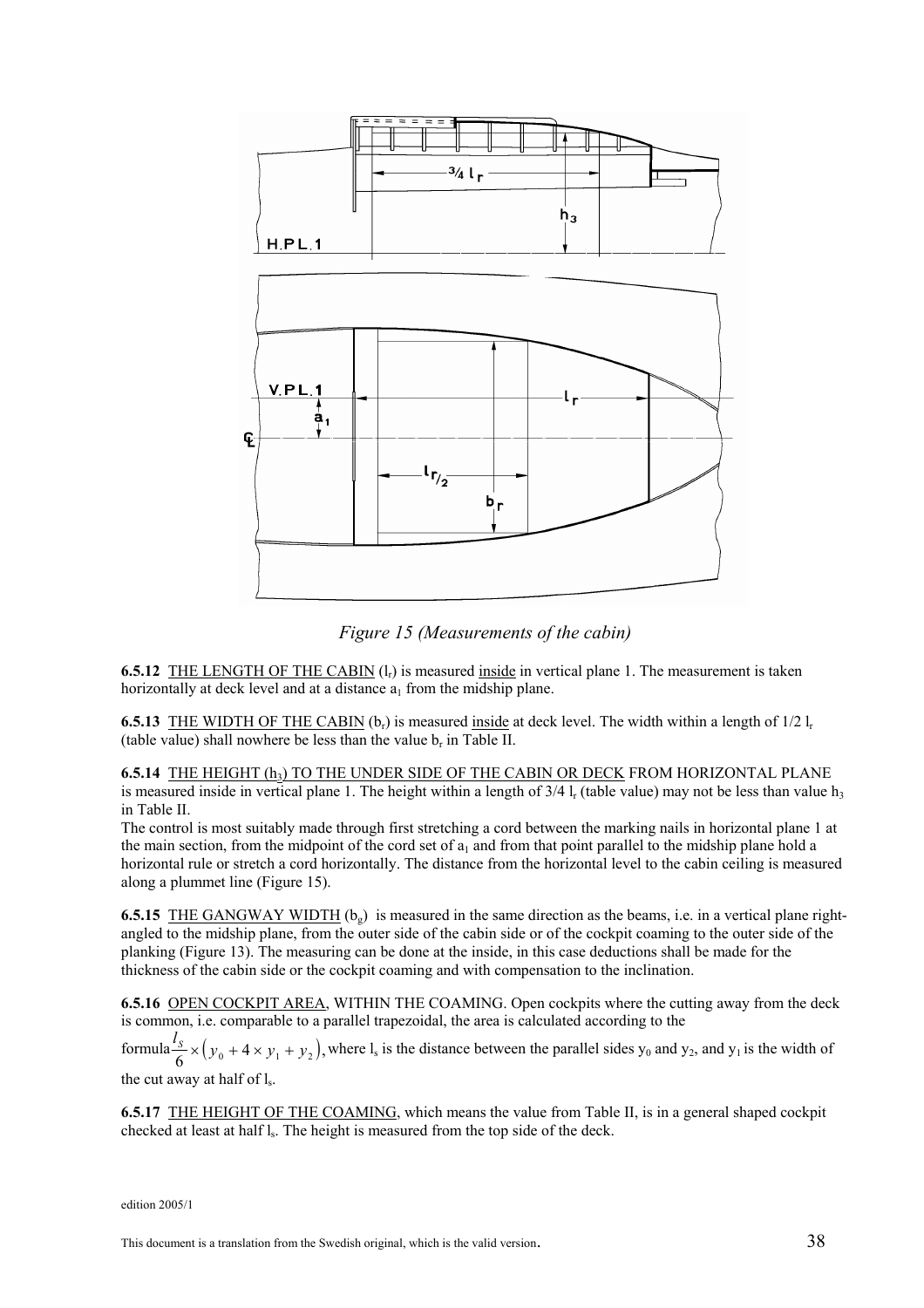## **6.6 RIG MEASUREMENTS**

Sail measuring is performed by measuring lengths along the hull and spars, in the following way:

#### **6.6.1 Triangle mainsail on a straight mast**

Following measurements are to be taken: The mainsail hoist M The mainsail foot B

**6.6.1.1** (M). Measurement of the mainsail hoist is taken from the lower edge of the top measurement band along the after side of the mast to the top edge of the lower measurement band. When the top measurement band is missing the measurement is taken to the centre point of the sheave of the main halyard.

The main sail halyard shall run over a sheave in the top of the mast, where the slot sets off not more than 10 mm behind the after edge of the mast. The headboard is measured perpendicular to the luff and shall not be larger than the value in Table IX.

**6.6.1.2** (B). Measurement of the mainsail foot is taken from the after side of the mast, at the lower measurement band, along the top of the main boom to the forward edge of the main boom measurement band. If the measurement band is missing the measurement is taken to the boom end. The after side of the mast is defined as that point in the midship plane which lies at a distance equal to the mast diameter (table value) aft of the front face of the mast. (Figure 16).

#### **6.6.2 Triangle mainsail on a bent mast**

If the after side of the mast not is straight, the mainsail hoist is measured in a straight line from the lower edge of the top measurement band at the after side of the mast to the top edge of the lower measurement band at the after side of the mast. When the top measurement band is missing the measurement is taken from the centre point of the sheave of the main halyard. Furthermore shall, by preference when the mast is lying, the distances  $Q_2$  and  $Q_4$  be measured from

the right line M perpendicular to the after side of the mast.  $Q_2$  half way from the lower measurement band and  $Q_4$  at ¾ from the lower measurement band.

#### **6.6.3 Gaff mainsail**

The following measurements are taken:

The mainsail hoist M The mainsail foot B The length along the gaff G The diagonal from jaw to clew D

M. Measurement of the mainsail hoist is taken from the top edge of the lower measurement band along the after side of the mast to the lower edge of the top measurement band, above which the throat / claw shall not be hoisted. B. Measured according to 6.6.1.2.

G. The length of the gaff is measured when the gaff is lying on the main boom, from the after side of the mast to the fore edge of a measurement band at the gaff end, or when the measurement band is missing to the gaff end. The after side of the mast is defined as in the B measurement.

D. The diagonal from throat / claw to clew is calculated through the formula  $D = \sqrt{M^2 + B^2}$ 

#### **6.6.4 Foretriangle**

The following measurements are taken:

The foretriangle base J Height of the foretriangle I

**6.6.4.1** J. The base of the foretriangle J is measured from the fore side of the mast at a level of the upper side of the deck to the point where the centre line of the forestay meets the deck. If the spinnaker halyard is the max height of the I measurement, this is to be measured according to the ISAF regulations.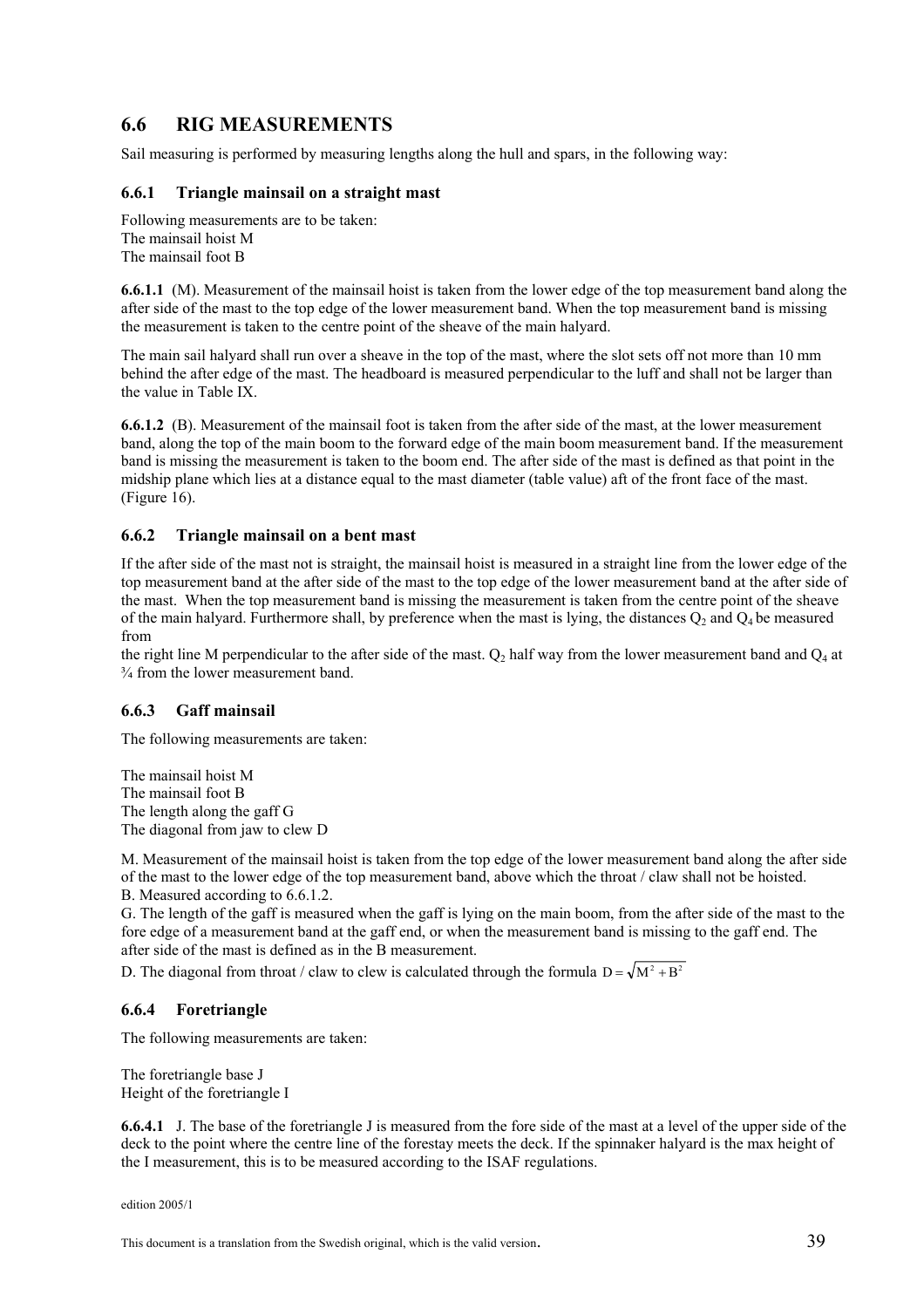**6.6.4.2 I**. The height of the foretriangle is measured on the fore side of the mast from that point where the highest foresail or spinnaker hoist is fixed to the mast to a point 1/25 of the beam above the covering board. When the sail is *fitted* to the forestay, I is measured to the point where the rear edge of the stay or its extension meets the fore side of the mast.

#### **6.6.4.3 Spinnaker pole**

The spinnaker pole is to be measured from its outermost end including all fittings, to the front face of the mast in the midship plane, and to the centreline of the mast when the spinnaker pole is in the athwartship position. If either measurement exceeds the foretriangle base, then the greatest measurement shall be used to calculate the foretriangle area. (Figure 21)

When the mast is rotating the athwardships measurement shall be taken with the mast turned 45°. The regulations for the spinnaker headboard are the same as for the mainsail headboard.

## **6.7 CALCULATIONS OF THE SAIL AREAS**

| 6.7.1 Triangle mainsail on a straight mast | Area = $\frac{M \times B}{2}$                                                            |
|--------------------------------------------|------------------------------------------------------------------------------------------|
| 6.7.2 Triangle mainsail on a bent mast     | Area $=\frac{M \times B}{2} + \frac{5 \times M \times Q_2}{12} + \frac{M \times Q_4}{3}$ |
| 6.7.3 Gaff mainsail                        | Area = $\frac{M \times B}{2}$ + $\frac{D \times G}{2}$                                   |

#### **6.7.4 Additional area on bent spars.**

When a spear is bent between the measuring points, the received area shall be calculated as:  $2\times M\times Q$ Area =  $\frac{2 \text{ m/s}}{3}$ 

#### **6.7.5 Additional area of boom height.**

When the boom has a height larger than the table value for a hollow wooden mast, the additional height shall be included in the measurement M.

6.7.6 Foretriangle Area = 
$$
\frac{J \times I}{2}
$$

The foretriangle includes 85 % of its area in the sail area of the yacht: S.

#### **6.7.7 Forestay profiles**

I and J are measured to the points where the rotation axis of the luff groove device meet the deck and the mast. To the received area of the fore triangle is the area of the luff groove device which lies forward of the rotation axis added. (Figure 23).

#### **6.7.8 Unusual sail shapes.**

The regulations of main sail measuring are intended to ensure that the calculated area shall be as close to the real area in the sail plan as possible. When unusual sail shapes are used the Classifying Board may issue additional instructions, which have to be reported to the Swedish Sailing Federation as soon as possible.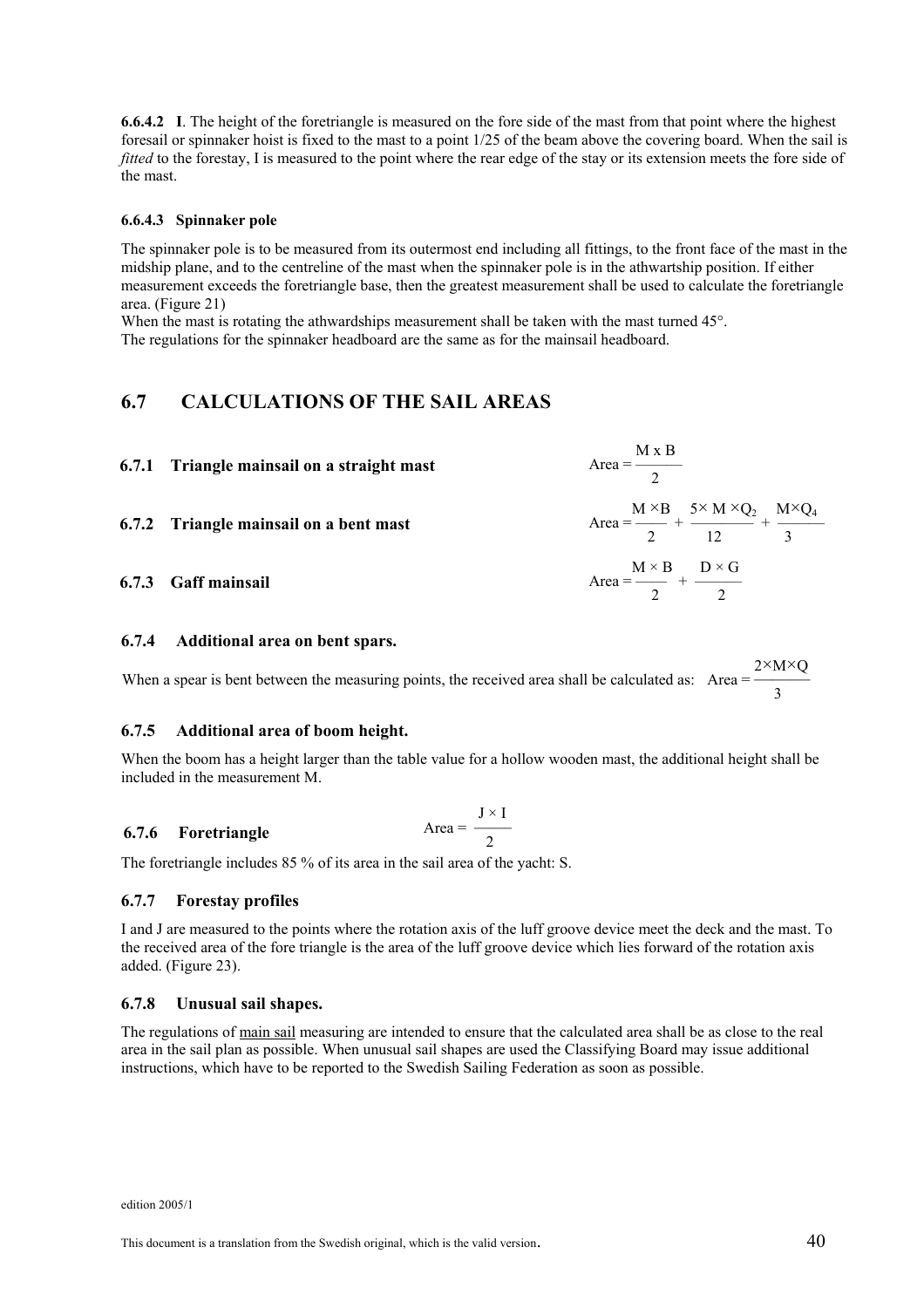## **6.8 SAIL MEASUREMENT**

The sails may be produced in any material and with any type of reinforcements.

Foresails and spinnaker are free in shape and area and could be carried with or without spinnaker pole. When sails are measured the ISAF Equipment rules shall be applied

#### **6.8.1** Restrictions of foresails for the 15 and 22 m<sup>2</sup>-classes

The 15 and 22 square metre classes have following restrictions:

Besides mainsail only foresails and spinnakers are permitted to be carried.

Foresail half width shall not exceed 0,5 times the length of the foot.

The maximum width of the spinnaker (SMV) shall be at least 0,75 times the length of the foot, the sail shall be symmetric to its centre.

#### **6.8.2 Mainsail girth restrictions**

The width of the mainsail at  $\frac{1}{4}$  of the height shall not exceed B<sub>1</sub> according to Table IX. To this length the Q<sub>1</sub> may be added.

The width of the mainsail at half the height shall not exceed  $B_2$  according to Table IX. To this length the  $Q_2$  may be added.

The width of the mainsail at  $\frac{3}{4}$  of the height shall not exceed B<sub>4</sub> according to Table IX. To this length the  $Q_4$  may be added.

The sail may not extend aft of a straight line between the top batten and the aft head point.

The  $\frac{1}{4}$ ,  $\frac{1}{2}$ , and the  $\frac{3}{4}$  widths shall be measured according to the ISAF Equipment rules of sailing.

#### **6.8.3 Battens**

Yachts in the classes 15-40m<sup>2</sup> shall have 4 battens, dividing the leach into 5 equal sections. The tolerance is  $+/$ -0,5 x the headboard value. The length of the battens is free.

Yachts in the 55-150  $m^2$  classes may have free battens which are free in length and number, or have regulated battens according to Table IX.

#### **6.9 Table IX SAILS**

|                                                                        |         |                | $C$ l a s s s q m. |      |      |      |          |      |      |      |      |
|------------------------------------------------------------------------|---------|----------------|--------------------|------|------|------|----------|------|------|------|------|
| Sail area (S)                                                          | at most | m <sup>2</sup> | 15                 |      | 30   | 40   | 55       | 75   | 95   | 120  | 150  |
| Headboard of mainsail and spinnaker, side length <sup>1</sup>          | at most | m              | 0,10               | 0,11 | 0,12 | 0,14 | 0,16     | 0.18 | 0,20 | 0,22 | 0,24 |
| <b>Regulated battens</b>                                               |         |                |                    |      |      |      |          |      |      |      |      |
| Number (dividing aft leach into 5 equal sections)                      | at most |                |                    |      |      |      |          | 4    | 4    | 4    | 4    |
| Length of each of the central battens                                  | at most | m              |                    |      |      |      | 1,30     | .45  | 1.60 | 1,75 | 1.80 |
| Length of the highest and lowest battens                               | , 2     | m              |                    |      |      |      | $1.00\,$ | 1,10 | 1,20 | 1.31 | 1,35 |
| The width of the mainsail B1 at $\frac{1}{4}$ height of M in % of B    | at most | $\frac{0}{0}$  |                    |      |      |      | 86       | 86   | 86   | 86   | 86   |
| The width of the mainsail $B_2$ at half height of M in % of B          | at most | $\frac{0}{0}$  |                    |      |      |      | 62       | 62   | 62   | 62   | 62   |
| The width of the mainsail $B_4$ at $\frac{3}{4}$ height of M in % of B | at most | $\frac{0}{0}$  |                    |      |      |      | 39       | 39   | 39   | 39   | 39   |
| <b>Free battens</b>                                                    |         |                |                    |      |      |      |          |      |      |      |      |
| Number (dividing aft leach into 5 equal sections)                      | at most |                | 4                  | 4    | 4    | 4    |          |      |      |      |      |
| The width of the mainsail $B_1$ at $\frac{1}{4}$ height of M in % of B | at most | $\frac{0}{0}$  | 89                 | 88   | 87   | 86   | 86       | 86   | 86   | 86   | 86   |
| The width of the mainsail $B_2$ at half height of M in % of B          | at most | $\frac{0}{0}$  | 70                 | 68   | 67   | 62   | 62       | 62   | 62   | 62   | 62   |
| The width of the mainsail $B_4$ at $\frac{3}{4}$ height of M in % of B | at most | $\%$           | 44                 | 43   | 42   | 39   | 36       | 36   | 36   | 36   | 36   |

<sup>1</sup>The maximum top width is: headboard (table value) + 30mm.

edition 2005/1

This document is a translation from the Swedish original, which is the valid version.  $41$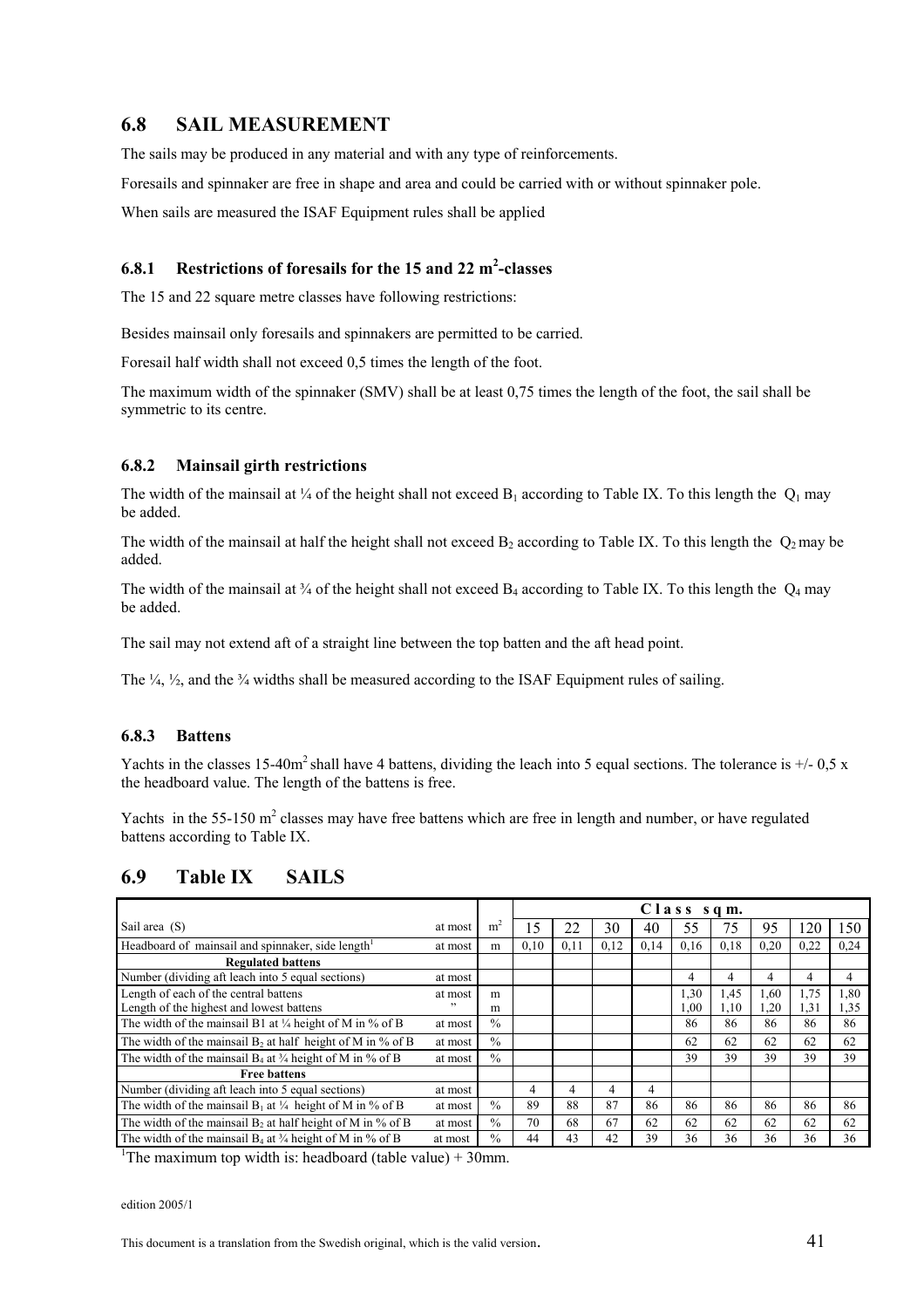

*Figure 16 (Measuring the length of the boom)* 





*Figure 17 (Mast diameters) Figure 18 (Supplementary area for flat rotating*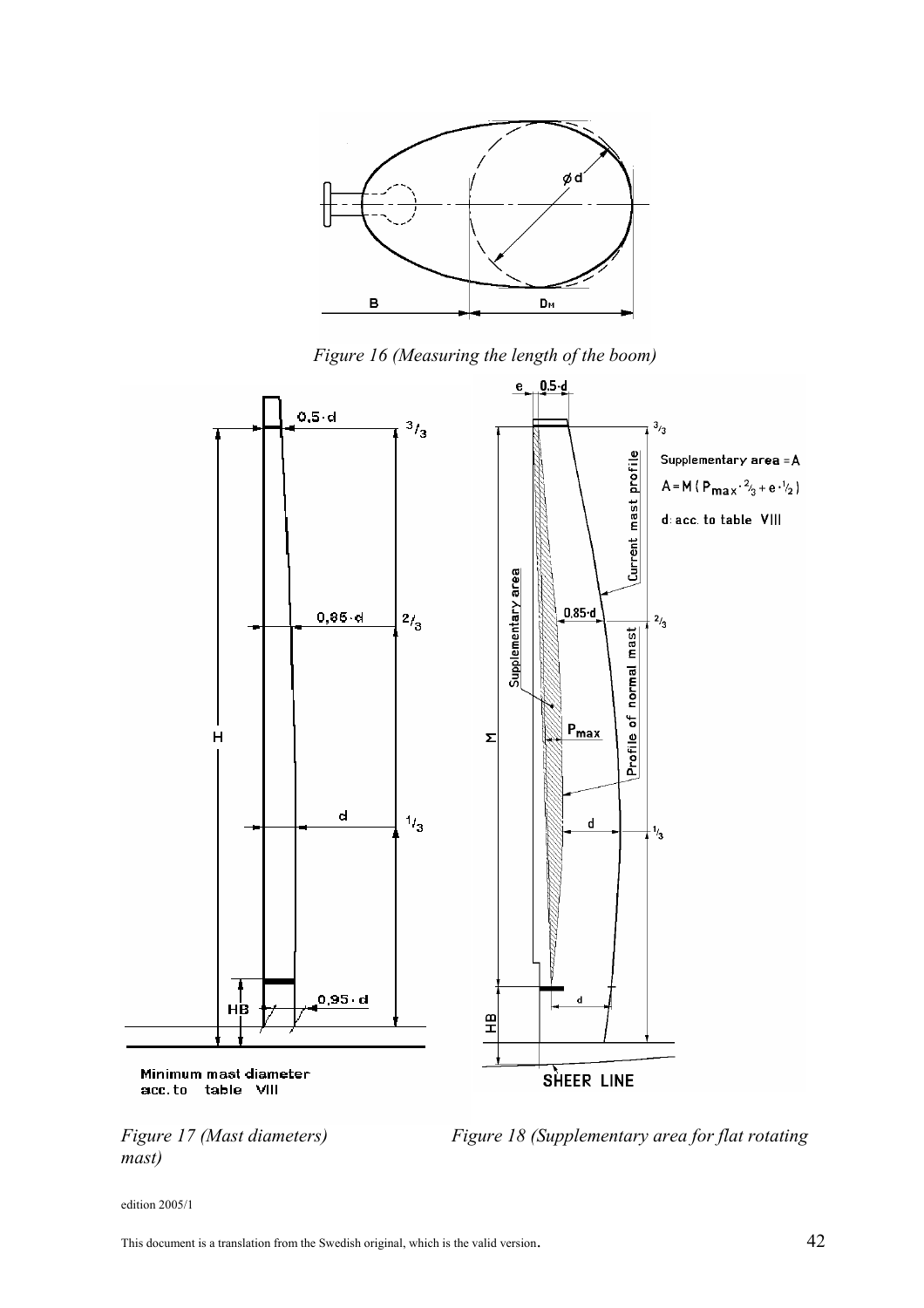

*Figure 19 (Triangular mainsail with straight mast)* 



*Figure 20 (Triangular mainsail with bent mast)*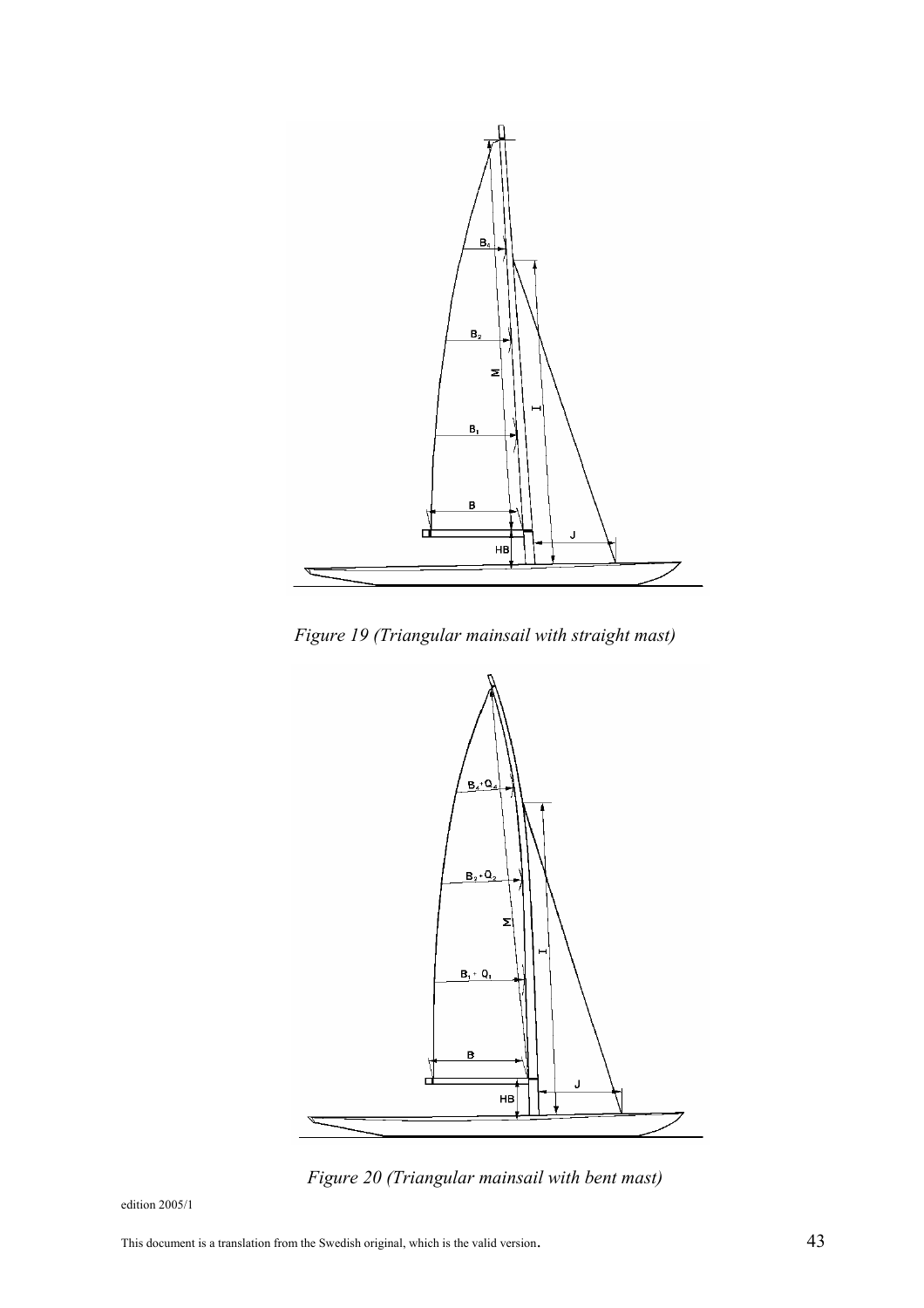

*Figure 21 (Spinnaker pole)* 



*Figure 22 (Spinnaker loop)*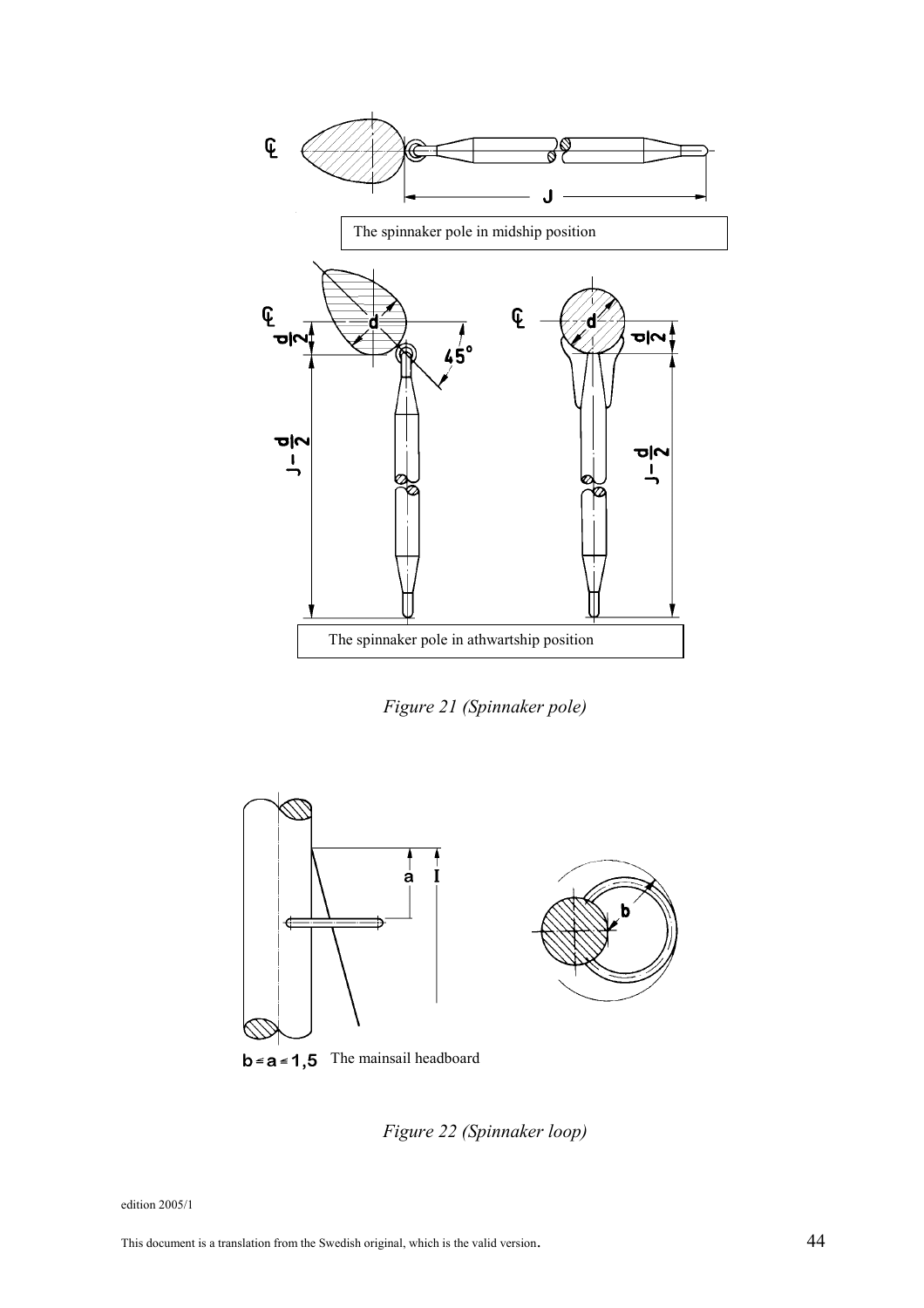

*Figure 23 (Luff groove devices)*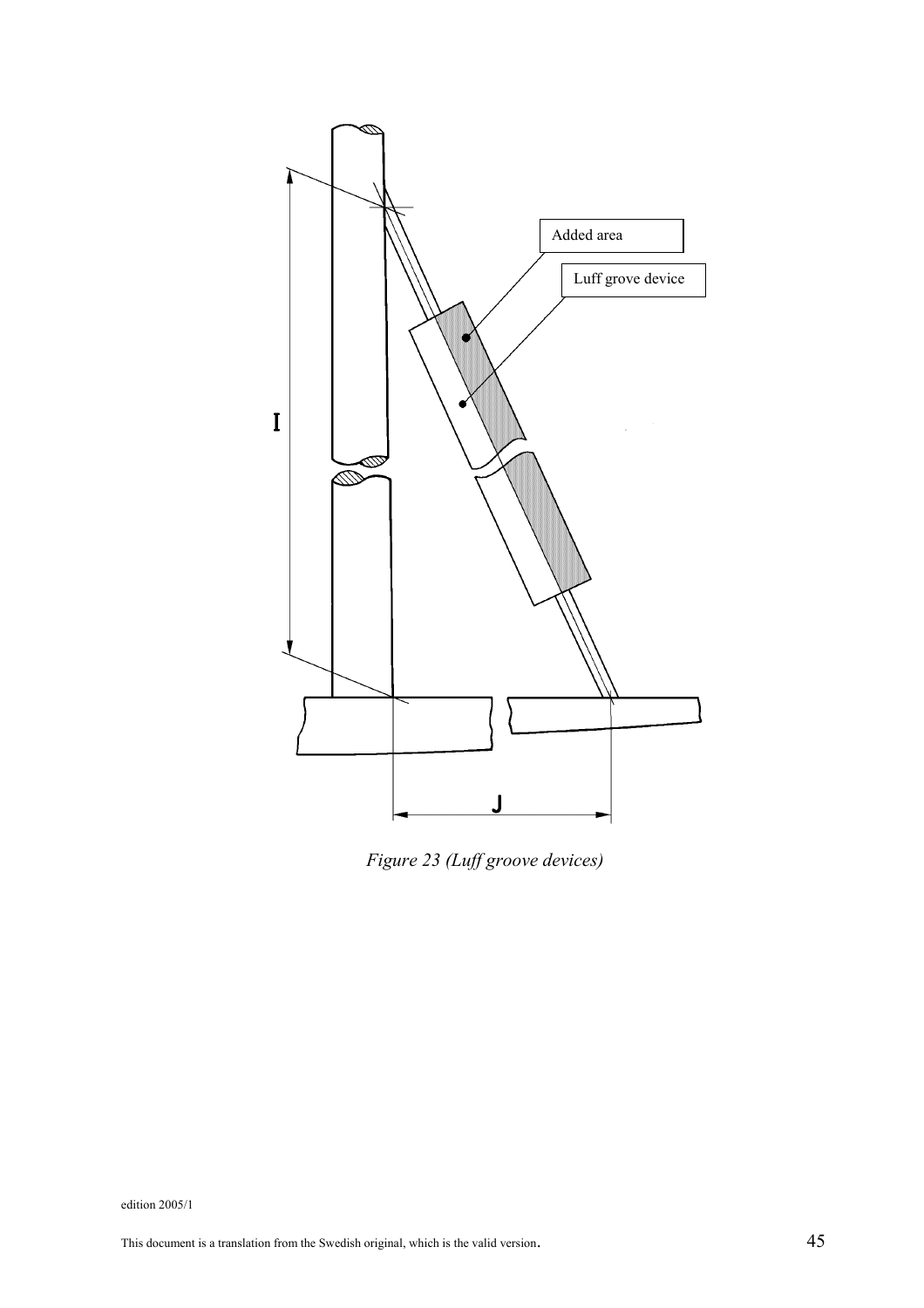## Index

## *A*

| $a_1$ vertical plane 1 |  |
|------------------------|--|
| $a2$ vertical plane 2  |  |
| anchor                 |  |
| anchor capstan         |  |
| anchor chain           |  |
| anchor rope            |  |

## *B*

| <b>B</b> bow width horizontal plane 1 |        |
|---------------------------------------|--------|
| $B_1$ girth                           | 41     |
| $B_2$ girth                           | 41     |
| $B_4$ girth                           | 41     |
| ballast keel                          | 25     |
| beam clamp                            | 12, 15 |
| bent mast                             | 39     |
| berths                                | 8      |
| $\mathbf{b}_{g}$ gangway width        | 8      |
| bilge stringer                        | 15     |
| <b>bm</b> mean breadth                | 6, 7   |
| bolts                                 | 13, 19 |
| bow width (B)                         | 6      |
| $\mathbf{b}_r$ , width of cabin       | 8      |
| bulk-heads                            | 8      |

## *C*

| cabin                         | 15     |
|-------------------------------|--------|
| cabin internal height $(h_3)$ | 38     |
| cabin length $(l_r)$          | 38     |
| cabin roof                    | 15     |
| cabin width $(br)$            | 38     |
| cabinet                       | 8      |
| centre-board                  | 11     |
| certificate and surveys       | 9      |
| classification                | 9      |
| coaming                       | 15     |
| coaming height                | 8,38   |
| cockpit area                  | 8,38   |
| construction under survey     | 10, 20 |
| counter frames                | 17     |
| covering board                | 15     |
| crew                          | 8      |

#### *D*

| <b>d</b> diameter of mast           | 32     |
|-------------------------------------|--------|
| <b>D</b> gaff, diagonal measurement | 39     |
| deck                                | 13, 15 |
| deck beam                           | 12, 18 |
| deck camber                         |        |
| deck flange                         | 24, 27 |
| deck, plastic                       | 27     |
| detail design, plastic              | 22     |
| diameter of alum. mast (d)          | 32     |
| diameter of mast (d)                | 32     |
| dimensions, plastic                 | 27     |
| diplacement control                 | 35     |
| displacement (W)                    | 5.7    |
| edition 2005/1                      |        |

## *E*

| equipment<br>execution of the work, plastic                                                                                                                                                                                          | 8<br>21                                                                                                |
|--------------------------------------------------------------------------------------------------------------------------------------------------------------------------------------------------------------------------------------|--------------------------------------------------------------------------------------------------------|
| F                                                                                                                                                                                                                                    |                                                                                                        |
| freeboard<br>F<br>F freeboard<br>$\mathbf{F}_a$ freeboard aft<br>$\mathbf{F}_{\mathbf{f}}$ freeboard fore<br>floor plates<br>floor, plastic<br>floors<br>foretriangle<br>frame spacing<br>frames<br>freeboard (F)<br>furnishing      | 5<br>$\overline{7}$<br>$rac{5}{5}$<br>8<br>23, 27<br>16, 17<br>39, 40<br>16<br>16, 17<br>5, 7, 36<br>8 |
| G                                                                                                                                                                                                                                    |                                                                                                        |
| gaff sail<br>gaff, diagonal measurement (D)<br>gangway width $(bg)$<br>gelcoat<br>girth(B <sub>2</sub> )<br>girth $(B_4)$                                                                                                            | 39<br>39<br>8,38<br>23<br>41<br>41                                                                     |
| H                                                                                                                                                                                                                                    |                                                                                                        |
| <b>H</b> sail plan height<br>$h_1$ minumum of height in vp1<br>$h_2$ minumum of height in vp2<br>$h_3$ height of cabin<br>heigh of cabin $(h_3)$<br>height of sail plan (H)<br>horizontal knees<br>horizontal plane 1<br>horn timber | 29<br>5<br>5<br>8<br>8<br>32<br>18<br>5<br>10, 15                                                      |
| Ι                                                                                                                                                                                                                                    |                                                                                                        |
| ideal length $(L)$<br>ideal length $(L_x)$                                                                                                                                                                                           | 5<br>36                                                                                                |
| K<br>K length of keel<br><b>K</b> length of keel<br>keel<br>keel length (K)<br>keel marks<br>keel sole, plastic<br>keel strake / keel sole<br>keel strake, plastic<br>knees                                                          | 5<br>7<br>10, 15<br>36<br>34<br>27<br>23<br>27<br>12                                                   |
| L                                                                                                                                                                                                                                    |                                                                                                        |
| laminate testing<br>length in horizontal plane $0$ ( $L_0$ )<br>length of cabin $(l_r)$<br>length of keel (K)                                                                                                                        | 23<br>36<br>8<br>5, 7                                                                                  |

This document is a translation from the Swedish original, which is the valid version.  $46$